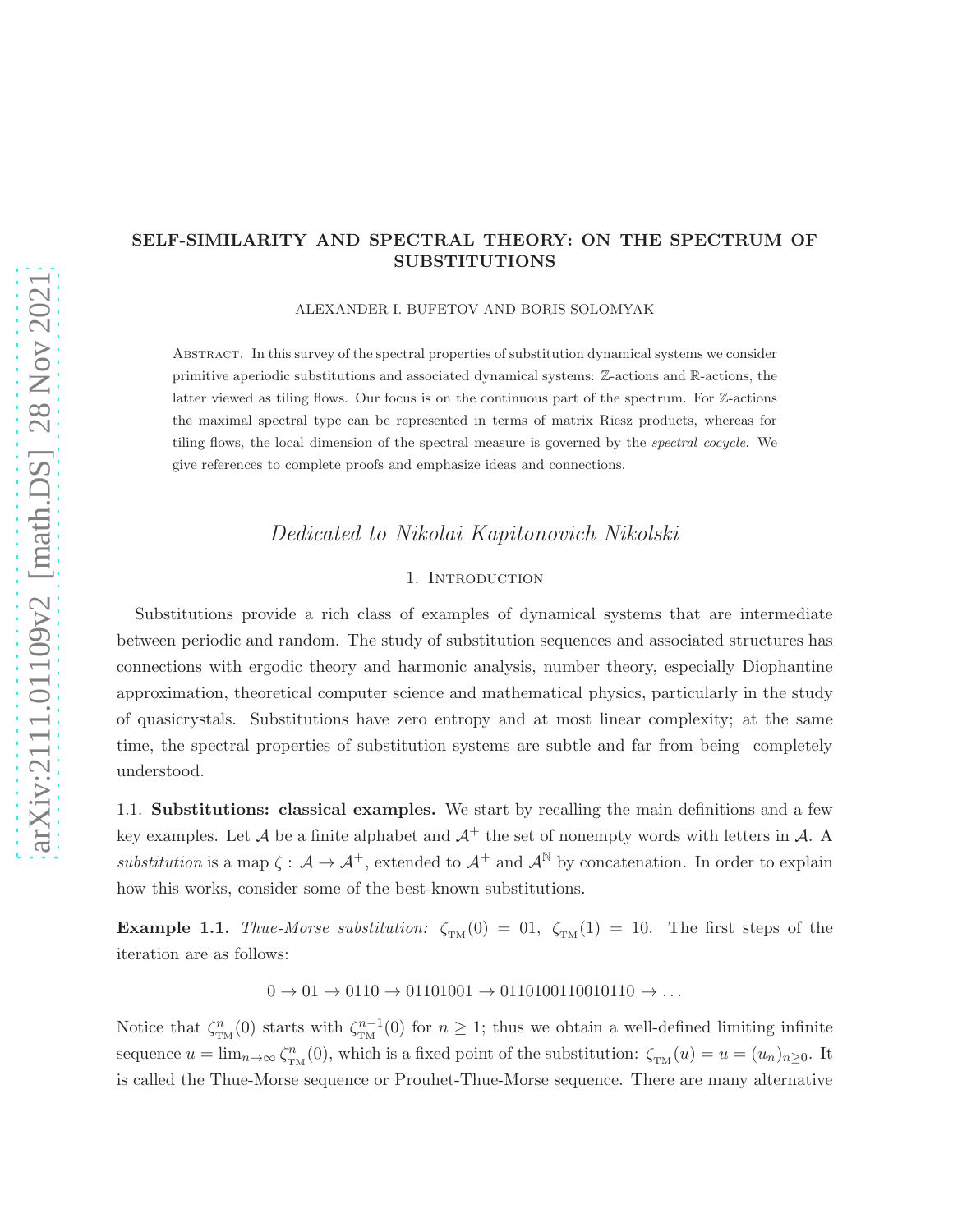definitions of  $(u_n)$ ; for instance,  $u_n$  is zero if and only if there are even number of 1's in the binary expansion of n. For the rich history, the reader is referred to  $[8]$ . Here we mention a few highlights.

- The sequence u implicitly appears in the 1851 work of Prouhet  $|95|$  on a problem formulated in the correspondence between Leonhard Euler and Christian Goldbach and asking for which N and k there is a partition of  $\{0, \ldots, N-1\}$  into two disjoint subsets  $S_0$  and  $S_1$ such that  $\sum_{j \in S_0} j^n = \sum_{j \in S_1} j^n$  for  $n = 0, \ldots, k$ . Prouhet showed that taking  $N = 2^{k+1}$ , with  $S_0$  and  $S_1$  being the places of 0's and 1's respectively in  $\zeta_{TM}^{k+1}(0)$ , yields a solution. The general Prouhet-Tarry-Escott problem, as it is now called, is still open.
- Thue (1906) [\[112\]](#page-37-0) introduced the sequence u and showed that it is *cube-free* in the sense that if B is an arbitrary finite word, then the pattern  $BBB$  does not appear in u. Indeed, Thue established an even stronger claim: there is no word B such that BBb occurs in u, where b is the 1st letter of  $B$ . Thue also noted that no sequence on 2 symbols is square-free, but on the 3-symbol alphabet  $\{-1, 0, 1\}$  an example of a square-free sequence is  $v_n = u_{n+1} - u_n$ . Thue introduces his studies by the words: "For the development of logical sciences it will be important, without consideration for possible applications, to find large domains for speculation about difficult problems" (translation of J. Berstel).
- Morse (1921) [\[88\]](#page-36-1) rediscovered the sequence in order to give an explicit construction of a recurrent non-periodic geodesic on a surface of constant negative curvature. Morse notes also that the closure of the geodesic is not dense in the surface. Observe that, excluding degenerate cases, any substitution would work for the same purpose. The work of Morse was one of the first applications in geometry of *symbolic dynamics*: geodesics are coded by symbolic sequences and the geometrical properties of the geodesics are derived from the combinatorial properties of the symbolic sequences.
- The study of *dynamical systems* acting on spaces of symbolic sequences, with substitutions providing a prominent example, seems to have originated in the work of Morse and Hedlund (1938) [\[89\]](#page-36-2).
- In subsequent work, Morse and Hedlund (1944) [\[91\]](#page-36-3) used the Thue-Morse sequence this to construct an "unending chess game", if slightly modified rules for the draw are used.

<span id="page-1-0"></span>**Example 1.2.** Fibonacci substitution:  $\zeta_{\text{F}}(0) = 01$ ,  $\zeta_{\text{F}}(1) = 0$ . Iterating we obtain

 $0 \to 01 \to 010 \to 01001 \to \ldots \to u = 01001010010010100100100 \ldots,$ 

the Fibonacci substitution sequence. Note that  $|\zeta_{\rm F}^n(0)| = F_n$  are the Fibonacci numbers.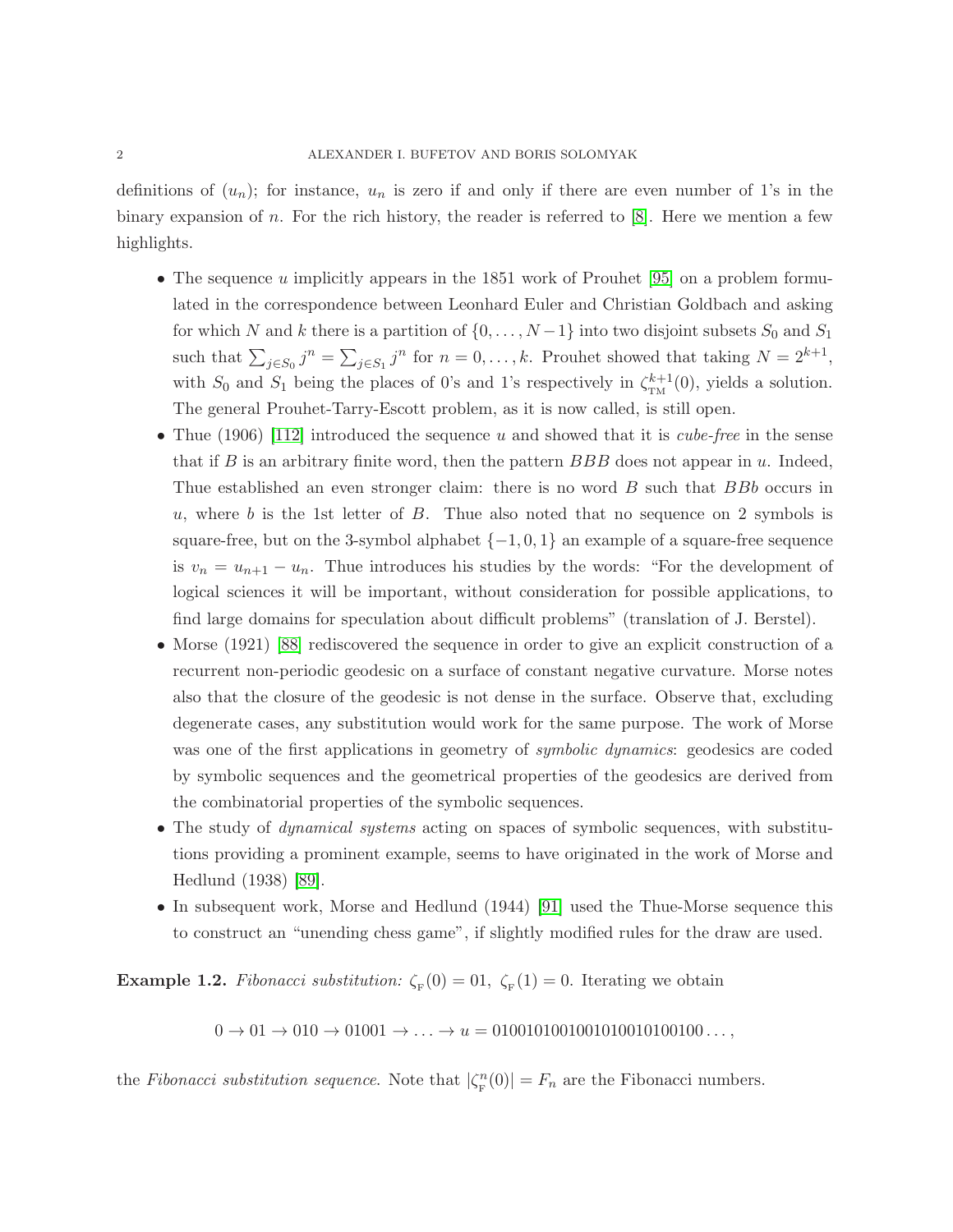- The Fibonacci substitution sequence is representative also of another important class in symbolic dynamics, namely, *Sturmian sequences*. They are characterized by the property of being non-periodic sequences of lowest possible complexity: the number of words of length n is equal to  $n+1$  for all n, whereas if there exists n such that the number of words of length  $n$  is at most  $n$ , then the sequence is eventually periodic.
- Sturmian sequences and the associated dynamical systems were investigated by Morse and Hedlund [\[90\]](#page-36-4), who proved, in particular, that they can be alternatively characterized as symbolic trajectories of an irrational rotation of the circle. The Fibonacci sequence arises from the coding of the rotation by the golden ratio:  $x \mapsto x + \frac{\sqrt{5}-1}{2}$  mod 1.
- It is known that a Sturmian sequence arises from a substitution if and only if the angle of rotation is a quadratic irrational; this is related to a theorem of Lagrange, saying that a real number has a periodic continued fraction if and only if it is a quadratic irrational.

**Example 1.3.** Rudin-Shapiro substitution:  $A = \{0, 1, \overline{0}, \overline{1}\}.$ 

$$
\zeta_{\text{RS}}: 0 \mapsto 01, \ 1 \mapsto 0\overline{1}, \ \overline{0} \mapsto \overline{0}\,\overline{1}, \ \overline{1} \mapsto \overline{0}1
$$

The Rudin-Shapiro sequence is  $(x_k) = \phi(u_k)$ , where  $u_k$  is the k-th letter of  $u = \lim_{n\to\infty} \zeta_{\text{RS}}^n(0)$ and  $\phi : 0, 1 \mapsto +1, 0, \overline{1} \mapsto -1$ ; the first terms of the sequence are (keeping only the signs):  $+++--++-+-+-$ . This sequence was introduced by Shapiro [\[107\]](#page-37-1) in his Thesis; its remarkable property is that

<span id="page-2-0"></span>(1.1) 
$$
\forall N \geq 0, \quad N^{1/2} = \left\| \sum_{n < N} x_n e^{2\pi i n \omega} \right\|_2 \leq \left\| \sum_{n < N} x_n e^{2\pi i n \omega} \right\|_\infty \leq C N^{1/2},
$$

where the  $L^2$ ,  $L^\infty$  norms are on [0, 1] and one can take  $C = 2 + \sqrt{2}$ . J.-P. Allouche [\[6\]](#page-32-1) pointed out that the sequence implicitly, and independently from Shapiro, appears in the work of Golay [\[59\]](#page-35-0); see also [\[25\]](#page-33-0). Rudin [\[103\]](#page-37-2) published the proof of  $(1.1)$ , but he acknowledged Shapiro's priority; in fact, he was on the thesis committee of Shapiro!

The substitution  $\zeta$  is said to be of *constant length q* if  $|\zeta(a)| = q$  for all  $a \in \mathcal{A}$ , otherwise, it is of non-constant length. Thus, Thue-Morse and Rudin-Shapiro are constant length substitutions, whereas Fibonacci is of non-constant length.

1.2. Substitution dynamical systems and generalizations: historical remarks. As already mentioned, symbolic dynamical systems associated with substitutions were first studied by Morse and Hedlund [\[89\]](#page-36-2) (see the next section for definitions). These are examples of discrete topological dynamical systems, that is, continuous maps on a compact metric space. When equipped with an invariant measure (which is unique under very general assumptions), we obtain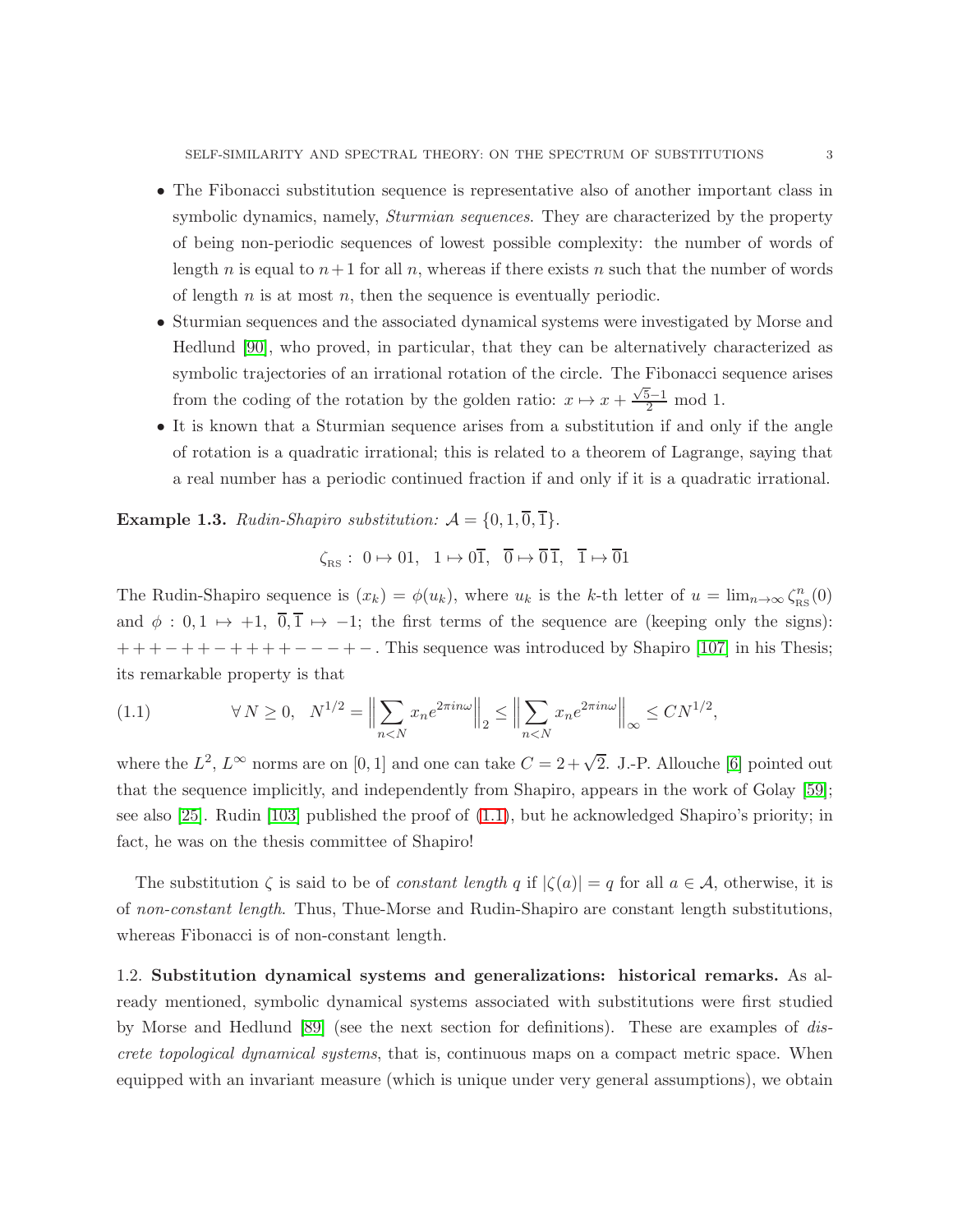a measure-preserving system, and then the study of spectral properties of the associated unitary operator (the Koopman operator, see the next section for definition) becomes natural, as an important isomorphism invariant.

In some cases, the substitution system can be shown to arise from a coding of some other system of known structure: this usually provides complete spectral information. For instance, the Fibonacci substitution dynamical system is measurably (and even almost-topologically — in fact, outside a countable set of "singularities") isomorphic to an irrational rotation, hence has purely discrete spectrum. A large class of constant-q length substitutions was shown to provide a coding for the  $q$ -odometer, the translation by 1 map on the group of  $q$ -adic integers, hence again, has a purely discrete spectrum. As will be discussed in the next section, deciding when the spectrum is discrete is solved in the constant length case, but is an important open problem otherwise. It is more difficult to find a model, or to identify the spectral properties, when the spectrum has a continuous component; the research in this direction is on-going, and we will discuss some recent results in this paper.

Systematic investigation of topological substitution dynamical systems was started by Gottschalk (1963) [\[61\]](#page-35-1) and continued in the 1960's-70's by the "Rennes research group", which included M. Keane, M. Dekking, and P. Michel, and also by E. Coven, J. Martin, and T. Kamae, who worked both in the topological and in the measurable category. A representative, but incomplete list of references from this period is [\[73,](#page-35-2) [71,](#page-35-3) [39,](#page-34-0) [83,](#page-36-5) [84,](#page-36-6) [85,](#page-36-7) [86,](#page-36-8) [41,](#page-34-1) [42\]](#page-34-2).

In the 1970's-80's, pioneering work was done by Gérard Rauzy in Marseille. As had earlier been the case with Prouhet, Rauzy's work had number-theoretic questions at the source. An extremely fruitful idea of "inducing", or "renormalization", developed in [\[99\]](#page-36-9) was to extend the continued fraction algorithm to the setting of interval exchange transformations (IET's). As mentioned above, the Fibonacci substitution dynamical systems provides a coding of the circle rotation by the golden ratio. For a general irrational rotation, the regular continued fraction provides a sequence of substitutions, which generates the associated Sturmian symbolic system. An exchange of m intervals is a piecewise isometry, determined by a permutation of  $\{1, \ldots, m\}$  and a vector  $(\lambda_1,\ldots,\lambda_m)$ , with  $m\geq 2$  and all  $\lambda_j$  positive. The IET "chops up" the line segment  $[0,\sum_{j=1}^m\lambda_j)$ into subintervals of length  $\lambda_i$ , which are then reshuffled according to the permutation. Thus, a 2-interval exchange is isomorphic to a circle rotation. A meeting with G. Rauzy in Rennes in 1977 (see [\[53\]](#page-34-3)) inspired the fundamental work of William Veech on interval exchanges and the Teichmüller flow [\[114\]](#page-37-3). The Rauzy-Veech formalism codes an interval exchange transformation by a sequence of substitutions; the substituting morphism is no longer fixed but evolves over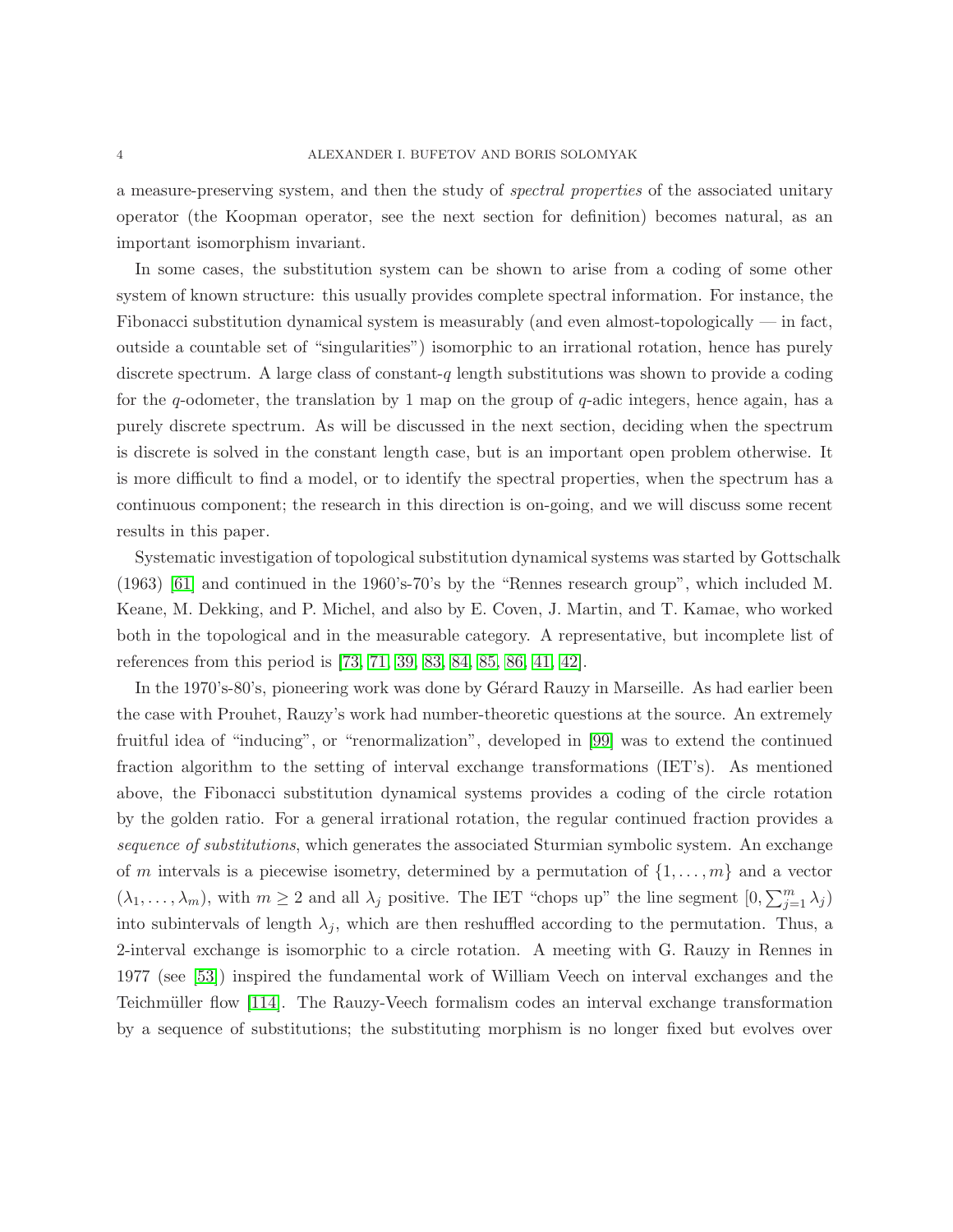time; this evolution is itself described by a stationary process — an invariant measure for the Rauzy-Veech renormalization dynamical system.

Following S. Ito [\[68\]](#page-35-4), A. M. Vershik [\[115\]](#page-37-4) introduced in 1982 the notion of adic transformation on an ordered Bratteli diagram, or, in Vershik's terminology, a Markov compactum. This construction admits various degrees of generality: if sufficiently general Markov compacta are used, then any ergodic measure-preserving transformation can be so encoded. For a survey and developments of the Vershik formalism for maps see e.g., [\[116,](#page-37-5) [46\]](#page-34-4). If two-sided Markov compacta are used, then one obtains an adic coding for measure-preserving flows: for example, translation flows on flat surfaces are obtained as bi-infinite sequences of substitutions governed by a stationary process, which, in turn, can be identified with a probability measure, invariant and ergodic under the action of the Teichmüller flow, on a connected component of a stratum of the moduli space of abelian differentials. This formalism is used in [\[26,](#page-33-1) [27\]](#page-33-2) in studying the deviation of ergodic averages for translation flows.

Ya. G. Sinai asked [personal communication] about the Hölder regularity of the spectrum of interval exchange transformations. In  $[29, 30, 32, 34]$  $[29, 30, 32, 34]$  $[29, 30, 32, 34]$  $[29, 30, 32, 34]$ , Hölder regularity is established for almost every translation flow on a flat surface of genus  $\geq 2$ . Forni [\[52\]](#page-34-6), motivated by [\[30,](#page-33-4) [32\]](#page-33-5), which had established the result in the case of genus 2, obtained the result for an arbitrary genus  $\geq 2$ earlier than us, by a different, albeit related, technique. Very recently the Hölder regularity of the spectrum for almost every non-rotation interval exchange transformation was obtained in [\[11\]](#page-32-2). Observe that while in this case the results in discrete and continuous time are similar, there is no a priori relation between the spectrum of a transformation and a suspension flow over it.

In this survey, we restrict ourselves to substitution systems and suspension flows over them, but many results can be extended to the S-adic case.

1.3. Tilings, quasicrystals, and diffraction spectrum. Rather unexpectedly, substitutions became popular in mathematical physics, in the study of quasicrystals. The fascinating story of their discovery by Dan Schechtman in 1982, who got the Nobel Prize in Chemistry for this achievement in 2011, is widely known, see e.g., [\[106,](#page-37-6) [14\]](#page-33-6). Citing Senechal's book [\[106\]](#page-37-6), "it was a demise of a paradigm" which claimed that "a crystalline structure is by definition a periodically repeating pattern". With the discovery of  $X$ -ray diffraction in 1912, such a structure was deduced from a diffraction pattern, and it was universally accepted that a solid is a crystal if and only if the diffraction is discrete, i.e., a regular pattern of sharp bright spots, the so-called "Bragg peaks". Schechtman discovered that a certain aluminium-manganese alloy produces a discrete diffraction pattern, which has a five-fold rotational symmetry, incompatible with periodicity. This caused a big "splash" in the scientific community: physicists, mathematicians, and material scientists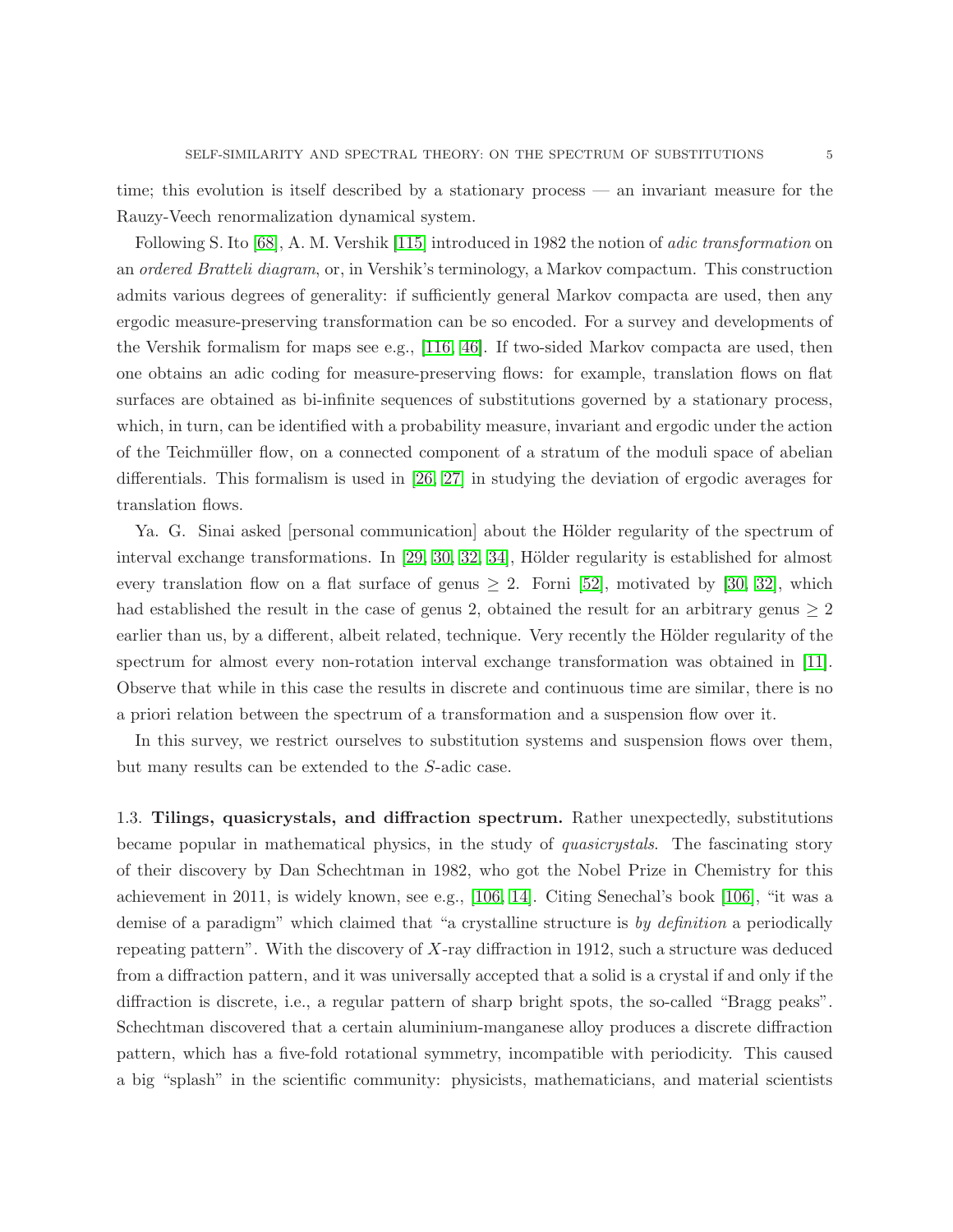worked hard to understand this phenomenon. Amazingly, a mathematical model already existed, namely, the *Penrose tilings*, invented by Roger Penrose in 1976. The main feature of the Penrose tiling is that it has a small set of basic tiles (just two in some versions), which can tile the plane, but only non-periodically. In a special case (there are, in fact, uncountable many distinct Penrose tilings) five-fold rotational symmetry is observed, and statistical 5-fold symmetry is present in all Penrose tilings. Independently of Schechtman's discovery, the crystallographer A. Mackay showed experimentally that the Penrose tiling produces a discrete diffraction pattern with a five-fold rotational symmetry, which later turned out to match well the diffraction pattern of Schechtman's quasicrystals.

Penrose tilings have many special features: they can be defined by three completely different ways: "local rules" (like a "jigsaw puzzle"), "substitution", and "projection method", see [\[14\]](#page-33-6). The substitution is 2-dimensional and "geometric": the role of symbols is played by the basic tiles, and the operation of substitution proceeds by expanding by homothety and then subdividing. More general substitution tilings consequently became popular as well, as models of "aperiodic order". Their diffraction spectrum is closely related to dynamical spectrum, see [\[47,](#page-34-7) [62,](#page-35-5) [63\]](#page-35-6); we outline this connection in Section [4.1.](#page-18-0) See [\[98,](#page-36-10) [101,](#page-37-7) [111\]](#page-37-8) for some early work on tilings, dynamics, and their spectrum; see also the survey [\[102\]](#page-37-9). For a very general introduction, see [\[97\]](#page-36-11) and for the general subject of aperiodic order see [\[14\]](#page-33-6) and references therein.

Acknowledgements. We are grateful to Jean-Paul Allouche and to Houcein El Abdalaoui for very helpful comments on a preliminary version of the manuscript. A. B.'s research received support from the European Research Council (ERC) under the European Union Horizon 2020 research and innovation programme, grant 647133 (ICHAOS) and from the Agence Nationale de la Recherche, project ANR-18-CE40-0035. The research of B. S. was supported by the Israel Science Foundation (grant 911/19).

We are happy to dedicate this article to Nikolai Kapitonovich, advisor and mentor of B. S. during 1978-1988, to whom B. S. owes his love of spectral theory.

## 2. Background

Consider the space of bi-infinite sequences  $x = (x_j)_{j \in \mathbb{Z}} \in \mathcal{A}^{\mathbb{Z}}$ , equipped with the product topology induced by a metric, which is defined for  $x \neq y$  by

$$
\rho(x, y) = 2^{-n}
$$
, where  $n = \min\{|j| : x_j \neq y_j\}$ .

It is a compact metric space, homeomorphic to the Cantor set. Let  $\zeta$  be a substitution on A. The *substitution space*  $X_{\zeta}$  is defined as the set of all bi-infinite sequences  $x \in \mathcal{A}^{\mathbb{Z}}$  such that any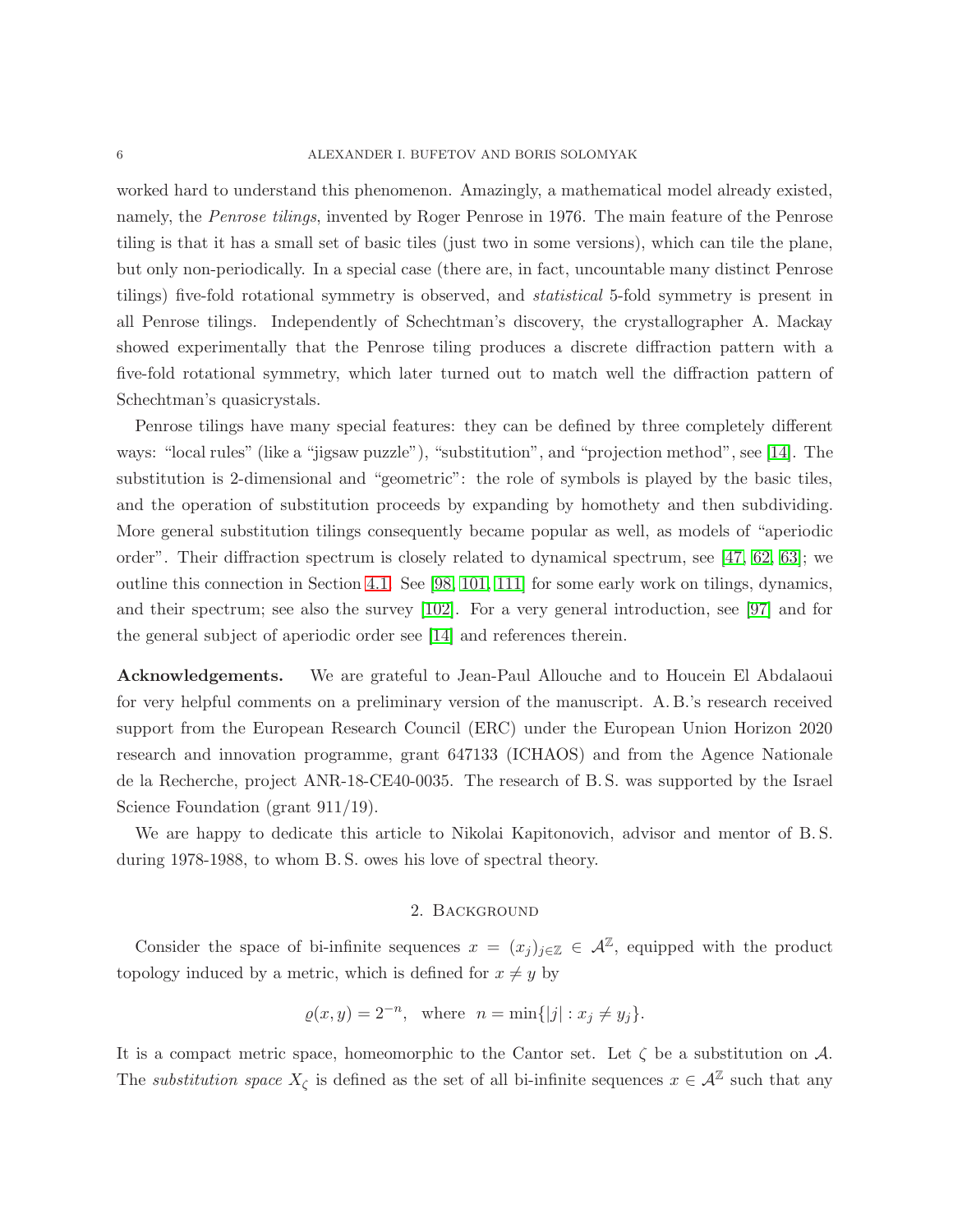word in x appears as a subword of  $\zeta^{n}(a)$  for some  $a \in \mathcal{A}$  and  $n \in \mathbb{N}$ . It is clearly shift-invariant, and we obtain a (topological) substitution dynamical system  $(X_{\zeta}, T)$ , where T is the restriction of the left shift from  $\mathcal{A}^{\mathbb{Z}}$ . Sometimes the one-sided substitution space  $X_{\zeta}^{+} \subset \mathcal{A}^{\mathbb{N}}$  is also considered, on which the left shift  $T_+$  is onto, but not 1-to-1. One should be careful to distinguish the shift action  $(X_{\zeta}^+)$  $(\zeta^+, T_+)$  from the substitution action  $(X_{\zeta}^+)$  $(\zeta^+, \zeta)$ . Passing to a power of  $\zeta$  if necessary (this does not affect the substitution space), one can assume that there exists a letter a such that  $\zeta(a)$ starts with a. We then obtain a one-sided fixed point of the substitution action:

(2.1) 
$$
u = u_0 u_1 u_2 \dots = \lim_{n \to \infty} \zeta^n(a).
$$

The substitution matrix  $S = S_{\zeta} = (S(i, j))$  is the  $d \times d$  matrix, where  $d = \# \mathcal{A}$ , such that  $S(i, j)$ is the number of symbols i in  $\zeta(j)$ . In our examples we have

<span id="page-6-0"></span>(i) 
$$
S_{\zeta_{TM}} = \begin{bmatrix} 1 & 1 \\ 1 & 1 \end{bmatrix}
$$
, (ii)  $S_{\zeta_F} = \begin{bmatrix} 1 & 1 \\ 1 & 0 \end{bmatrix}$ , (iii)  $S_{\zeta_{RS}} = \begin{bmatrix} 1 & 1 & 0 & 0 \\ 1 & 0 & 0 & 1 \\ 0 & 0 & 1 & 1 \\ 0 & 1 & 1 & 0 \end{bmatrix}$ .

We will always assume that the substitution is *primitive*, that is,  $(S_{\zeta})^n$  is strictly positive (entrywise) for some  $n \in \mathbb{N}$ . Equivalently, starting from any symbol in A, iterating the substitution we eventually obtain a word with all symbols present.

**Proposition 2.1** (see [\[96,](#page-36-12) Prop. 5.5]). Given a primitive substitution  $\zeta$ , the associated dynamical system is minimal, that is,  $X_{\zeta}$  contains no proper closed shift-invariant subsets.

If  $\zeta$  is primitive, the Perron-Frobenius (PF) Theorem says that S has a unique dominant (PF) eigenvalue  $\theta > 1$ , strictly greater than all other eigenvalues in modulus, and the corresponding right and left eigenvectors are strictly positive. One can show that every symbol occurs in  $x \in X_{\zeta}$ with a uniform frequency and these frequencies form a right PF eigenvector for  $S_{\zeta}$ .

Another important assumption is that the substitution is *non-periodic*, that is,  $X_{\zeta}$  contains no periodic sequences. In the primitive case this is equivalent to the space  $X_{\zeta}$  being infinite. Usually it is not hard to check aperiodicity: in the primitive constant-length case a criterion due to Pansiot [\[93\]](#page-36-13) says that  $\zeta$  is non-periodic if and only if there exists  $\alpha \in \mathcal{A}$  which occurs in  $x \in X_{\zeta}$  with at least two distinct neighborhoods  $\gamma \alpha \delta$ . In the non-constant length case a sufficient condition for non-periodicity is that the PF eigenvalue of  $S_{\zeta}$  is irrational. In the 2-symbol case a complete characterization of non-periodic substitutions was recently given in [\[87\]](#page-36-14), but for larger alphabets a general criterion seems to be lacking.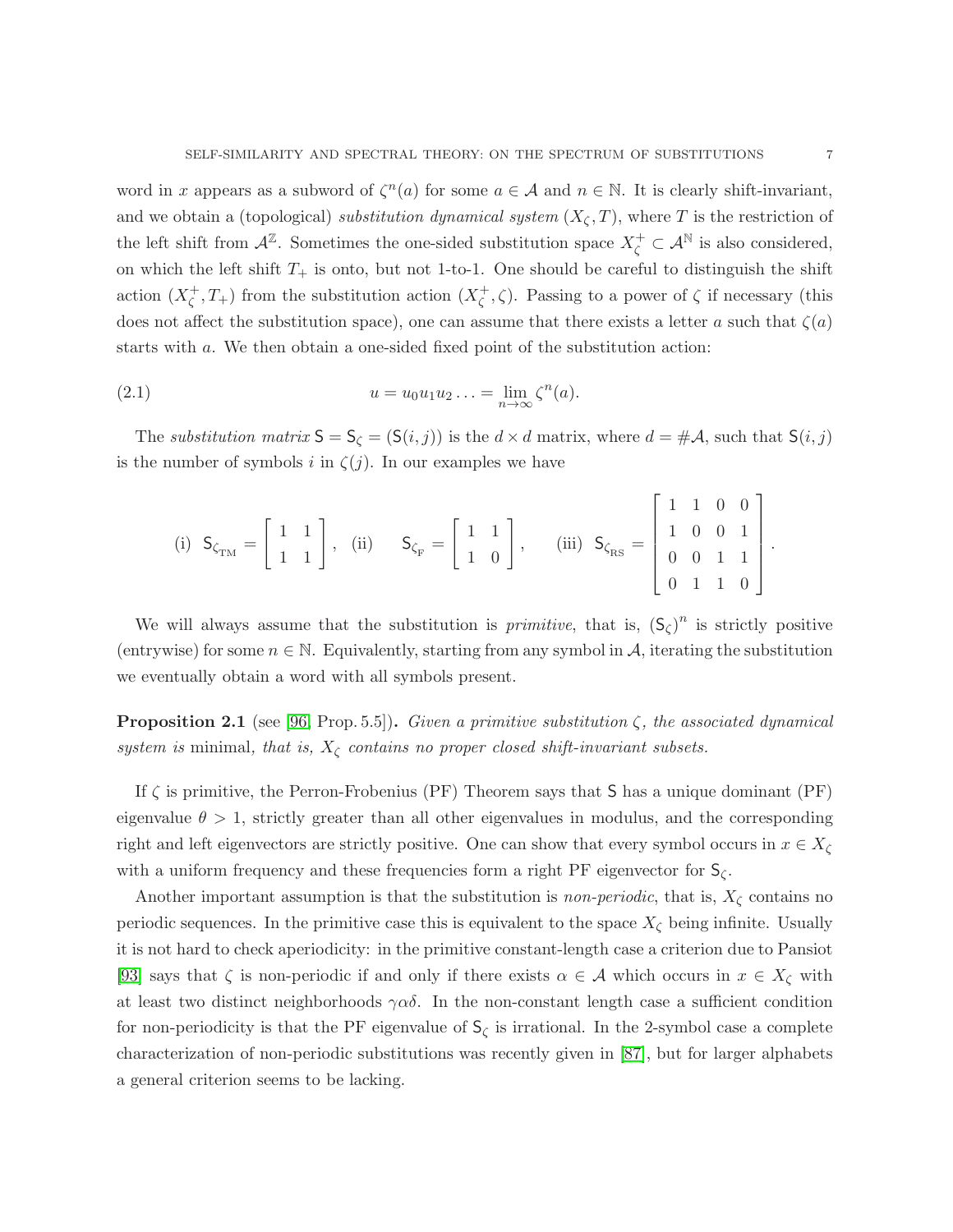2.1. Invariant measure and spectrum. The Borel  $\sigma$ -algebra on  $\mathcal{A}^{\mathbb{Z}}$  is generated by *cylinder* sets: for  $w \in \mathcal{A}^n$  we denote  $[w]_k := \{x \in \mathcal{A}^\mathbb{Z} : u_k \dots u_{k+n-1} = w_1 \dots w_n\}$  and write  $[w] = [w]_0$ . The following is due to Michel [\[85\]](#page-36-7), see also [\[96,](#page-36-12) Th. 5.6].

**Theorem 2.2.** If  $\zeta$  is a primitive substitution, then the dynamical system  $(X_{\zeta},T)$  is uniquely ergodic, that is, it has is a unique invariant Borel probability measure  $\mu$ .

In fact, one shows that for  $w \in A^+$  the measure of the cylinder set  $\mu([w]_k)$  (independent of k by shift invariance) is the frequency of occurrences of w in  $x \in X_{\zeta}$ , which exists uniformly, in view of the Perron-Frobenius Theorem. In particular,

<span id="page-7-1"></span>(2.2) 
$$
(\mu([j]))_{j\in\mathcal{A}} \text{ is a right } PF \text{ eigenvector of } S_{\zeta}.
$$

Given a measure-preserving system  $(X, T, \mu)$  (for us the measure is always finite, by default), it is of interest to study the spectral properties of the associated Koopman operator  $U = U_T$ :  $f \mapsto f \circ T$  on  $L^2(X, \mu)$ . Measure-preserving means that  $T_*\mu = \mu$ . If T is  $\mu$ -preserving and a.e. invertible, it is called an *automorphism* of the measure space  $(X, \mu)$ ; this implies that U is a unitary operator. Observe that  $U\mathbf{1} = \mathbf{1}$ , where **1** is the constant-one function in  $L^2(X, \mu)$ . Thus, the "interesting part" of spectral theory occurs on  $L_0^2 = \{f \in L^2 : \langle \mathbf{1}, f \rangle = 0\}$ . The symbol  $\sigma_U$ denotes the usual (compact) spectrum of the unitary operator. Recall that for  $f, g \in L^2(X, \mu)$ the (complex) spectral measure  $\sigma_{f,q}$  is determined by the equations

$$
\widehat{\sigma}_{f,g}(-k) = \int_0^1 e^{2\pi ik\omega} d\sigma_{f,g}(\omega) = \langle U^k f, g \rangle, \quad k \in \mathbb{Z}.
$$

We write  $\sigma_f = \sigma_{f,f}$ .

Suppose we are given two automorphisms  $(X_1, T_1, \mu_1), (X_2, T_2, \mu_2)$  and a map  $\varphi : X_1 \to X_2$ such that  $\varphi_*\mu_1 = \mu_2$  and  $\varphi \circ T_1 = T_2 \circ \varphi$ . We say that  $(X_2, T_2, \mu_2)$  is a *factor* of  $(X_1, T_1, \mu_1)$  if  $\varphi$  is onto and that they are *isomorphic* if  $\varphi$  is invertible (as usual, all such statements and equalities are understood a.e.). For isomorphic automorphisms the corresponding Koopman operators are unitarily equivalent; if  $T_2$  is a factor of  $T_1$ , then  $U_{T_2}$  is unitarily equivalent to restriction of  $U_{T_1}$  on an invariant subspace of  $L^2(X_1,\mu_1)$ . For the background in Ergodic Theory and related Spectral Theory the reader is referred to [\[76,](#page-35-7) [118,](#page-37-10) [48\]](#page-34-8); we recall some basic facts:

## <span id="page-7-0"></span>**Theorem 2.3.** Let  $(X, T, \mu)$  be an automorphism.

- (i) The system is ergodic  $\iff \lambda = 1$  is a simple eigenvalue for  $U_T$ .
- (ii) The system is weakly mixing  $\iff U_T|_{L^2_0}$  has no eigenvalues.
- (iii) The system is (strongly) mixing  $\iff$  for any  $f \in L_0^2(X,\mu)$  we have  $\widehat{\sigma}_f(k) \to 0$  as  $k \to \infty$ .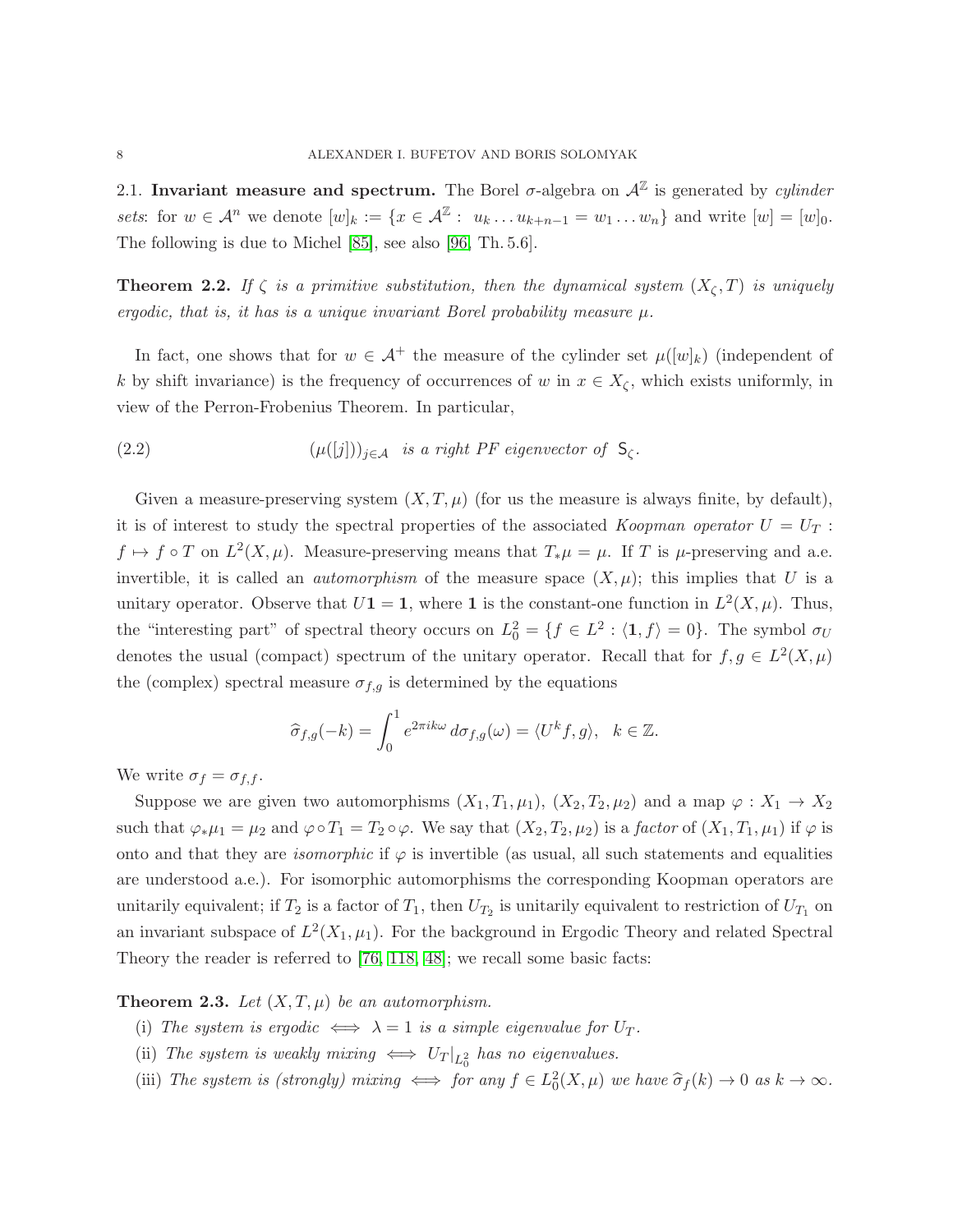For an ergodic measure-preserving system, every eigenfunction has constant modulus a.e., hence eigenfunctions are actually in  $L^{\infty}$  and as a consequence, the set of eigenvalues forms a subgroup of T. (In general, one can usually restrict considerations to ergodic systems using the ergodic decomposition, but this will not be our concern since primitive substitution systems are uniquely ergodic, hence ergodic.) We recall the following classical

**Theorem 2.4** (Halmos and von Neumann). (i) Two ergodic measure-preserving system with purely discrete spectrum are measurably isomorphic if and only if they have the same group of eigenvalues.

(ii) An ergodic measure-preserving system with purely discrete spectrum is measurably isomorphic to a translation on a compact abelian group.

Spectral properties of substitution dynamical systems have been studied extensively, see [\[96,](#page-36-12) [55\]](#page-34-9) and references therein. These systems are never strongly mixing by a result of Dekking and Keane [\[42\]](#page-34-2), hence there is always a singular spectral component, by Theorem [2.3\(](#page-7-0)iii) and the Riemann-Lebesgue Lemma. Before going further, let us demonstrate some possibilities for the spectrum of substitution systems on examples given above.

(i) The Thue-Morse substitution automorphism has purely singular spectrum. It factors onto the translation  $x \mapsto x + 1$  on the group  $\mathbb{Z}_2$  of 2-adic integers; the discrete component of the spectrum corresponds to the restriction of  $U_T$  to the space of  $L^2$  functions that are even with respect to the involution  $\overline{0} = 1$ ,  $\overline{1} = 0$ . On the orthogonal complement – the subspace of odd functions – the spectrum is singular continuous, given by a Riesz product. We will describe it in more detail and sketch a proof of singularity below.

(ii) The Fibonacci substitution system has purely discrete spectrum; it is isomorphic to the translation on the 1-torus  $\mathbb{T}^1$ :  $x \mapsto x + \frac{\sqrt{5}-1}{2} \pmod{1}$ .

(iii) The Rudin-Shapiro substitution has a mixed spectrum: the discrete component corresponds to the factor onto the translation  $x \mapsto x + 1$  on the group  $\mathbb{Z}_4$  of 4-adic integers. There is also a Lebesgue component of multiplicity 2.

Here are two general facts about the spectrum as a set. The automorphism  $T$  is called *aperiodic* if the set of T-periodic points has measure zero.

**Theorem 2.5** (Nadkarni [\[92\]](#page-36-15)). If T is an aperiodic automorphism of a probability measure space  $(X, \mu)$ , then  $\sigma_U = \mathbb{T}$  for  $U = U_T$ .

It is a more delicate problem to determine the support of the spectral measure  $\sigma_f$  for a specific test function  $f$ . Here is a recent result: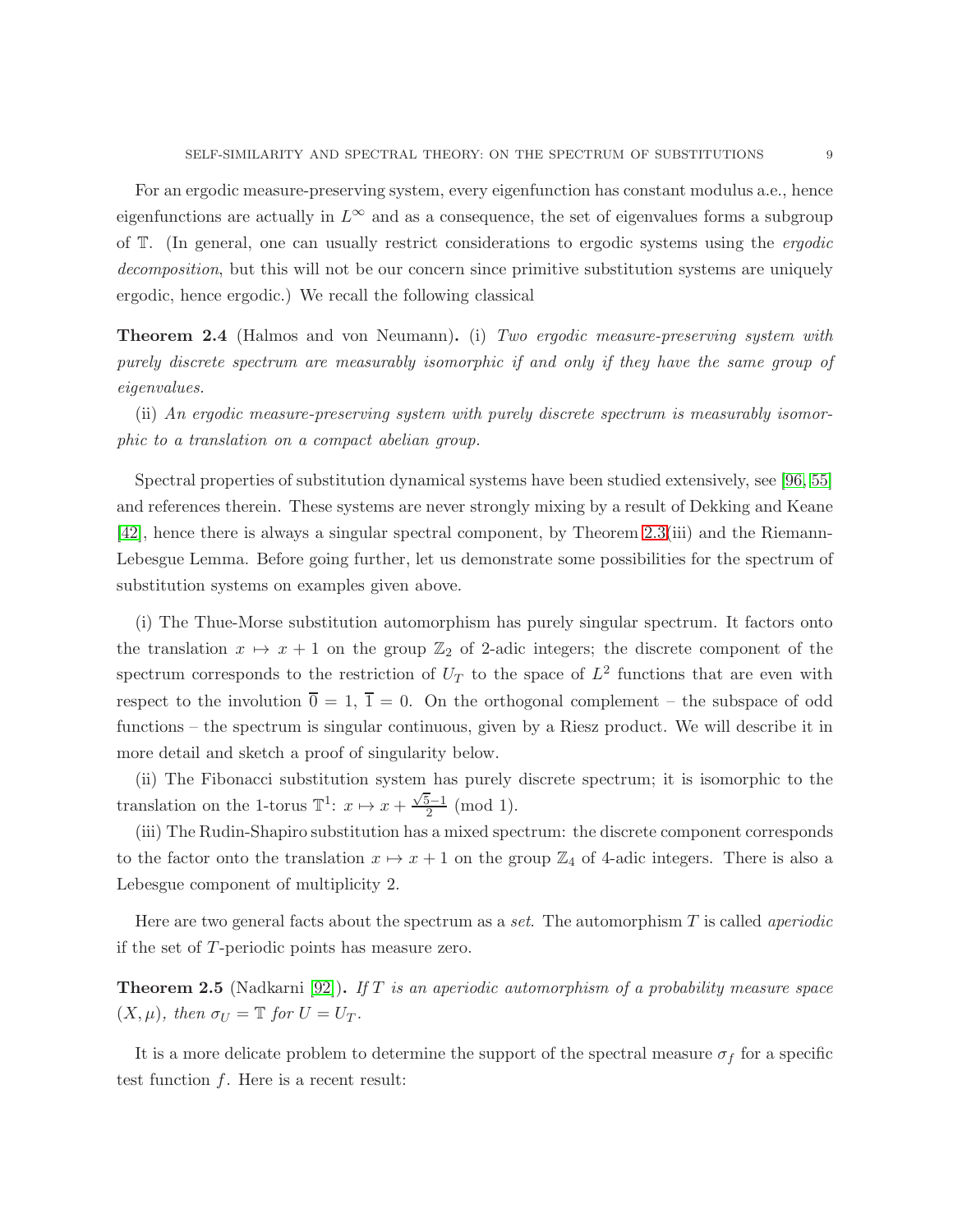**Theorem 2.6** (A. Borichev, M. Sodin, B. Weiss [\[24\]](#page-33-7)). If T is an aperiodic automorphism of a probability measure space  $(X, \mu)$  and  $f : X \to \mathbb{Z}$  is finite-valued then either supp $(\sigma_f)$  =  $\{e^{2\pi i k/N}\}_{k\leq N}$  for some  $N \in \mathbb{N}$ , or  $\text{supp}(\sigma_f) = \mathbb{T}$ .

2.2. Discrete component, purely discrete spectrum. This topic is not the focus of our paper, but we cannot omit it entirely, so we give a brief overview below.

2.2.1. Substitutions of constant length. Suppose that the substitution has constant length  $q$ . Then the group of eigenvalues is non-trivial and contains the group of q-adic rationals; a complete description of the discrete spectral component was given by Dekking [\[41\]](#page-34-1). The height h of the substitution is defined as follows: let

$$
g_{\ell} = \gcd\{k \geq 1: u_{k+\ell} = u_{\ell}\},\
$$

where  $u = (u_j)_{j \geq 0}$  is the fixed point of the substitution [\(2.1\)](#page-6-0); then define, for a substitution  $\zeta$  of constant length q:

(2.3) 
$$
h = h(\zeta) = \max\{n \ge 1: (n, q) = 1, n \text{ divides } g_0\}.
$$

In turns out that also  $h(\zeta) = \max\{n \geq 1 : (n, q) = 1, n \text{ divides } g_\ell\}$  for any  $\ell > 0$ . In particular,  $h = 1$  if there is any word of the form  $\alpha \alpha$  in  $x \in X_{\zeta}$ .

Dekking [\[41\]](#page-34-1) proved that the group of eigenvalues for  $(X_{\zeta}, T, \mu)$ , where  $\zeta$  is primitive aperiodic of constant length q, is  $e(\mathbb{Z}(q) \times \mathbb{Z}/h\mathbb{Z})$ , where  $\mathbb{Z}(q)$  is the group of q-adic rationals and  $e(t) = e^{2\pi it}$ . Furthermore, Dekking showed that it is always possible to reduce a substitution with  $h > 1$  to one with  $h = 1$ , called "pure base". For a constant-length substitution of height one, Dekking's coincidence condition [\[41\]](#page-34-1) gives an answer for when the spectrum is purely discrete.

<span id="page-9-0"></span>**Theorem 2.7** (Dekking 1978). A primitive aperiodic substitution, of constant length q and height one, has purely discrete spectrum if and only if  $\zeta$  has a coincidence, namely, there exist k and n such that

$$
(\zeta^k(0))_n = \ldots = (\zeta^k(d-1))_n
$$

**Example 2.8.** Period-doubling substitution:  $\zeta(0) = 0.1$ ,  $\zeta(1) = 0.0$ . There is a coincidence already for  $k = 1$ , so the spectrum is purely discrete; in fact, the substitution automoprhism is isomorphic to the shift on the group of 2-adic integers.

<span id="page-9-1"></span>**Definition 2.9.** A substitution  $\zeta$  of constant length q on an alphabet A is called bijective if there are q permutations of A, denoted  $\pi_1, \ldots, \pi_q$ , such that

$$
\zeta(\alpha)=\pi_1(\alpha)\ldots\pi_q(\alpha), \quad \alpha\in\mathcal{A}.
$$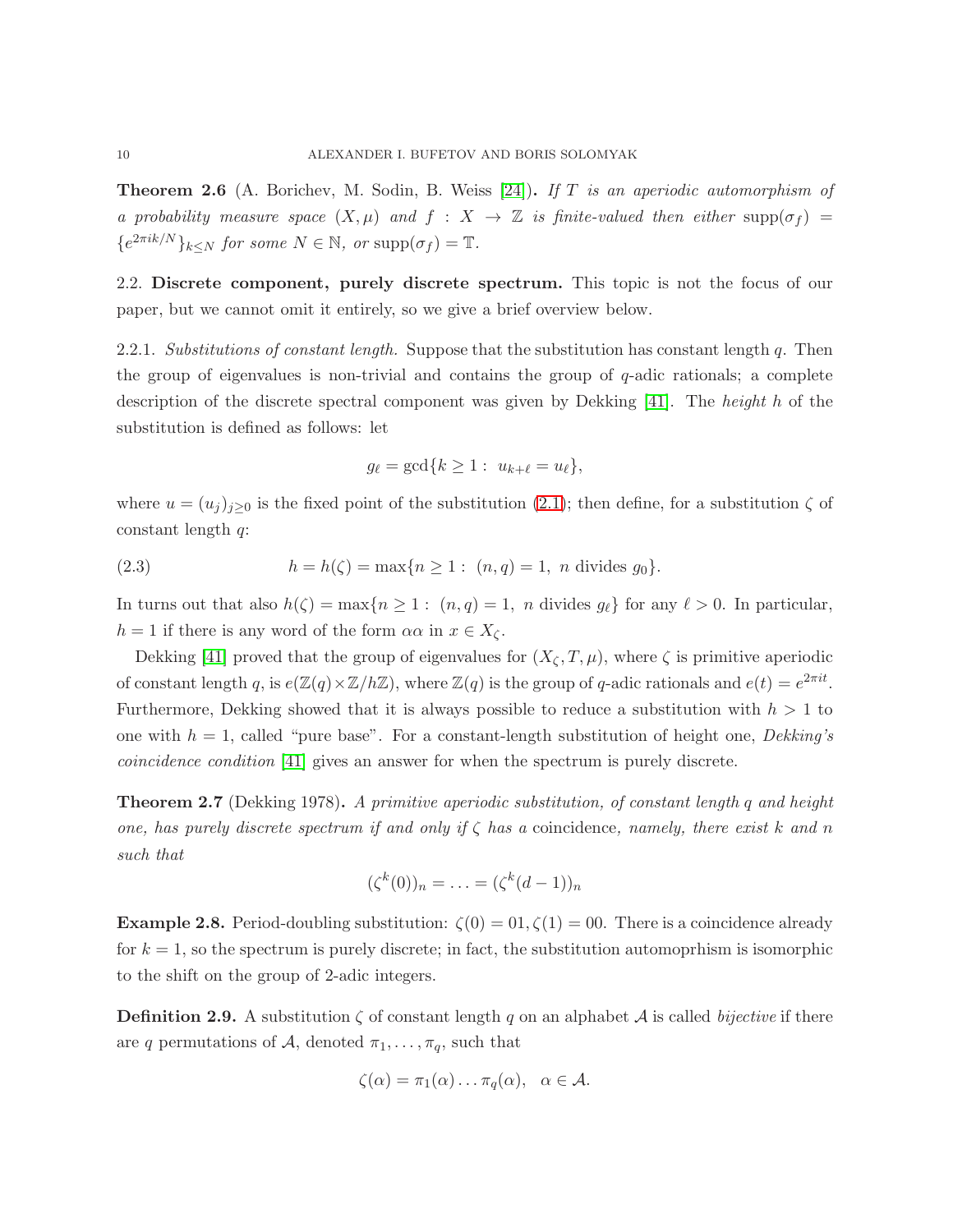If, in addition, the subgroup of the symmetric group  $\mathfrak{S}_m$ , where  $m = \#A$ , generated by the permutations  $\pi_j$  is Abelian, the substitution is called Abelian bijective.

Of course, all bijective substitutions on 2 symbols are Abelian bijective, but this is rare for  $m > 2$ . For a bijective substitution there is *never* a coincidence, hence the spectrum is mixed. The Thue-Morse substitution is bijective, another example is  $\zeta: 0 \mapsto 010, 1 \mapsto 122, 2 \mapsto 201$ .

2.2.2. Substitutions of non-constant length. Non-constant length substitutions may be weakly mixing, i.e., have no non-trivial discrete component of the spectrum; this mostly depends on algebraic and number-theoretic properties of the substitution matrix, see [\[66,](#page-35-8) [80,](#page-36-16) [51\]](#page-34-10). The general criterion is too involved to state here; instead we discuss the best known special case.

**Definition 2.10.** A substitution  $\zeta$  is called an irreducible Pisot substitution if the characteristic polynomial of  $S_\zeta$  is irreducible over  $\mathbb Q$  and all the eigenvalues of  $S_\zeta$ , except the dominant one, lie inside the unit circle. In particular, this dominant PF eigenvalue is a Pisot number, that is, an algebraic integer whose Galois conjugates are all less than one in modulus.

The best known examples are the Fibonacci substitution from Example [1.2](#page-1-0) and more generally, the so-called "multinacci substitutions"  $0 \to 01$ ,  $1 \to 02, \ldots, m-1 \to 0m$ ,  $m \to 0$ , for  $m \ge 2$ , in which case the substitution automorphism is isomorphic to an irrational translation on the  $(m-1)$ -dimensional torus [\[109,](#page-37-11) [110\]](#page-37-12).

An irreducible Pisot substitution automorphism on m symbols factors onto an irrational translation on the torus  $\mathbb{T}^{m-1}$ , so it has a large discrete component. The famous *Pisot discrete spectrum* conjecture claims that the spectrum is purely discrete; it is still open as of this writing. Among early contributors (and apparently, authors of the conjecture) are G. Rauzy [\[100\]](#page-36-17), B. Host [\[66\]](#page-35-8), and A. N. Livshits (independently, in the framework of adic transformations). Livshits [\[79,](#page-35-9) [81\]](#page-36-18) introduced a *balanced block algorithm* which made it possible to verify the conjecture in many cases. It was completely settled only for 2 symbols [\[18,](#page-33-8) [65\]](#page-35-10). For more details on this, see [\[5\]](#page-32-3).

#### 3. Spectral measures as Riesz products

<span id="page-10-0"></span>The first part of this section is based on [\[29\]](#page-33-3). Our aim is to represent the spectral measure of a substitution dynamical system via a matrix analog of Riesz products. Various classes of generalized Riesz products have appeared in the spectral theory of measure-preserving transformations, see e.g. [\[78,](#page-35-11) [23,](#page-33-9) [37,](#page-34-11) [74,](#page-35-12) [43,](#page-34-12) [1\]](#page-32-4), but for substitution dynamical systems it becomes necessary to consider matrix analogues of Riesz products. This was done by Queffelec [\[96,](#page-36-12) Chapter 8] for constant-length substitutions; here we consider the general case. The following is standard.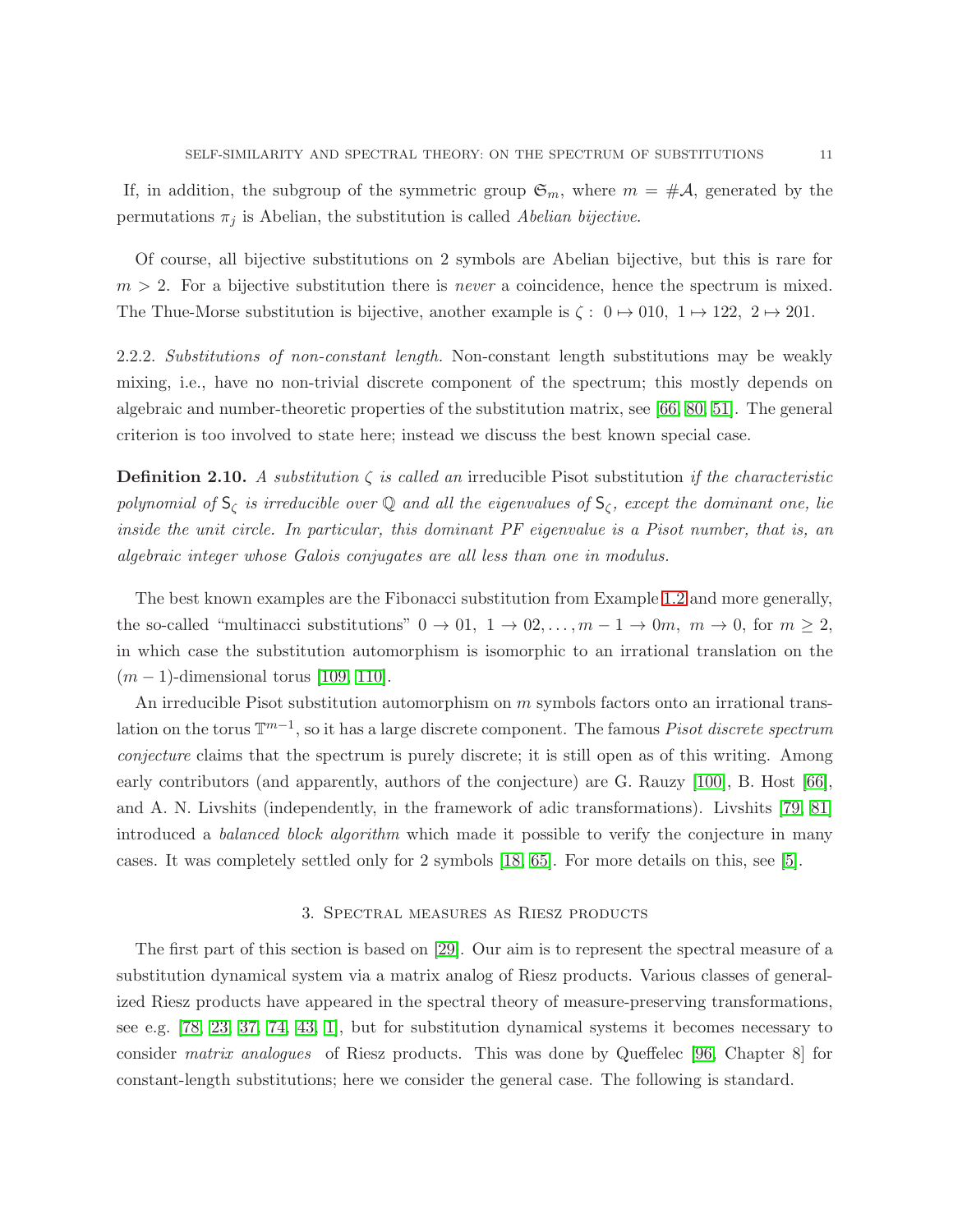<span id="page-11-0"></span>**Lemma 3.1.** Let T be an automorphism of a measure space  $(X, T, \mu)$  and  $U = U_T$ . For any  $f, g \in L^2(X, \mu)$  we have

$$
\sigma_{f,g} = \text{weak*-}\lim_{N \to \infty} \frac{1}{N} \left\langle \sum_{n=0}^{N-1} e^{-2\pi i n \omega} U^n f, \sum_{n=0}^{N-1} e^{-2\pi i n \omega} U^n g \right\rangle d\omega,
$$

where in the right-hand side we consider the weak<sup>\*</sup>-limit of absolutely continuous measures with the given density.

Proof. It is enough to check that the Fourier coefficients of the absolutely continuous measures in the right-hand side converge to  $\hat{\sigma}_{f,q}(k)$  for all  $k \in \mathbb{Z}$ . Note that

$$
\langle e^{-2\pi i n\omega}U^n f, e^{-2\pi i \ell \omega}U^{\ell} g \rangle = \langle U^{n-\ell} f, g \rangle e^{-2\pi i (n-\ell)\omega},
$$

and  $(e^{-2\pi i n\omega}d\omega)\hat{ }^(-k) = \delta_{k,n}$ , and the claim follows easily.

The lemma highlights the role of *twisted Birkhoff sums*: for  $x \in X$  and  $f \in L^2(X, \mu)$  let

(3.1) 
$$
S_N^x(f, \omega) = \sum_{n=0}^{N-1} e^{-2\pi i n \omega} f(T^n x),
$$

and

(3.2) 
$$
G_N(f, \omega) = N^{-1} ||S_N^x(f, \omega)||_2^2,
$$

and note that  $\sigma_f = \text{weak}^*$ -  $\lim_{N\to\infty} G_N(f,\omega) d\omega$  by Lemma [3.1.](#page-11-0) A direct computation shows that

<span id="page-11-1"></span>(3.3) 
$$
G_N(f, \omega) = \int_0^1 K_{N-1}(\omega - \tau) d\sigma_f(\tau), \text{ where } K_{N-1}(\omega) = \frac{1}{N} \left(\frac{\sin(N\pi\omega)}{\sin \pi\omega}\right)^2
$$

is the Fejer kernel. We would like to relate the growth of  $G_N(f, \omega)$  as  $N \to \infty$  to the local spectral properties of  $\sigma_f$  at  $\omega$ . Based on a heuristic argument, it was suggested in the physics literature, e.g., [\[9\]](#page-32-5), that the scaling properties of  $G_N(f,\omega)$  can detect singular continuous spec-trum. Some rigorous results in this direction were obtained by Hof [\[64\]](#page-35-13). Notice that  $\sigma_f(\{\omega\})$  =  $\lim_{N\to\infty} N^{-1}G_N(f,\omega)$  by Wiener's Lemma (see e.g., [\[72,](#page-35-14) p.42]) and  $\lim_{N\to\infty} G_N(f,\omega) = \frac{d\sigma_f}{d\omega}$ Lebesgue-a.e., where  $\frac{d\sigma_f}{d\omega}$  is the density of the absolutely continuous part of  $\sigma_f$ . In the intermediate range of growth the following elementary estimate can be useful, which is immediate from [\(3.3\)](#page-11-1).

**Lemma 3.2** ([\[64,](#page-35-13) [29\]](#page-33-3)). For all  $\omega \in [0, 1)$  and  $r \in (0, \frac{1}{2})$  $\frac{1}{2}$ ,

(3.4) 
$$
\sigma_f(B(\omega, r)) \leq \frac{\pi^2}{4N} G_N(f, \omega), \quad \text{where} \quad N = \lfloor (2r)^{-1} \rfloor.
$$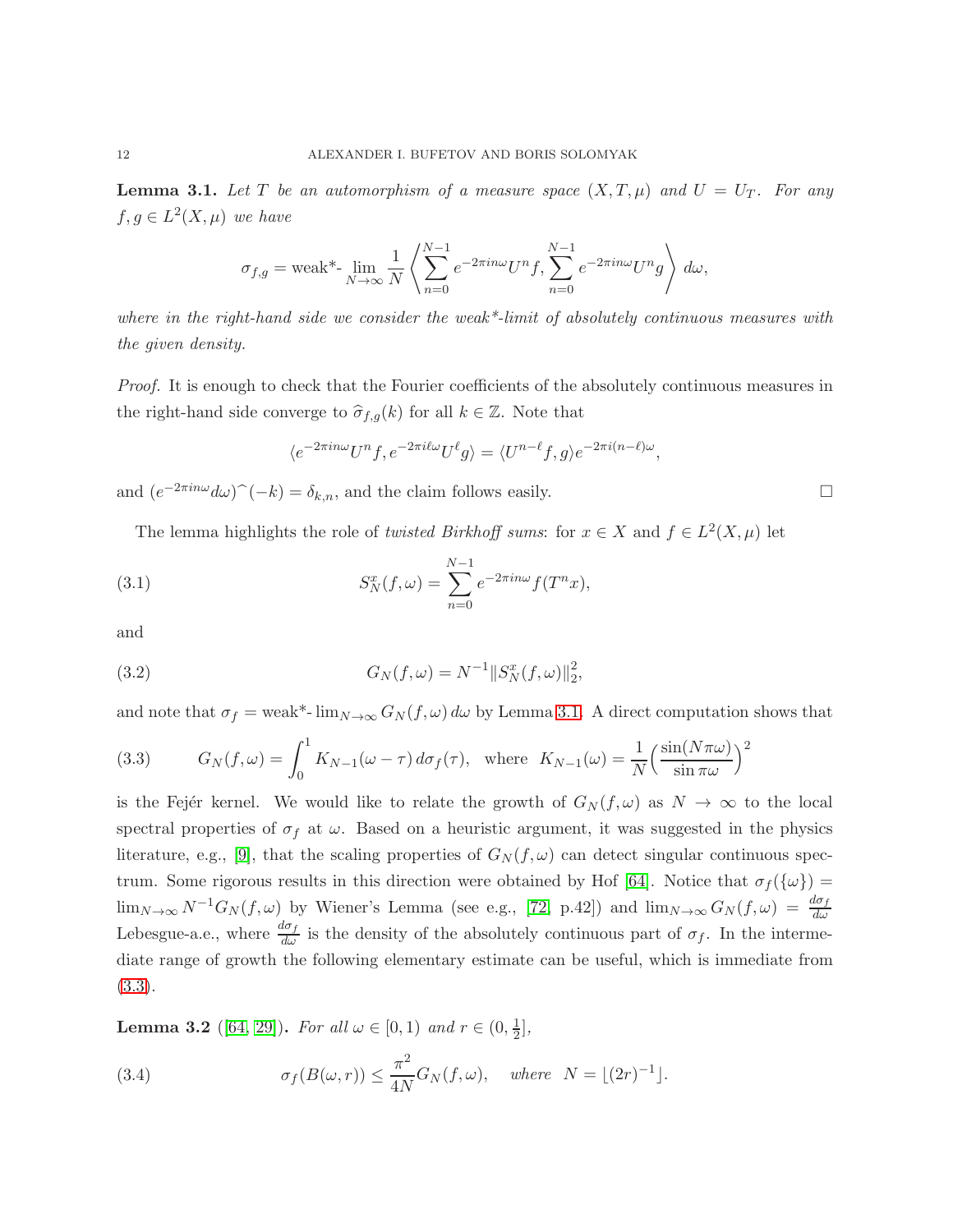We will return to similar estimates in the following sections, but now let us restrict ourselves to substitution automorphisms, where we can benefit from unique ergodicity. If  $X$  is a metric space and  $(X, T, \mu)$  is uniquely ergodic, then for all  $f, g \in C(X)$  and all  $k \in \mathbb{Z}$ :

<span id="page-12-0"></span>(3.5) 
$$
\hat{\sigma}_{f,g}(-k) = \langle U^k f, g \rangle = \int_X f(T^k x) \overline{g(x)} \, d\mu(x) = \lim_{N \to \infty} \frac{1}{N} \sum_{n=0}^{N-1} f(T^{n+k} x) \overline{g(T^n x)},
$$

where  $x \in X$  is arbitrary and the limit is uniform in x, see, e.g., [\[48,](#page-34-8) Th. 4.10].

Let  $\zeta$  be a primitive aperiodic substitution. A function f on  $X_{\zeta}$  is said to be *cylindrical* if it depends only on  $x_0$ , the 0-th term of the sequence  $x \in X_{\zeta}$ , that is, for some  $\varphi : A \to \mathbb{C}$  we have  $f = f_{\varphi}(x) = \varphi(x_0)$ . Cylindrical functions form a d-dimensional vector space, with a basis  $\{\mathbb{1}_{[a]}: a \in \mathcal{A}\}\.$  Denote

$$
\sigma_a := \sigma_{1\!\!1_{[a]}} \quad \text{and} \quad \sigma_{ab} := \sigma_{1\!\!1_{[a]},1\!\!1_{[b]}}.
$$

These measures are also known as *correlation measures*. In view of  $(3.5)$ , since primitive substitution dynamical systems are uniquely ergodic,

<span id="page-12-1"></span>(3.6) 
$$
\widehat{\sigma_{a,b}}(-k) = \lim_{N \to \infty} \frac{1}{|\zeta^N(\gamma)|} \operatorname{card} \{ 0 \le n + k < |\zeta^N(\gamma)| : \ \zeta^N(\gamma)_{n+k} = a, \ \zeta^N(\gamma)_n = b \}
$$

for any  $\gamma \in \mathcal{A}$ . For a word  $v = v_0v_1 \ldots \in \mathcal{A}^+$  let

(3.7) 
$$
\Phi_{\varphi}(v,\omega) = \sum_{j=0}^{|v|-1} \varphi(v_j) e^{-2\pi i \omega j}.
$$

We will also write  $\Phi_a(v,\omega) = \Phi_{\delta_a}$ , where  $\delta_a(v_j) = 1$  if  $v_j = a$  and  $\delta_a(v_j) = 0$  otherwise. Notice that  $\Phi_{\varphi}$  is a twisted Birkhoff sum of a cylindrical function:

<span id="page-12-4"></span><span id="page-12-3"></span><span id="page-12-2"></span>
$$
S_N^x(f_\varphi,\omega)=\Phi_\varphi\big(x[0,N-1],\omega\big).
$$

It is immediate from [\(3.6\)](#page-12-1), as in Lemma [3.1,](#page-11-0) that

(3.8) 
$$
\sigma_{a,b} = \text{weak}^* - \lim_{N \to \infty} \frac{1}{|\zeta^N(\gamma)|} \Phi_a(\zeta^N(\gamma), \omega) \cdot \overline{\Phi_b(\zeta^N(\gamma), \omega)} d\omega
$$

and

(3.9) 
$$
\sigma_{f_{\varphi}} = \text{weak}^* - \lim_{N \to \infty} \frac{1}{|\zeta^N(\gamma)|} \left| \Phi_{\varphi}(\zeta^N(\gamma), \omega) \right|^2 d\omega.
$$

Before analyzing the general case, let us consider the Thue-Morse substitution  $\zeta$  to get a general idea. Recall that  $\zeta_{TM}(0) = 0.1$ ,  $\zeta_{TM}(1) = 10$ , then  $\zeta_{TM}^n(0) = \zeta_{TM}^{n-1}(0) \overline{\zeta_{TM}^{n-1}(0)}$  for  $n \ge 1$ , where we use the convention  $\overline{0} = 1$ ,  $\overline{1} = 0$ . Let  $\varphi(0) = 1, \varphi(1) = -1$ . Then we obtain by induction

$$
\Phi_{\varphi}(\zeta_{TM}^{N+1}(0), \omega) = \Phi_{\varphi}(\zeta_{TM}^{N}(0), \omega) \cdot (1 - e^{-2\pi i \omega 2^{N}}) = \dots = \prod_{n=0}^{N} (1 - e^{-2\pi i \omega 2^{n}})
$$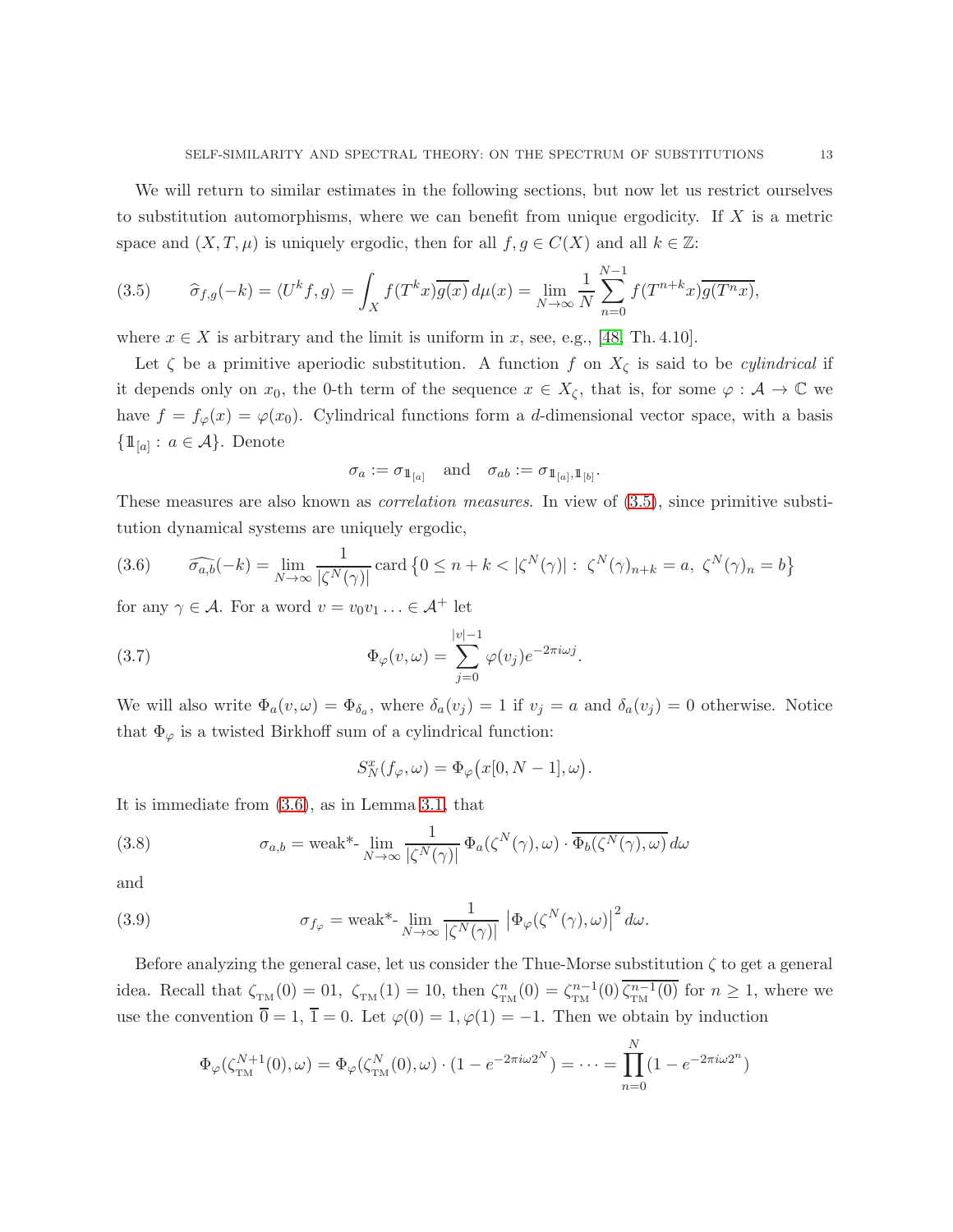Thus, for the Thue-Morse automorphism, the spectral measure is a generalized Riesz product

(3.10) 
$$
\sigma_{f_{\varphi}} = \text{weak*-}\lim_{N \to \infty} 2^{-N} \Big| \prod_{n=0}^{N-1} (1 - e^{-2\pi i \omega 2^n}) \Big|^2 d\omega.
$$

<span id="page-13-3"></span>Returning to the general case, note that for any two words  $u, v$  and the concatenated word  $uv$ ,

(3.11) 
$$
\Phi_a(uv,\omega) = \Phi_a(u,\omega) + e^{-2\pi i \omega |u|} \Phi_a(v,\omega).
$$

Suppose that  $\zeta(b) = u_1^{(b)}$  $a_1^{(b)} \dots u_{k_b}^{(b)}$  $\zeta_{k_b}^{(b)}$  for  $b \in \mathcal{A}$ . Then  $\zeta^{n}(b) = \zeta^{n-1}(u_1^{(b)})$  $\binom{b}{1}$ ... $\zeta^{n-1}(u_{k_b}^{(b)})$  $\binom{0}{k_b}$  for  $n \geq 1$ , hence [\(3.11\)](#page-13-0) implies for all  $b \in \mathcal{A}$ :

<span id="page-13-0"></span>
$$
\Phi_a(\zeta^n(b), \omega) = \sum_{j=1}^{k_b} \exp\left[-2\pi i\omega \left(|\zeta^{n-1}(u_1^{(b)})| + \dots + |\zeta^{n-1}(u_{j-1}^{(b)})|\right)\right] \Phi_a(\zeta^{n-1}(u_j^{(b)}), \omega)
$$

(if  $j = 1$ , the expression reduces to  $\exp(0) = 1$  by definition). Let

<span id="page-13-2"></span>(3.12) 
$$
\vec{\Psi}_n^{(a)}(\omega) := \begin{pmatrix} \Phi_a(\zeta^n(1), \omega) \\ \vdots \\ \Phi_a(\zeta^n(m), \omega) \end{pmatrix} \text{ and } \Pi_n(\omega) = [\vec{\Psi}_n^{(1)}(\omega), \dots, \vec{\Psi}_n^{(m)}(\omega)],
$$

where  $\Pi_n(\omega)$  is the  $m \times m$  matrix-function specified by its column vectors. It follows that

<span id="page-13-1"></span>(3.13) 
$$
\mathbf{\Pi}_n(\omega) = \mathbf{M}_{n-1}(\omega)\mathbf{\Pi}_{n-1}(\omega), \quad n \ge 1,
$$

where  $\mathbf{M}_{n-1}(\omega)$  is an  $m \times m$  matrix-function, whose matrix elements are trigonometric polynomials given by

<span id="page-13-4"></span>(3.14) 
$$
(\mathbf{M}_{n-1}(\omega))(b,c) = \sum_{j \le k_b: \ u_j^{(b)} = c} \exp\left[-2\pi i\omega \left(|\zeta^{n-1}(u_1^{(b)})| + \dots + |\zeta^{n-1}(u_{j-1}^{(b)})|\right)\right]
$$

Note that  $\mathbf{M}_n(0) = \mathsf{S}^{\mathsf{T}} = \mathsf{S}_{\zeta}^{\mathsf{T}}$ <sup>1</sup><sub> $\zeta$ </sub>, the transpose of the substitution matrix, for all  $n \in \mathbb{N}$ . Since  $\vec{\Psi}_0^{(a)}$  $\mathbf{e}_{0}^{(a)}(\omega) = \mathbf{e}_{a}$  (the basis vector corresponding to  $a \in \mathcal{A}$ ), it follows from [\(3.13\)](#page-13-1) that

(3.15) 
$$
\vec{\Psi}_n^{(a)}(\omega) = \mathbf{M}_{n-1}(\omega)\mathbf{M}_{n-2}(\omega)\cdots\mathbf{M}_0(\omega)\mathbf{e}_a,
$$

hence

(3.16) 
$$
\mathbf{\Pi}_n(\omega) = \mathbf{M}_{n-1}(\omega) \mathbf{M}_{n-2}(\omega) \cdots \mathbf{M}_0(\omega).
$$

Denote by  $\Sigma_{\zeta}$  the  $m \times m$  matrix of correlation measures for  $\zeta$ ; that is,  $\Sigma_{\zeta}(a, b) = \sigma_{a,b}$ . Below  $\vec{1}$ denotes the vector  $[1, \ldots, 1]^t$  of all 1's and  $\langle \vec{x}, \vec{y} \rangle$  stands for the scalar product in  $\mathbb{R}^m$ . We write  $x_n \sim y_n$  when  $\lim_{n\to\infty} x_n/y_n = 1$ . The following is a generalization of [\[96,](#page-36-12) Theorem 8.1] by Queffelec to the non-constant length case.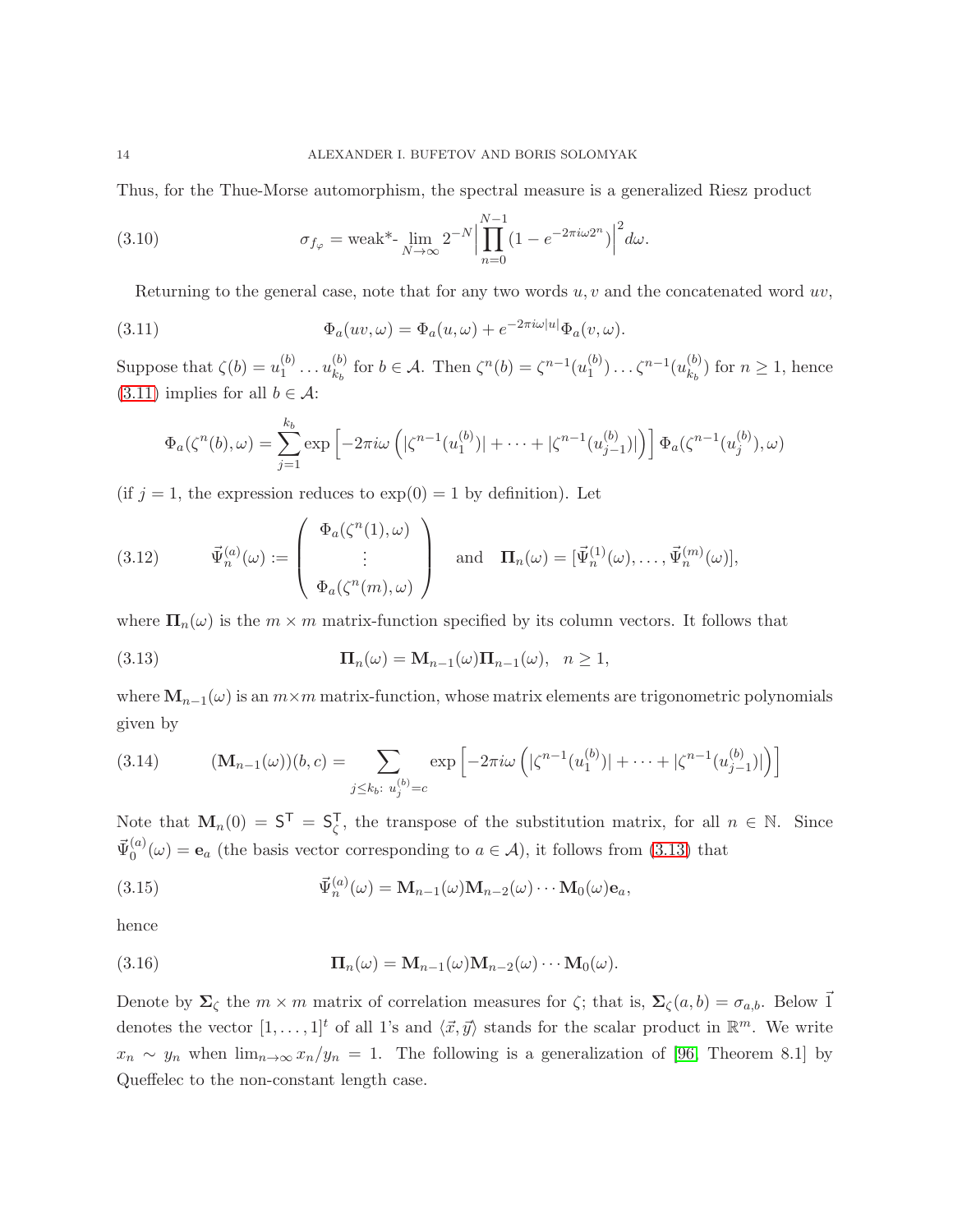<span id="page-14-2"></span>**Lemma 3.3.** Let  $\theta$  be the Perron-Frobenius eigenvalue of the substitution matrix S and let  $\vec{r}, \vec{\ell}$ be respectively the (right) eigenvectors of  $S, S^t$  corresponding to  $\theta$ , normalized by the condition  $\langle \vec{r}, \vec{\ell} \rangle = 1$ . Then

(3.17) 
$$
\mathbf{\Sigma}_{\zeta} = \frac{1}{\langle \vec{r}, \vec{1} \rangle \langle \vec{1}, \vec{\ell} \rangle} \cdot \text{weak*-} \lim_{n \to \infty} \theta^{-n} \overline{\mathbf{\Pi}_{n}^{*}(\omega) \mathbf{\Pi}_{n}(\omega)} d\omega.
$$

*Proof.* By [\(3.12\)](#page-13-2), the  $(a, b)$  entry of  $\overline{\mathbf{\Pi}_{n}^{*}(\omega)\mathbf{\Pi}_{n}(\omega)}$  is  $\sum_{j=1}^{m} \Phi_{a}(\zeta^{n}(j), \omega) \cdot \overline{\Phi_{b}(\zeta^{n}(j), \omega)}$ . We have

<span id="page-14-0"></span>
$$
|\zeta^{n}(j)| = \langle \mathsf{S}^{n} \mathbf{e}_{j}, \vec{\mathbf{1}} \rangle \sim \theta^{n} \langle \mathbf{e}_{j}, \vec{\ell} \rangle \langle \vec{r}, \vec{\mathbf{1}} \rangle
$$

by the Perron-Frobenius Theorem, hence

$$
\theta^{-n} \sum_{j=1}^m \Phi_a(\zeta^n(j), \omega) \cdot \overline{\Phi_b(\zeta^n(j), \omega)} \sim \sum_{j=1}^m \frac{\langle \mathbf{e}_j, \vec{\ell} \rangle \langle \vec{r}, \vec{1} \rangle}{|\zeta^n(j)|} \Phi_a(\zeta^n(j), \omega) \cdot \overline{\Phi_b(\zeta^n(j), \omega)},
$$

and the desired claim follows from [\(3.8\)](#page-12-2), in view of the fact that  $\vec{1} = \sum_{j=1}^{m} e_j$ .

3.1. Other spectral measures and maximal spectral type. Although it may seem that the cylindrical functions are very special, they are fairly representative. In fact, any  $L^2$  function on  $X_{\zeta}$  can be approximated by functions that depend on finitely many coordinates, and so it suffices to understand the spectral measures of such in order to obtain the maximal spectral type. To make this precise, we briefly describe a general construction. The substitution  $\zeta$  can be extended to  $\mathcal{A}^{\mathbb{Z}}$ , so that  $\zeta(x_0)$  starts from 0-th position. Consider the sets  $\zeta^k[a]$ ,  $a \in \mathcal{A}$ ,  $k \geq 0$ . It is proved in [\[96,](#page-36-12) 5.6.3] that the partitions

$$
\mathcal{P}_k = \{ T^i(\zeta^k[a]), \ a \in \mathcal{A}, \ 0 \le i < |\zeta^k(a)| \}, \ \ k \ge 0,
$$

generate the Borel  $\sigma$ -algebra on  $X_{\zeta}$ . It follows that the maximal spectral type of  $(X_{\zeta}, T, \mu)$  is equivalent to

<span id="page-14-1"></span>.

$$
\sum_{k\geq 0,\ a\in\mathcal{A}} 2^{-k} \sigma_{1\!\!1_{\zeta^k[a]}}
$$

The spectral measures  $\sigma_{\mathbb{1}_{\zeta^k[a]}}$  can be analyzed similarly to the correlation measures  $\sigma_a$ . Namely, one can show that the matrix of measures  $\Sigma^{(k)}_{\ell}$  $\mathcal{L}_{\zeta}^{(k)} := [\sigma_{1\mathcal{L}_{\zeta}^{k}[a]}, 1\mathcal{L}_{\zeta}^{k}[b]}]_{a,b \in \mathcal{A}}$  can be expressed, analogously to [\(3.17\)](#page-14-0), as

$$
\Sigma_{\zeta}^{(k)} = \frac{1}{\langle \vec{r}, \vec{1} \rangle \langle \vec{1}, \vec{\ell} \rangle} \cdot \text{weak*-}\lim_{n \to \infty} \theta^{-n} \overline{\left(\Pi_{n}^{(k)}\right)^{*}(\omega) \Pi_{n}^{(k)}(\omega)} d\omega,
$$

where  $\mathbf{\Pi}_n^{(k)}(\omega) = \mathbf{M}_{n+k-1}(\omega) \cdots \mathbf{M}_k(\omega)$ .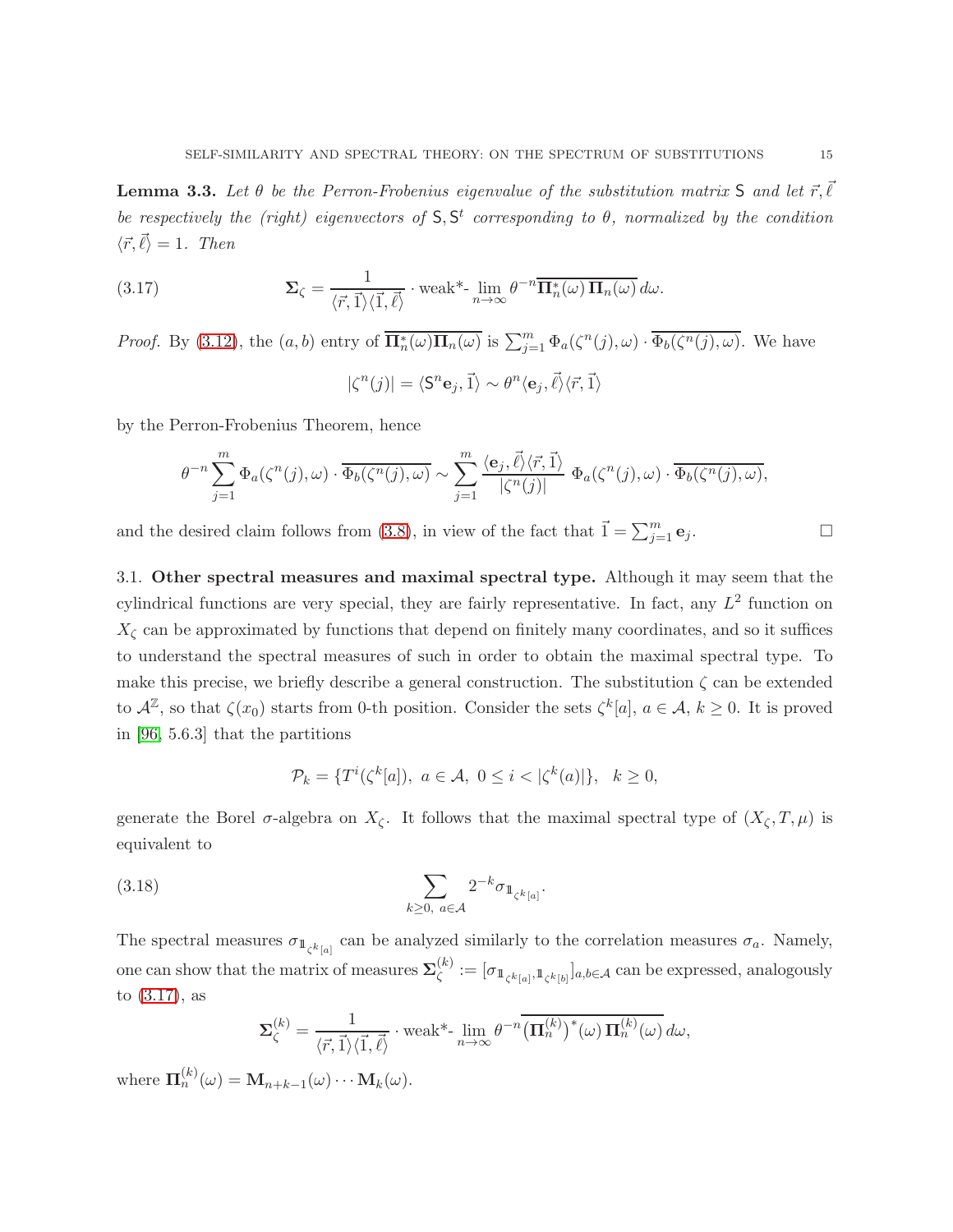3.2. Singularity of some Riesz products and spectral measures. Here we will show that the Thue-Morse substitution automorphism has pure singular spectrum, following the approach of Kakutani [\[70\]](#page-35-15) (somewhat implicitly, this was already proved by K. Mahler in 1927 [\[82\]](#page-36-19)). In fact, we will do it in a more general case, for an arbitrary bijective substitution on two symbols. The proof is a modification of an argument of Baake, Gähler, and Grimm  $[13]$ ; see also  $[15, 10.1]$ .

<span id="page-15-1"></span>**Proposition 3.4.** Let  $\zeta$  be a primitive bijective substitution on  $\{0,1\}$  of length q. More precisely, let  $\zeta(0) = u_0 \dots u_{q-1}$  and  $\zeta(1) = \overline{u}_0 \dots \overline{u}_{q-1}$  where  $\overline{0} = 1, \overline{1} = 0$ . Then the associated substitution automorphism has purely singular spectrum.

*Proof sketch.* We will prove that the spectral measure  $\sigma_f$ , where  $f(x) = (-1)^{x_0}$ , is purely singular. As already mentioned, the functions that are even with respect to the involution  $a \mapsto \overline{a}$  lie in the closed linear span of the eigenfunctions, and the remaining spectral measures generating the measure in [\(3.18\)](#page-14-1) may be analyzed exactly as  $\sigma_f$ . We obtain

(3.19) 
$$
\sigma_f = \text{weak}^* - \lim_{n \to \infty} \frac{1}{q^n} \prod_{j=0}^{n-1} \left| F(q^j \omega) \right|^2 d\omega, \text{ where } F(\omega) = \sum_{k=0}^{q-1} (-1)^{u_k} e^{-2\pi i k \omega},
$$

where the weak<sup>∗</sup> convergence can be shown as in  $(3.9)$  and  $(3.10)$ . In fact, weak convergence holds more generally, see [\[96,](#page-36-12) Section 1.3]. Thus  $\sigma_f$  has the form [\(3.20\)](#page-15-0) below, with  $P(\omega) = \frac{1}{q}|F(\omega)|^2$ , which is a non-constant trigonometric polynomial with a constant term 1. Now singularity of  $\sigma_f$ follows from the next lemma.

**Lemma 3.5.** Let  $q \geq 2$  be an integer and

<span id="page-15-0"></span>
$$
P(\omega) = 1 + \sum_{k=-q+1, \ k \neq 0}^{q-1} a_k e^{-2\pi i k \omega}, \ a_k \in \mathbb{C},
$$

a non-constant non-negative trigonometric polynomial. Suppose that

(3.20) 
$$
\nu = \text{weak}^* \text{-} \lim_{n \to \infty} \prod_{j=0}^{n-1} P(q^j \omega) d\omega,
$$

where we assume that the weak∗ limit of the absolutely continuous measures in the right-hand side exists, and is a positive finite measure on  $[0, 1]$ . Then  $\nu$  is purely singular.

*Proof.* Observe that  $(3.20)$  defines a 1-periodic measure on  $\mathbb{R}$ , since the finite products in the right-hand side are 1-periodic for all n. Denote by  $\nu(\omega/q)$  the push-forward measure of  $\nu$  under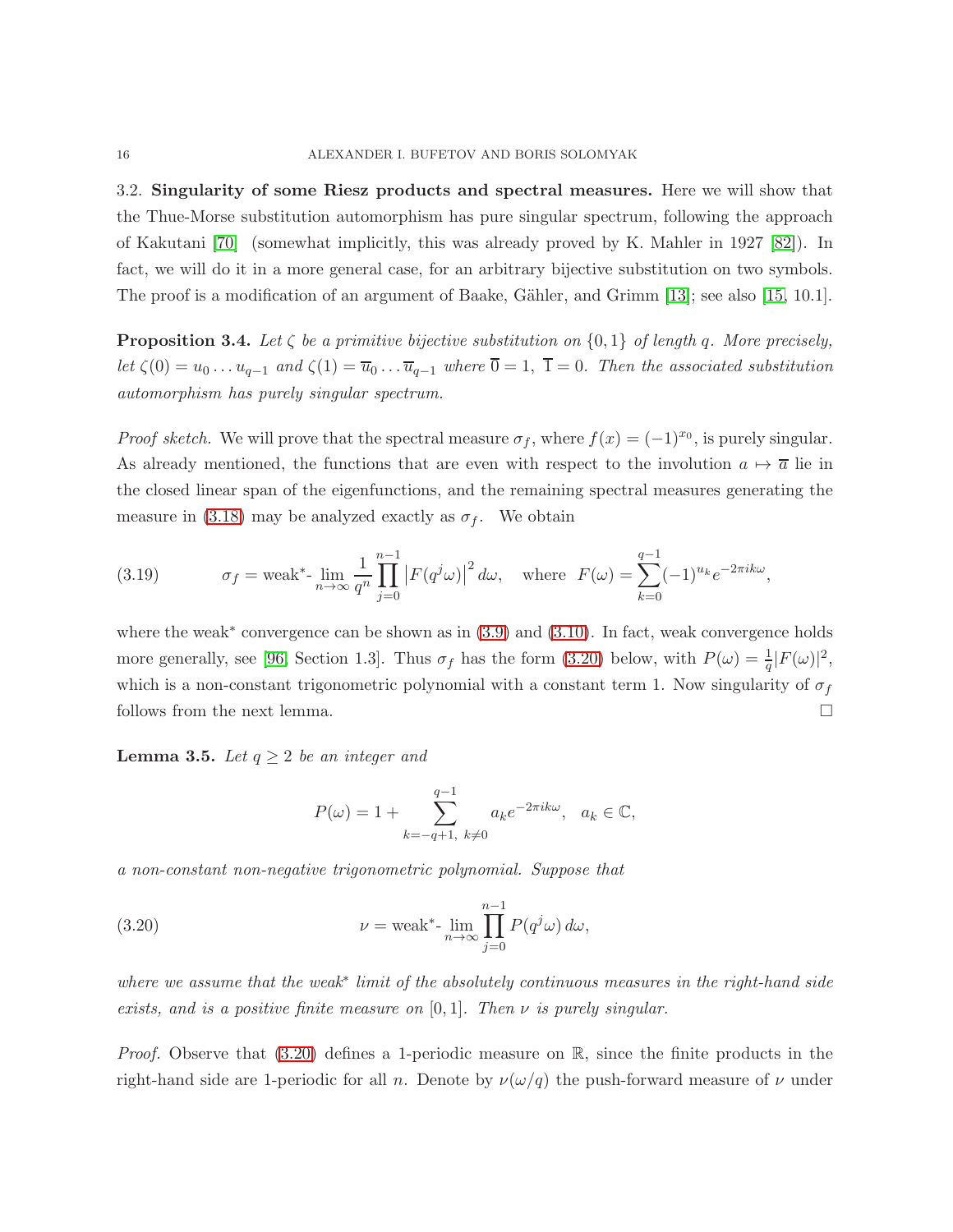the map  $\omega \mapsto q\omega$ , defined on R. Then we have

<span id="page-16-0"></span>
$$
\nu(\omega/q) = \text{weak*-}\lim_{n \to \infty} \prod_{j=0}^{n-1} P(q^{j-1}\omega) d(\omega/q)
$$

$$
= (1/q)P(\omega/q) \cdot \text{weak*-}\lim_{n \to \infty} \prod_{j=0}^{n-2} P(q^j\omega) d\omega
$$
(3.21)
$$
= (1/q)P(\omega/q) \cdot \nu(\omega).
$$

Now, following the approach of Kakutani [\[70\]](#page-35-15), we can take the absolutely continuous part of both sides of the equation [\(3.21\)](#page-16-0), since the push-forward under  $\omega \mapsto q\omega$  and multiplication by a polynomial, that does not vanish on a set of positive measure, commute with the Lebesgue decomposition. Thus, denoting  $\nu_{\rm ac}$  by  $\eta$ ,

<span id="page-16-1"></span>(3.22) 
$$
\eta(\omega/q) = (1/q)P(\omega/q) \cdot \eta(\omega).
$$

The goal is to show that a non-zero absolutely continuous measure cannot satisfy [\(3.22\)](#page-16-1).

First we observe that  $\eta$  from [\(3.22\)](#page-16-1) must be invariant under the "times  $q$ " map  $S_q(\omega) = q\omega$  $\pmod{1}$  on  $[0, 1]$ . Indeed, this invariance is equivalent to

(3.23) 
$$
\eta = \eta \circ S_q^{-1} = \eta \left(\frac{\omega}{q}\right) + \eta \left(\frac{\omega+1}{q}\right) + \dots + \eta \left(\frac{\omega+(q-1)}{q}\right).
$$

Since  $\eta$  is 1-periodic, we have from [\(3.22\)](#page-16-1) that  $\eta(\frac{\omega+j}{\sigma})$  $(\frac{+j}{q}) = \frac{1}{q}P(\frac{\omega + j}{q})$  $(\frac{+j}{q})\eta$ . Thus the claimed invariance is equivalent to  $\sum_{j=0}^{q-1} P\left(\frac{\omega+j}{q}\right)$ q  $= q$ , which is immediate from the definition of P. Another characterization of  $S_q$ -invariance of  $\eta$  is  $\hat{\eta}(n) = \hat{\eta}(qn)$  for  $n \in \mathbb{Z}$ , which follows from the definition of the Fourier coefficients. Thus the Lebesgue measure on [0, 1] is the only  $S_q$ -invariant absolutely continuous measure, by the Riemann-Lebesgue Lemma. It remains to observe that the Lebesgue measure does not satisfy  $(3.22)$ , if P is non-constant.

We should note that there are several alternative proofs of more general statements. For more on the rich theory of generalized Riesz products and how they appear in the spectral theory of dynamical systems, see the book by Nadkarni [\[92,](#page-36-15) Ch. 15], the papers by el Abdalaoui and Nadkarni [\[3\]](#page-32-6), el Abdalaoui [\[2\]](#page-32-7), and references therein. Weak convergence in [\(3.20\)](#page-15-0) is known, for instance, when  $P(\omega) = \frac{1}{q}$   $\sum_{k=0}^{q-1} z_k e^{-2\pi i k \omega}$ <sup>2</sup>, with  $z_k$  complex,  $|z_k| \le 1$ , see [\[96,](#page-36-12) Section 1.3].

## 4. Suspension flows and the spectral cocycle

In order to use the full power of the Riesz matrix product representation of spectral measures, it is useful to pass from substitution automorphisms (i.e., Z-actions) to flows (i.e., R-actions). Let  $\zeta$  be a primitive substitution on  $\mathcal{A} = \{1, \ldots, d\}$ , and let  $(X_{\zeta}, T)$  be the corresponding uniquely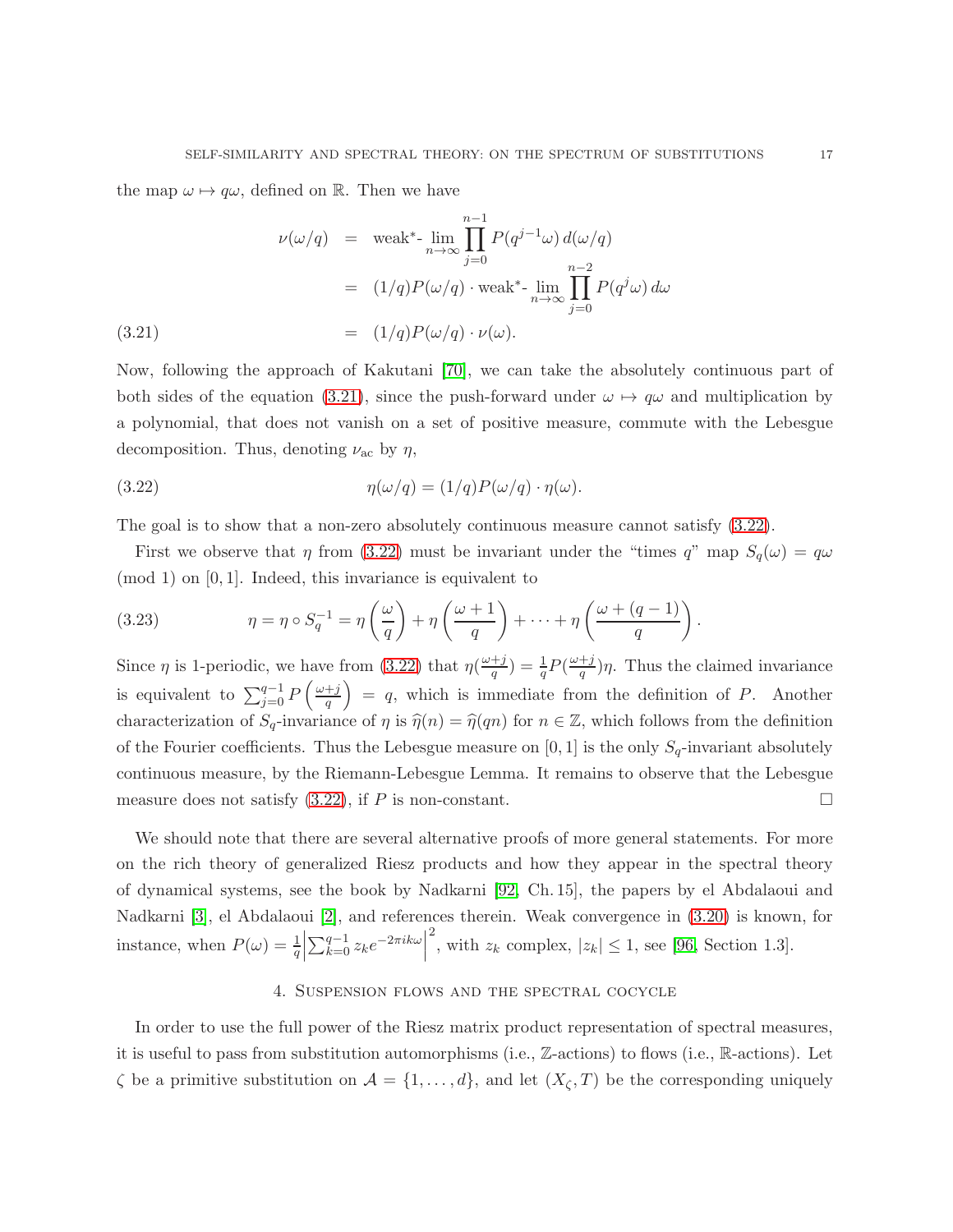ergodic Z-action. For a strictly positive vector  $\vec{s} = (s_1, \ldots, s_d)$  we consider the suspension flow over T, with the piecewise-constant roof function, equal to  $s_j$  on the cylinder set [j]. It is defined as follows. Let

$$
\mathfrak{X}_{\zeta}^{\vec{s}} = \{ y = (x, t) : x \in X_{\zeta}, 0 \le t \le s_{x_0} \} /_{\sim},
$$

where the relation  $\sim$  identifies the points  $(x, s_{x_0})$  and  $(T(x), 0)$ . The measure  $\tilde{\mu}$  on  $\tilde{\mathcal{X}}_{\zeta}^{\vec{s}}$  is induced from the product of  $\mu$  on the cylinder sets  $[a] \subset X_{\zeta}$  and the Lebesgue measure; it is invariant under the action  $h_{\tau}(x,t) = (x, t + \tau)$ , which is defined for all  $\tau \in \mathbb{R}$  using the identification ~. The resulting space will be denoted by  $\mathfrak{X}_{\zeta}^{\vec{s}}$  and the flow by  $(\mathfrak{X}_{\zeta}^{\vec{s}}, h_t, \widetilde{\mu})$ .

An additional motivation comes from the fact that these flows can also be viewed as tiling dynamical systems, with the "prototiles" that are closed line segments of length  $s_j$  for  $j = 1, \ldots, d$ . A tiling of R is obtained from a pair  $(x,t): x \in X_\zeta$ ,  $0 \le t \le s_{x_0}$ , by considering a bi-infinite string of line segments labelled  $x_j$  of length  $s_{x_j}$ ,  $j \in \mathbb{Z}$ , in such a way that the origin is contained in the tile corresponding to  $x_0$ , at the distance of t from the left endpoint. The group  $\mathbb R$  acts on this space by (left) translation, and it is easy to see that this definition is equivalent to the one with the suspension flow. Such dynamical systems have been studied, e.g., in [\[21,](#page-33-12) [38,](#page-34-13) [111\]](#page-37-8). A special role is played by the *self-similar suspension flow*, or tiling dynamical system, corresponding to the choice of  $\vec{s}$  as the PF eigenvector of the transpose substitution matrix  $S_{\zeta}^{T}$  $\frac{1}{\zeta}$ . Then one can define a geometric substitution/renormalization action Z on  $\mathfrak{X}^{\vec{s}}_{\zeta}$ : dilate the original tiling by a factor of the PF eigenvalue  $\theta$  and then subdivide the resulting tiles according to the substitution rule. These two actions satisfy the commutation relation  $Z \circ h_{\tau} = h_{\theta_{\tau}} \circ Z$ .

Let  $f \in L^2(\mathfrak{X}_{\zeta}^{\vec{s}}, \widetilde{\mu})$ . By the Spectral Theorem for measure-preserving flows, there is a finite positive Borel measure  $\sigma_f$  on R such that

$$
\int_{-\infty}^{\infty} e^{2\pi i \omega \tau} d\sigma_f(\omega) = \langle f \circ h_{\tau}, f \rangle \quad \text{for } \tau \in \mathbb{R}.
$$

In general, there is no simple relation between the spectrum of a  $\mathbb{Z}$ -action on the circle and the spectrum of the suspension flow, except in the special case where the roof function is constant. (Note that the constant roof function suspension is self-similar if and only if the substitution is of constant length.) The following lemma was proved in [\[22\]](#page-33-13); it is a simple consequence of [\[60\]](#page-35-16).

<span id="page-17-0"></span>**Lemma 4.1.** Let  $(X, T, \mu)$  be an invertible probability-preserving system, and let  $(X, h_{\tau}, \tilde{\mu})$  be the suspension flow with the constant-one roof function. For  $f \in L^2(X, \mu)$  consider the function  $F \in L^2(\widetilde{X}, \widetilde{\mu})$  defined by  $F(x,t) = f(x)$ . Then the following relation holds between the spectral measures  $\sigma_F$  on  $\mathbb R$  and  $\sigma_f$  on  $\mathbb T$ :

$$
d\sigma_F(\omega) = \left(\frac{\sin(\pi\omega)}{\pi\omega}\right)^2 \cdot d\sigma_f(e^{2\pi i\omega}), \ \omega \in \mathbb{R}.
$$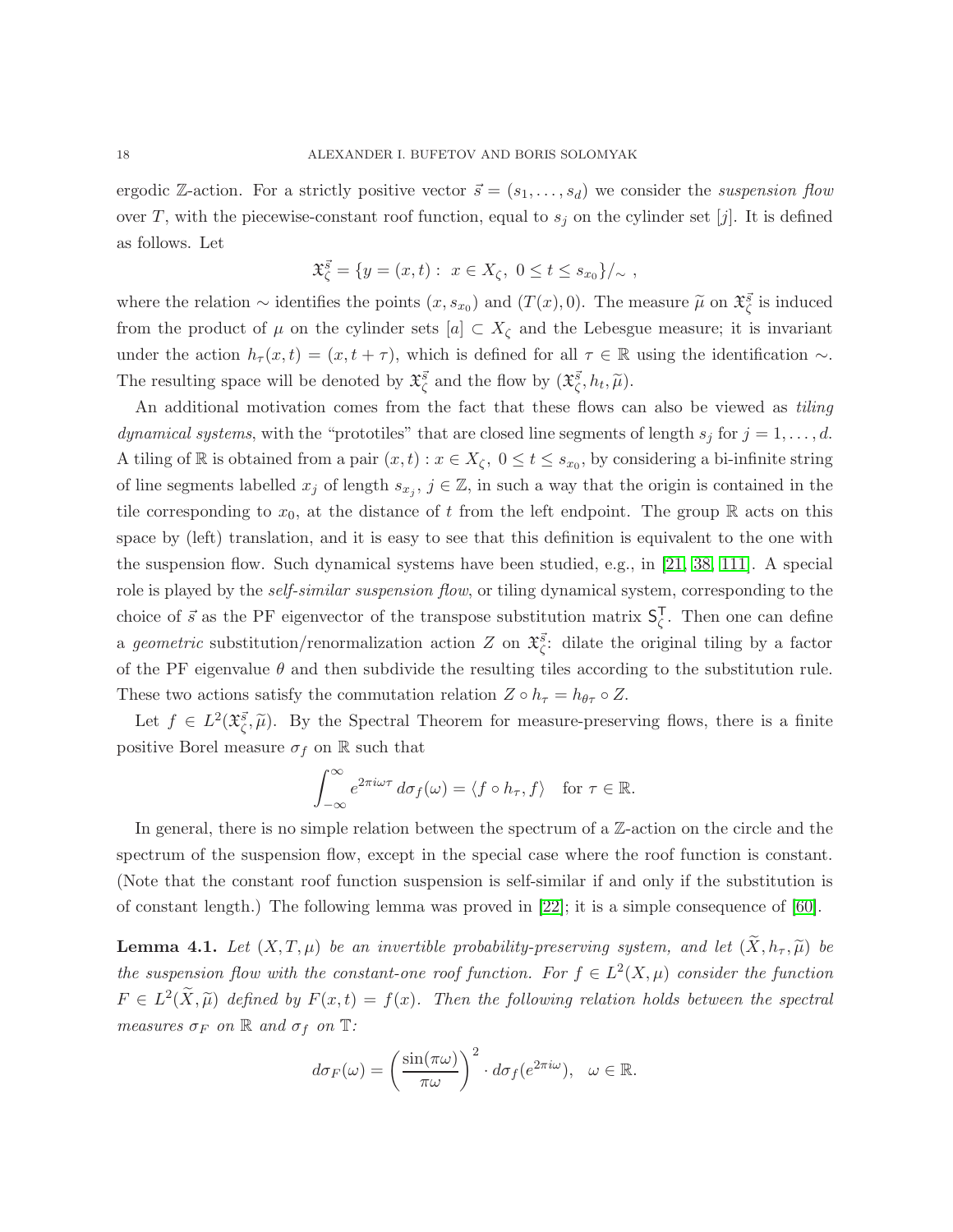The next construction extends the considerations of Section [3](#page-10-0) to suspension flows.

**Definition 4.2.** Let  $\vec{s} \in \mathbb{R}^d_+$ . For a word v in the alphabet A denote by  $\vec{\ell}(v) \in \mathbb{Z}^d$  its "population vector" whose j-th entry is the number of j's in v, for  $j \leq d$ . The "tiling length" of v is defined by

(4.1) 
$$
|v|_{\vec{s}} := \langle \vec{\ell}(v), \vec{s} \rangle.
$$

<span id="page-18-2"></span>The analog of the exponential sum in [\(3.7\)](#page-12-4), with  $\varphi = \delta_a$ , is

(4.2) 
$$
\Phi_a^{\vec{s}}(v,\omega) = \sum_{j=0}^{|v|-1} \delta_a(v_j) \exp(-2\pi i \omega |v_0 \dots v_j|_{\vec{s}}).
$$

Lip-cylindrical functions for a suspension flow are defined by

(4.3) 
$$
f(x,t) = \sum_{j \in \mathcal{A}} 1\!\!1_{[j]} \cdot \psi_j(t), \text{ where } \psi_j \text{ is Lipschitz on } [0, s_j].
$$

A generalization of [\(3.8\)](#page-12-2) and [\(3.9\)](#page-12-3) is

<span id="page-18-1"></span>(4.4) 
$$
\sigma_f = \text{weak}^* - \lim_{N \to \infty} \frac{1}{|\zeta^N(\gamma)|_{\vec{s}}} \sum_{a,b \in \mathcal{A}} \widehat{\psi}_a(\omega) \overline{\widehat{\psi}_b(\omega)} \cdot \Phi_a^{\vec{s}}(\zeta^N(\gamma), \omega) \overline{\Phi_b^{\vec{s}}(\zeta^N(\gamma), \omega)} d\omega,
$$

where the right-hand side represents the weak∗ limit of a sequence of absolutely continuous measures on  $\mathbb{R}$ .

<span id="page-18-0"></span>4.1. Digression: quasicrystals and diffraction spectrum. In the mathematical physics of quasicrystals and the theory of "aperiodic order", one of the basic notions is diffraction spectrum. We sketch the definition briefly, following the approach of Hof  $[62, 63]$  $[62, 63]$ ; see also [\[14,](#page-33-6) Chapter 9].

Let  $\Lambda$  be a *Delone set* in  $\mathbb{R}^n$ , that is, a uniformly discrete, relatively dense set (for the systems treated in this paper,  $n = 1$ , but the definition is the same in any dimension). The so-called "Dirac comb" measure  $\delta_{\Lambda} := \sum_{x \in \Lambda} \delta_x$  is a simple model of an infinite configuration of atoms, which in turn is a model of a solid. Roughly speaking, the diffraction spectrum is described by the *diffraction measure*, which is the Fourier transform of an autocorrelation. More precisely, let  $B_R$  be the ball of radius R in  $\mathbb{R}^n$ . Consider the volume averaged convolution

$$
\gamma_{\Lambda}^{(R)} := \frac{\delta_{\Lambda}|_{B_R} * \delta_{\Lambda}|_{B_R}}{\text{vol}(B_R)},
$$

where  $\widetilde{\nu}(x) = \overline{\nu(-x)}$ . Every weak<sup>\*</sup> accumulation point of  $\gamma_{\Lambda}^{(R)}$  $\Lambda^{(h)}$ , as  $R \to \infty$ , is called an autocorrelation measure. By construction, it is a positive definite measure, hence its Fourier transform is a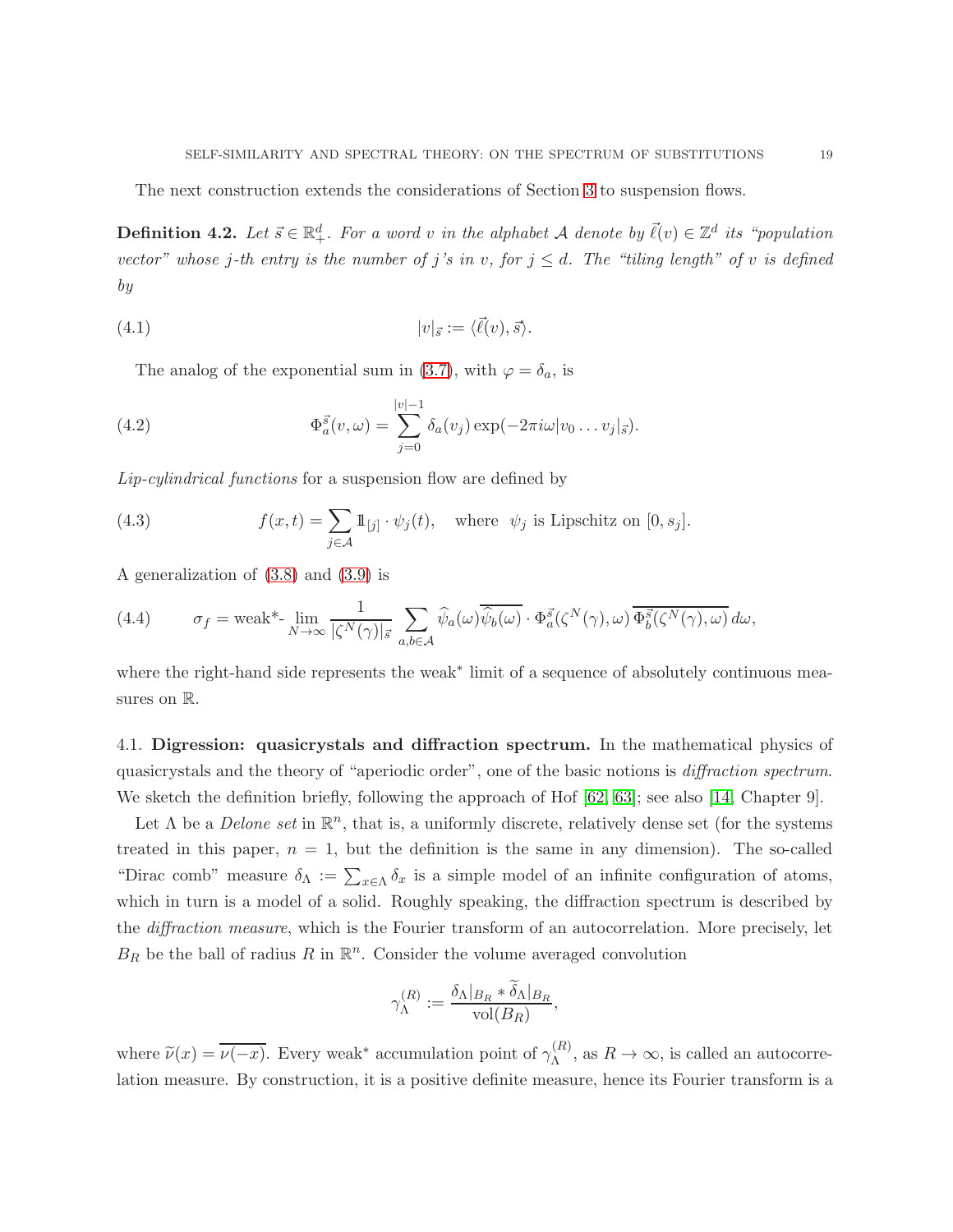positive measure. Under some natural assumptions (i.e., when the point set  $\Lambda$  arises from a primitive substitution), there is a unique autocorrelation  $\gamma_{\Lambda} = \text{weak}^*$ -  $\lim_{R \to \infty} \gamma_{\Lambda}^{(R)}$  $\Lambda^{(1)}$ . The diffraction spectrum measure is, by definition,

$$
\Sigma_{\text{diffr}}(\Lambda) = \widehat{\gamma_{\Lambda}}.
$$

This diffraction spectrum is closely related to the dynamical spectrum considered in this paper. In particular, it easily follows from [\(4.4\)](#page-18-1) that

$$
\sigma_{f_a} = |\widehat{\psi}_a|^2 \cdot \Sigma_{\text{diffr}}(\Lambda_a), \quad \text{where} \ \ f_a = \mathbb{1}_{[a]} \cdot \psi_a,
$$

and  $\Sigma_{\text{diffr}}(\Lambda_a)$  is the diffraction spectrum measure, corresponding to the set  $\Lambda_a \subset \mathbb{R}$  of the left endpoints of a-tiles in the 1-dimensional substitution tiling. Such a connection (also for more general tilings and point systems in  $\mathbb{R}^n$ ) was first established by Dworkin [\[47\]](#page-34-7), see also [\[62,](#page-35-5) [63\]](#page-35-6).

4.2. Definition of the spectral cocycle. The formula [\(4.4\)](#page-18-1) and the matrix Riesz products of Section 3 suggest the following *cocycle* construction, introduced in [\[32\]](#page-33-5).

Write  $\mathbf{z} = (z_1, \ldots, z_d)$  and  $\mathbf{z}^v = z_{v_0} z_{v_1} \ldots z_{v_k}$  for a word  $v = v_0 v_1 \ldots v_k \in \mathcal{A}^k$ . As above, suppose that  $\zeta(b) = u_1^b \dots u_{k_b}^b$ ,  $b \in \mathcal{A}$ . Define a matrix-function on  $\mathbb{T}^d$  whose entries are polynomials in z-variables:

$$
\mathscr{M}_{\zeta}(\mathbf{z}) = [\mathscr{M}_{\zeta}(z_1,\ldots,z_d)]_{b,c} = \Big(\sum_{j\leq k_b,\ u_j^b=c} \mathbf{z}^{u_1^b\ldots u_{j-1}^b}\Big)_{(b,c)\in\mathcal{A}^2}, \quad \mathbf{z}\in\mathbb{T}^d,
$$

where  $j = 1$  corresponds to  $z^{\emptyset} = 1$ .

Whereas the **z**-notation is helpful, we will actually need to lift  $\mathcal{M}_{\zeta}$  to the universal cover, in other words, write  $\mathbf{z} = \exp(-2\pi i \xi)$ , where  $\xi = (\xi_1, \dots, \xi_d)$ . Thus we obtain a  $\mathbb{Z}^d$ -periodic matrix-valued function function, which we denote by the same letter.

**Definition 4.3.** Let  $\mathcal{M}_{\zeta}: \mathbb{R}^d \to M_d(\mathbb{C})$  (the space of complex  $d \times d$  matrices):

(4.5) 
$$
\mathscr{M}_{\zeta}(\xi) = [\mathscr{M}_{\zeta}(\xi_1 \dots, \xi_d)]_{(b,c)} := \Big(\sum_{j \leq k_b, u_j^b = c} \exp\left(-2\pi i \sum_{k=1}^{j-1} \xi_{u_k^b}\right)\Big)_{(b,c) \in \mathcal{A}^2}, \quad \xi \in \mathbb{R}^d.
$$

**Example.** Consider the substitution  $\zeta : 1 \mapsto 1112, 2 \mapsto 123, 3 \mapsto 2$ . Then

$$
\mathcal{M}_{\zeta}(z_1, z_2, z_3) = \begin{pmatrix} 1 + z_1 + z_1^2 & z_1^3 & 0 \\ 1 & z_1 & z_1 z_2 \\ 0 & 1 & 0 \end{pmatrix}, \quad z_j = e^{2\pi i \xi_j}.
$$

Observe that  $\mathcal{M}_{\zeta}(0) = S_{\zeta}^{T}$  $\overline{\zeta}$ ; the entries of the matrix  $\mathcal{M}_{\zeta}(\xi)$  are trigonometric polynomials with coefficients 0's and 1's. The entries of  $\mathcal{M}_{\zeta}(\xi)$  are less than or equal to the corresponding entries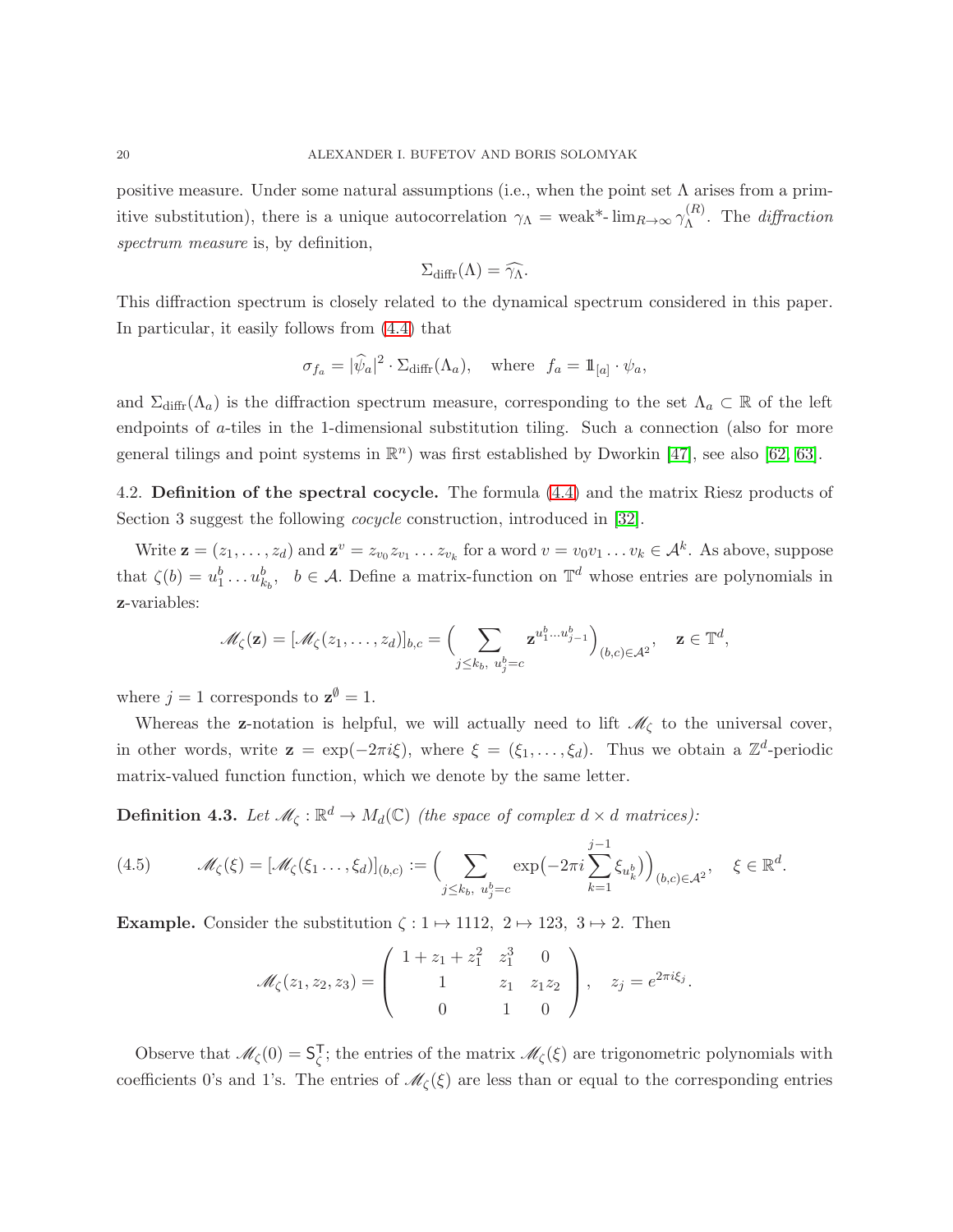of  $S^{\mathsf{T}}_{\zeta}$  $\overline{\zeta}$  in absolute value for every  $\mathbf{z} \in \mathbb{T}^d$ . Crucially, the following *cocycle condition* holds: for any substitutions  $\zeta_1, \zeta_2$  on  $\mathcal{A}$ ,

<span id="page-20-1"></span>(4.6) 
$$
\mathscr{M}_{\zeta_1 \circ \zeta_2}(\xi) = \mathscr{M}_{\zeta_2}(\mathsf{S}_{\zeta_1}^{\mathsf{T}} \xi) \mathscr{M}_{\zeta_1}(\xi),
$$

which is verified by a direct computation.

**Definition 4.4.** Suppose that  $det(S_\zeta) \neq 0$  and consider the endomorphism of the torus  $\mathbb{T}^d$ 

<span id="page-20-0"></span>(4.7) 
$$
\xi \mapsto S_{\zeta}^{\mathsf{T}} \xi \pmod{\mathbb{Z}^d}
$$
,

which preserves the Haar measure  $m_d$ . Then

<span id="page-20-2"></span>(4.8) 
$$
\mathcal{M}_{\zeta}(\xi,n) := \mathcal{M}_{\zeta}\big((S_{\zeta}^{T})^{n-1}\xi\big)\cdot\ldots\cdot\mathcal{M}_{\zeta}(\xi),
$$

is called the spectral cocycle, associated to  $\zeta$ , over the endomorphism [\(4.7\)](#page-20-0).

Note that [\(4.6\)](#page-20-1) implies

(4.9) 
$$
\mathscr{M}_{\zeta}(\xi,n)=\mathscr{M}_{\zeta^n}(\xi), \quad n \in \mathbb{N},
$$

and the matrix defined in [\(3.14\)](#page-13-4) satisfies  $\mathbf{M}_n(\omega) = \mathcal{M}_\zeta(\omega_1,n)$ . It will be useful to rewrite the formula for  $\mathcal{M}_{\zeta^n}(\xi)$  differently, emphasizing the connection with [\(4.2\)](#page-18-2) and [\(3.14\)](#page-13-4). For  $\xi = \omega \vec{s}$ , we can represent the matrix elements of  $\mathscr{M}_{\zeta}(\omega\vec{s})$  as

(4.10) 
$$
\left[\mathcal{M}_{\zeta}(\omega \vec{s})\right]_{(b,c)} = \sum_{j \le k_b, u_j^b = c} \exp\left(-2\pi i \omega \left|p_j^b\right|_{\vec{s}}\right) = \sum_{j \le k_b, u_j^b = c} \exp\left(-2\pi i \omega \left\langle \vec{\ell}(p_j^b), \vec{s}\right\rangle\right),
$$

where  $p_j^b$  is the prefix of the j-th symbol (which is c) in the word  $\zeta(b)$ . By the definition of the substitution matrix  $S_{\zeta}$ , for any letter and hence for any word  $v \in A^+$ , holds  $\vec{\ell}(\zeta(v)) = S_{\zeta} \vec{\ell}(v)$ , so

<span id="page-20-4"></span>(4.11) 
$$
\langle \vec{\ell}(v), (\mathsf{S}_{\zeta}^{\mathsf{T}})^{k} \vec{s} \rangle = \langle \mathsf{S}_{\zeta}^{k} \vec{\ell}(v), \vec{s} \rangle = \langle \vec{\ell}(\zeta^{k}(v)), \vec{s} \rangle = |\zeta^{k}(v)|_{\vec{s}}.
$$

Thus,

<span id="page-20-3"></span>(4.12) 
$$
\left[\mathcal{M}_{\zeta}\left((\mathsf{S}_{\zeta}^{\mathsf{T}})^{k}\omega\vec{s}\right)\right]_{(b,c)} = \sum_{j\leq k_b,\,u_j^b=c} \exp\left(-2\pi i\omega\left|\zeta^k(p_j^b)\right|_{\vec{s}}\right).
$$

**Remark 4.5.** If  $det(S_\zeta) = 0$ , one can restrict  $S_\zeta^T$  $\frac{1}{\zeta}$  to a rational invariant subspace on which it is non-singular and consider the spectral cocycle on the corresponding invariant sub-torus, see [\[119,](#page-37-13) Remark 4.6].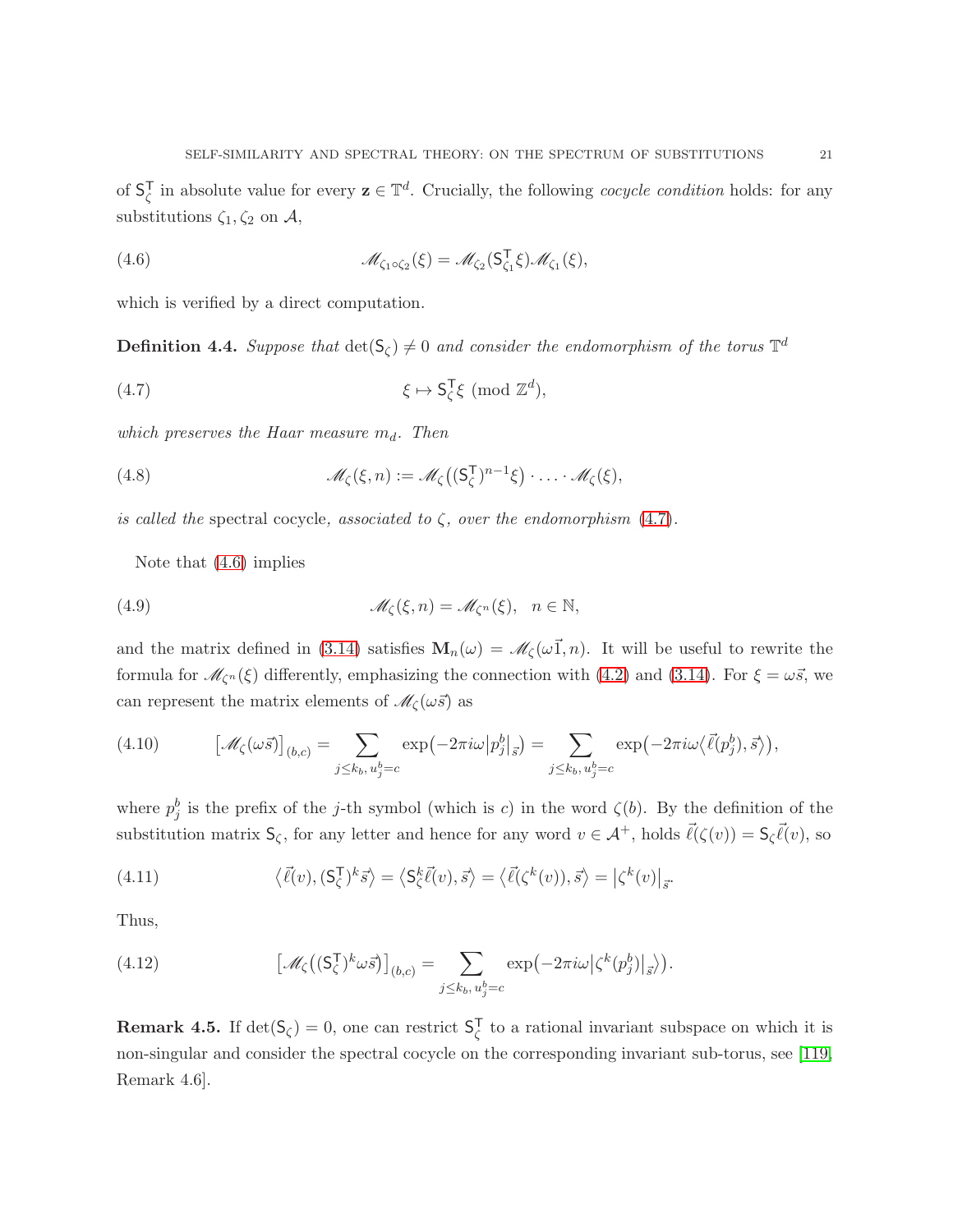4.3. Lyapunov exponents and the dimension of spectral measures. Consider the pointwise upper Lyapunov exponent of our cocycle, corresponding to a given vector  $\vec{z} \in \mathbb{C}^m$ :

(4.13) 
$$
\chi_{\zeta,\xi,\vec{z}}^{+} = \limsup_{n \to \infty} \frac{1}{n} \log ||\mathscr{M}_{\zeta}(\xi,n)\vec{z}||,
$$

as well as

(4.14) 
$$
\chi_{\zeta,\xi}^+ = \limsup_{n \to \infty} \frac{1}{n} \log \| \mathcal{M}_{\zeta}(\xi,n) \|.
$$

The definition is independent of the norm used. Of course,  $\chi^+_{\zeta,\xi,\vec{z}} \leq \chi^+_{\zeta,\xi}$  for all  $\vec{z}$ . Since for every  $\xi$  the absolute values of the entries of  $\mathcal{M}_{\zeta}(\xi, n)$  are not greater than those of  $S_{\zeta^n}^T$ ,

<span id="page-21-0"></span>
$$
\chi_{\zeta,\xi}^+ \le \log \theta \quad \text{for all } \xi \in \mathbb{T}^d,
$$

where  $\theta$  is the PF eigenvalue of  $S_{\zeta}$ . The pointwise upper Lyapunov exponent  $\chi_{\zeta,\xi}^{+}$  is invariant under the action of the endomorphism induced by  $S_{\zeta}^{T}$ . If this endomorphism is ergodic, which is equivalent to  $S_{\zeta}$  having no eigenvalues that are roots of unity (see [\[48,](#page-34-8) Cor, 2.20]), then the limit in [\(4.14\)](#page-21-0) exists and is constant  $m_d$ -a.e. by the Furstenberg-Kesten Theorem [\[57\]](#page-35-17); it will be denoted by  $\chi_{\zeta}$ . This is the top Lyapunov exponent of the spectral cocycle (other exponents exist a.e. as well, by the Oseledets Theorem).

We are interested in fractal properties of spectral measures. One of the commonly used local characteristics of a finite measure  $\nu$  on a metric space is the *lower local dimension* defined by

$$
\underline{d}(\nu,\omega) = \liminf_{r \to 0} \frac{\log \nu(B_r(\omega))}{\log r}.
$$

Alternatively, it can be thought of as the best possible local Hölder exponent, i.e.:

$$
\underline{d}(\nu,\omega)=\sup\{\alpha\geq 0:\ \nu(B_r(\omega))=O(r^\alpha),\ r\to 0\}.
$$

For example, the lower local dimension is zero at a point mass and is infinite outside the compact support of a measure. The following is a special case of [\[32,](#page-33-5) Theorem 4.3].

<span id="page-21-1"></span>**Theorem 4.6.** Let  $\zeta$  be a primitive aperiodic substitution on  $\mathcal{A} = \{1, \ldots, d\}$  with a non-singular substitution matrix  $S_{\zeta}$ . Let  $\vec{s} \in \mathbb{R}^d_+$  and consider the suspension flow  $(\mathfrak{X}^{\vec{s}}_{\zeta}, h_t, \widetilde{\mu})$ . Let  $f(x,t) =$  $\sum_{j\in\mathcal{A}} 1\!\!1_{[j]} \cdot \psi_j(t)$  be a Lip-cylindrical function and  $\sigma_f$  the corresponding spectral measure. Fix  $\omega \in \mathbb{R}$  and let

<span id="page-21-2"></span>
$$
\xi = \omega \vec{s} \; (\text{mod } \mathbb{Z}^m), \; \vec{z} = (\hat{\psi}_j(\omega))_{j \in \mathcal{A}}.
$$

Suppose that  $\chi^+_{\zeta,\xi,\vec{z}} > 0$ . Then

(4.15) 
$$
\underline{d}(\sigma_f, \omega) = 2 - \frac{2\chi_{\zeta,\xi,\vec{z}}^+}{\log \theta}.
$$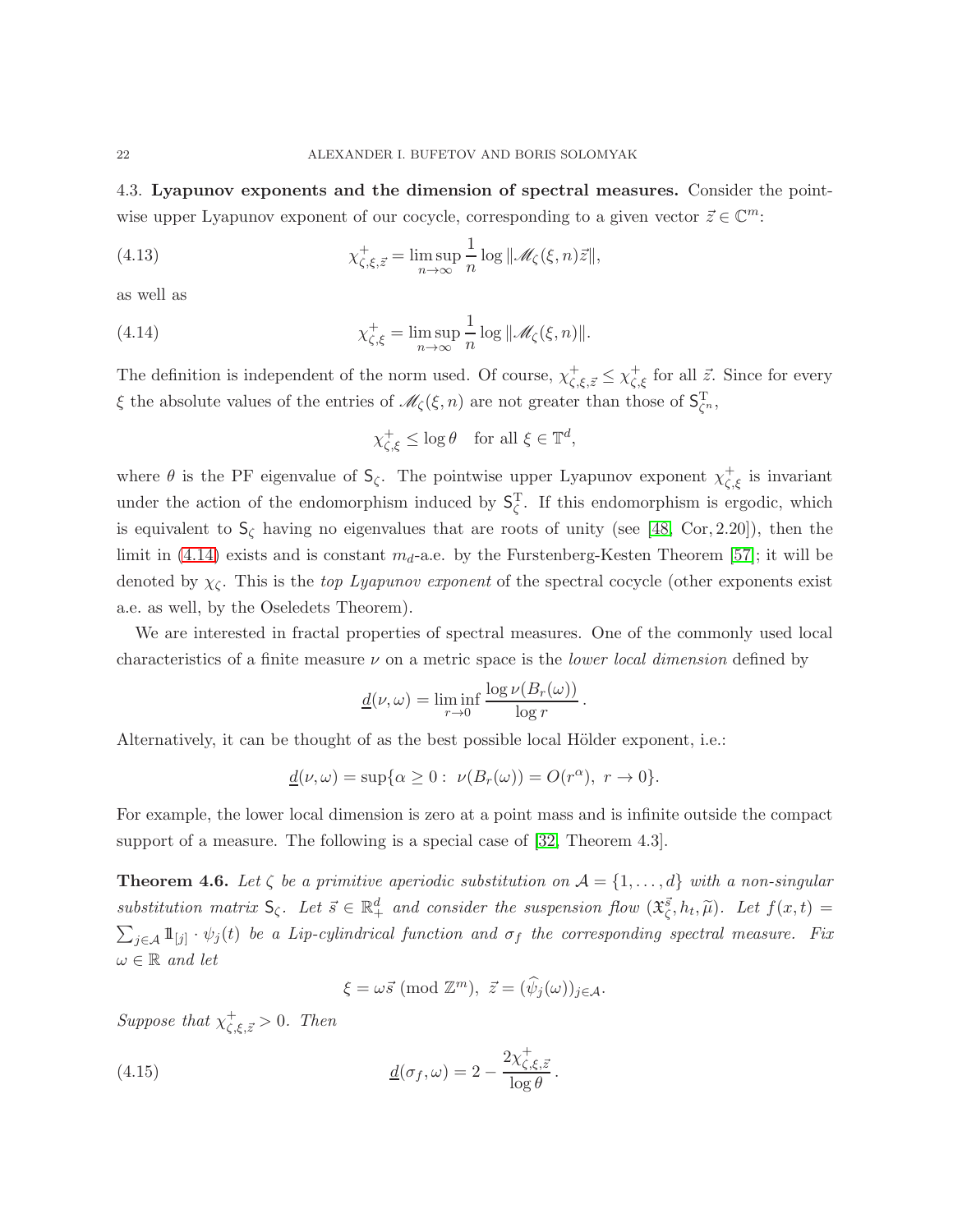If 
$$
\chi^+_{\zeta,\xi,\vec{z}} \leq 0
$$
, then  
(4.16)  $\underline{d}(\sigma_f,\omega) \geq 2$ .

The starting point of the proof is the following "spectral lemma," inspired by Hof [\[64\]](#page-35-13). The 1st part is the analog of Lemma [3.1](#page-11-0) for measure-preserving flows.

<span id="page-22-0"></span>**Lemma 4.7.** For  $f \in L^2(\mathfrak{X}_{\zeta}^{\vec{s}}, \widetilde{\mu}), R > 0, \omega \in \mathbb{R}, let$ 

$$
G_R(f,\omega) = R^{-1} \int_{\mathfrak{X}_{\zeta}^{\overline{s}}} |S_R^{(x,t)}(f,\omega)|^2 d\widetilde{\mu}(x,t), \quad \text{where} \quad S_R^{(x,t)}(f,\omega) = \int_0^R e^{-2\pi i \omega \tau} f(h_\tau(x,t)) d\tau.
$$

Let  $\sigma_f$  be the spectral measure for the flow.

(i) Suppose that for some fixed  $\omega \in \mathbb{R}$ ,  $\alpha \geq 0$ , fixed  $R \geq 1$ , and  $f \in L^2(\mathfrak{X}_{\zeta}^{\vec{s}}, \widetilde{\mu})$ ,

$$
G_R(f,\omega) \le C_1 R^{1-\alpha}
$$

.

Then

$$
\sigma_f(B_r(\omega)) \le C_1 \pi^2 2^{\alpha} r^{\alpha}, \quad \text{for } r = (2R)^{-1}.
$$

(ii) Suppose that for some fixed  $\omega \in \mathbb{R}$ ,  $\alpha \in (0, 2)$ ,  $r_0 \in (0, 1)$ , and  $f \in L^2(\mathfrak{X}_{\zeta}^{\vec{s}}, \widetilde{\mu})$ ,

$$
\sigma_f(B_r(\omega)) \leq C_2 r^{\alpha}
$$
, for all  $r \in (0, r_0)$ .

Then

$$
G_R(f,\omega) \le C_3 R^{1-\alpha}, \text{ for all } R \ge r_0^{-\frac{2}{2-\alpha}},
$$

where  $C_3$  depends only on  $\alpha$ ,  $C_2$ , and f.

A rough scheme of the proof of Theorem [4.6](#page-21-1) is as follows. For the estimate from below on the lower local dimension  $\underline{d}(\sigma,\omega)$  we obtain upper bounds of the Birkhoff integrals  $S_R^{(x,t)}$  $R^{(x,\iota)}$  that are uniform in  $(x, t)$ , and then use part (i) of Lemma [4.7.](#page-22-0) For x starting with  $\zeta^{n}(\gamma)$  for some  $\gamma \in \mathcal{A}$ the Birkhoff integral looks almost like the expression in  $(4.2)$ , and for an arbitrary x one can use an efficient decomposition of  $x[1, N]$  into such substituted symbols.

For the estimate from above on the lower local dimension  $\underline{d}(\sigma,\omega)$  we use part (ii) of Lemma [4.7](#page-22-0) to obtain lower bounds on  $G_R(f, \omega)$  on a sequence of scales  $R = R_n \rightarrow \infty$  corresponding to the tiling lengths of the words  $\zeta^{n}(\gamma)$  and restricting the integration in the definition of  $G_{R}(f,\omega)$  to the portion of the space where x "almost" starts with  $\zeta^{n}(\gamma)$ . This part is more delicate, see [\[32\]](#page-33-5) for details.  $\Box$ 

<span id="page-22-1"></span>We point out two corollaries from [\[32\]](#page-33-5), where we make use of *simple cylindrical functions*:

(4.17) 
$$
f_{\vec{b}}(x,t) = \sum_{j \in \mathcal{A}} b_j \mathbb{1}_{[j]}(x), \quad \vec{b} \in \mathbb{R}^d_+.
$$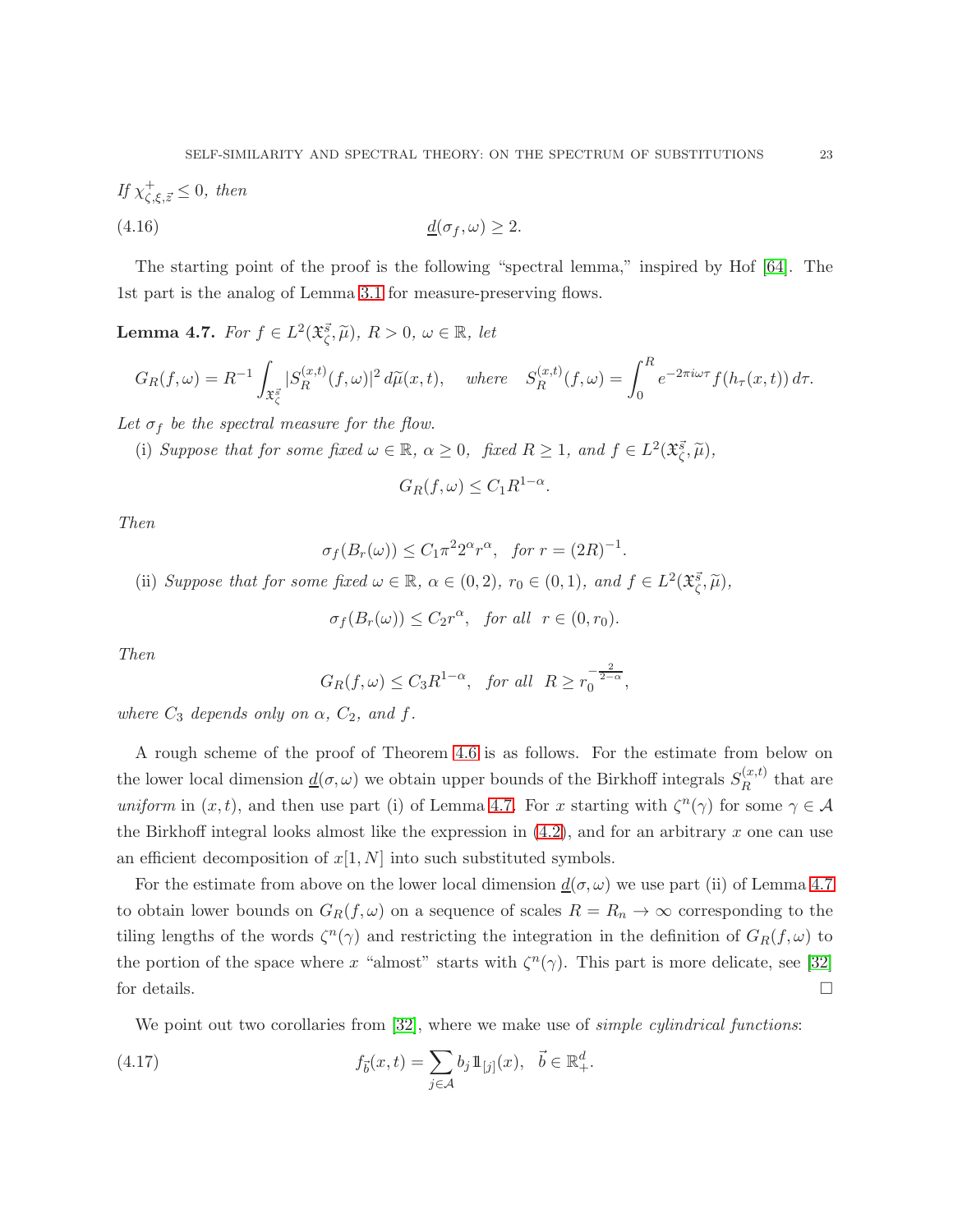<span id="page-23-1"></span>**Corollary 4.8.** Suppose we are under the assumptions of Theorem [4.6](#page-21-1) and  $\vec{s} \in \mathbb{R}^d_+$  is fixed. Then (i)  $\chi^+_{\zeta,\omega\vec{s}} \leq \frac{1}{2} \log \theta$  for Lebesgue-a.e.  $\omega \in \mathbb{R}$ .

(ii)  $\chi^+_{\zeta,\omega\vec{s}} \geq \frac{1}{2}$  $\frac{1}{2} \log \theta$  for  $\sigma_f$ -a.e.  $\omega \in \mathbb{R}$ , for a.e. simple cylindrical function f.

(iii) If  $\chi^+_{\zeta,\omega\vec{s}} < \frac{1}{2}$  $\frac{1}{2}$ log  $\theta$  for Lebesgue-a.e.  $\omega \in \mathbb{R}$ , then the flow  $(\mathfrak{X}^{\vec{s}}_{\zeta}, h_t, \widetilde{\mu})$  has purely singular spectrum.

<span id="page-23-0"></span>**Corollary 4.9.** Let  $\zeta$  be a primitive aperiodic substitution on  $\mathcal{A} = \{1, \ldots, d\}$  with a non-singular substitution matrix  $S_{\zeta}$  with no eigenvalues that are roots of unity, so that the Lyapunov exponent  $\chi_{\zeta}$  is well-defined. Then

- (i) the Lyapunov exponent satisfies  $\chi_{\zeta} \leq \frac{1}{2}$  $rac{1}{2} \log \theta$ ;
- (ii) if  $\chi_{\zeta} < \frac{1}{2} \log \theta$ , then for a.e.  $\vec{s} \in \mathbb{R}^d_+$  the flow  $(\mathfrak{X}^{\vec{s}}_{\zeta}, h_t, \tilde{\mu})$  has purely singular spectrum.

Corollary [4.9](#page-23-0) follows from Corollary [4.8](#page-23-1) and the existence  $m_d$ -a.e. of the global Lyapunov exponent.

Sketch of the proof of Corollary [4.8.](#page-23-1) (i) An application of Fubini's Theorem, combined with  $(4.15)$ , yields that for Lebesgue-a.e.  $\vec{b} \in \mathbb{R}^d_+$ , for Lebesgue-a.e.  $\omega \in \mathbb{R}$ ,

(4.18) 
$$
\underline{d}(\sigma_{f_{\vec{b}}}) = 2 - \frac{2\chi_{\zeta,\omega\vec{s}}^+}{\log \theta},
$$

where  $f_{\vec{b}}$  is a simple cylindrical function from [\(4.17\)](#page-22-1), see [\[32,](#page-33-5) Cor. 4.4]. Assuming  $\chi^+_{\zeta,\omega\vec{s}} > \frac{1}{2} \log \theta$ for  $\omega \in A \subset \mathbb{R}$ , where A has positive Lebesgue measure, we obtain from [\(4.18\)](#page-23-2) that there is a non-zero simple cylindrical function  $f_{\vec{b}}$  such that  $\underline{d}(\sigma_{f_{\vec{b}}}) < 1$  on A. But this contradicts the well-known fact that  $\lim_{r\to 0} \frac{\nu(B_r(\omega))}{2r} < \infty$  Lebesgue-a.e. for any positive measure  $\nu$  on the line.

(ii) Let  $f = f_{\vec{b}}$  be a simple cylindrical function for which [\(4.18\)](#page-23-2) holds. Observe that  $\sigma_f$ , being a measure on the line, has Hausdorff dimension not greater than one, hence

<span id="page-23-2"></span>
$$
\dim_H(\sigma_f) = \sup\{s \ge 0 : \underline{d}(\sigma_f, \omega) \ge s \text{ for } \sigma_f\text{-a.e. } \omega\} \le 1,
$$

see [\[56,](#page-34-14) Prop. 10.2]. It follows that  $\underline{d}(\sigma_f, \omega) \leq 1$  for  $\sigma_f$ -a.e.  $\omega$ , and hence  $\chi_{\zeta, \omega \vec{s}}^+ \geq \frac{1}{2}$  $\frac{1}{2} \log \theta$  for  $\sigma_f$ -a.e.  $\omega$  by [\(4.18\)](#page-23-2).

(iii) Suppose that  $\chi^+_{\zeta,\omega\vec{s}} < \frac{1}{2}$  $\frac{1}{2}$  log  $\theta$  for Lebesgue-a.e.  $\omega \in \mathbb{R}$ . We will show that  $\sigma_f$  is singular for every Lip-cylindrical function  $f$ . By Theorem [4.6,](#page-21-1)

$$
\underline{d}(\sigma_f,\omega) \geq 2 - \frac{2 \max\{0, \chi_{\zeta,\omega\vec{s}}^+\}}{\log \theta} > 1
$$

for Lebesgue-a.e.  $\omega \in \mathbb{R}$ . But this implies  $\lim_{r\to 0} \frac{\sigma_f(B_r(\omega))}{2r} = 0$  for Lebesgue-a.e.  $\omega \in \mathbb{R}$ , hence the absolutely continuous part of  $\sigma_f$  is zero. To conclude, we need to apply a similar reasoning to higher-level cylindrical functions, like those appearing in  $(3.18)$ .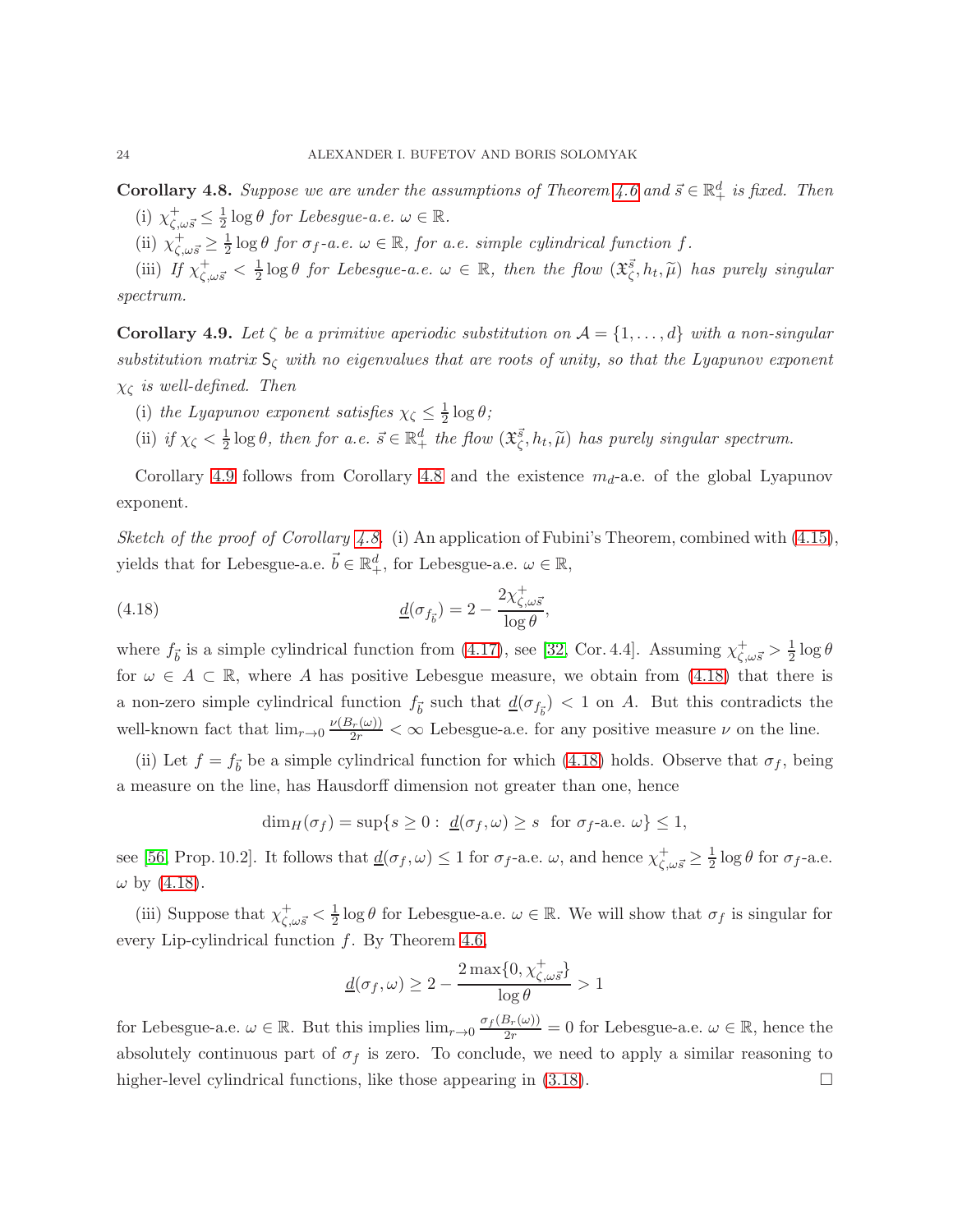It is not immediately clear how to apply the criteria for singularity from Corollary [4.8\(](#page-23-1)iii) and Corollary [4.9\(](#page-23-0)ii) to specific systems, but recently we obtained the following

<span id="page-24-1"></span>**Theorem 4.10** ([\[33\]](#page-33-14)). Let  $\zeta$  be a primitive aperiodic substitution on  $\mathcal{A} = \{0, \ldots, d-1\}$ , with  $d \geq 2$ , such that the substitution matrix  $S_{\zeta}$  has a characteristic polynomial irreducible over Q. Let θ be the Perron-Frobenius eigenvalue of  $S_{\zeta}$ . If

<span id="page-24-0"></span>
$$
\chi_{\zeta} < \frac{\log \theta}{2},
$$

then the substitution  $\mathbb{Z}\text{-action}$  has pure singular spectrum.

The idea is to apply Corollary [4.8\(](#page-23-1)iii), together with a theorem of Host [\[67\]](#page-35-18), which implies that under our conditions, for Lebesgue-a.e.  $\omega$ , the orbit of the point on the diagonal of the torus  $\omega \vec{1}$  under the endomorphism  $\xi \mapsto S_{\zeta}^{T}$  $\overline{\zeta}$ ξ (mod  $\mathbb{Z}^d$ ) equidistributes and then one can show that  $(4.19)$  implies  $\chi^+$  $_{\zeta,\omega\vec{1}}^+ < \frac{\log\theta}{2}$  $\frac{g}{2}^{\nu}$  for a.e.  $\omega$ . Recently R. Yaari, a Master's student from the Bar-Ilan University, found an alternative proof, using results from uniform distribution theory [\[119\]](#page-37-13). This allowed him to extend Theorem [4.10](#page-24-1) to a class of reducible matrices and simultaneously obtain results on singularity of substitution R-actions.

For a practical verification of the condition [\(4.19\)](#page-24-0) one can use the following standard result, which follows from Kingman's Theorem, see [\[117\]](#page-37-14).

**Lemma 4.11.** Suppose that  $S_{\zeta}$  has no eigenvalues that are roots of unity, so that  $\chi_{\zeta}$  is welldefined. Then

(4.20) 
$$
\chi_{\zeta} = \inf_{k} \frac{1}{k} \int_{\mathbb{T}^d} \log ||\mathscr{M}_{\zeta^k}(\xi)|| \, dm_d(\xi).
$$

4.4. Spectral measure at zero. For test functions of mean zero we can get much more accurate estimates at  $\omega = 0$ . They are closely related to the question of *deviation of ergodic averages*  $S_R^{(x,t)}$  $\int_R^{(x,t)}(f,0) = \int_0^R (f \circ h_\tau)(x,t) d\tau$ , see Lemma [4.7.](#page-22-0) Such questions for substitutions were studied by many authors, see e.g., [\[4,](#page-32-8) [45,](#page-34-15) [44\]](#page-34-16). By the Birkhoff Ergodic Theorem,  $R^{-1}S_R^{(x,t)}$  $\int_R^{(x,t)}(f,0) \to \int f d\widetilde{\mu} =$ 0, so one should expect a different scaling law. In [\[28,](#page-33-15) [29\]](#page-33-3) we obtained asymptotic expansions and even a limit law under appropriate conditions, adapting the methods of Bufetov [\[27\]](#page-33-2) developed for translation flows. Here we restrict ourselves to a simple corollary of Theorem [4.6.](#page-21-1)

Let  $\zeta$  be a primitive aperiodic substitution on  $\mathcal{A} = \{1, \ldots, d\}$  with a non-singular substitution matrix  $S_{\zeta}$ . Let  $\theta = \theta_1 > |\theta_2| \geq \cdots$  be the eigenvalues of  $S_{\zeta}$ , in the order of descent by their absolute value. Suppose that  $|\theta_2| > 1$ . Denote by  $P_j$  the projection from  $\mathbb{R}^d$  to the linear span of the generalized eigenvectors corresponding to  $\theta_j$ , commuting with  $\mathsf{S}_{\zeta}^{\mathsf{T}}$ ζ .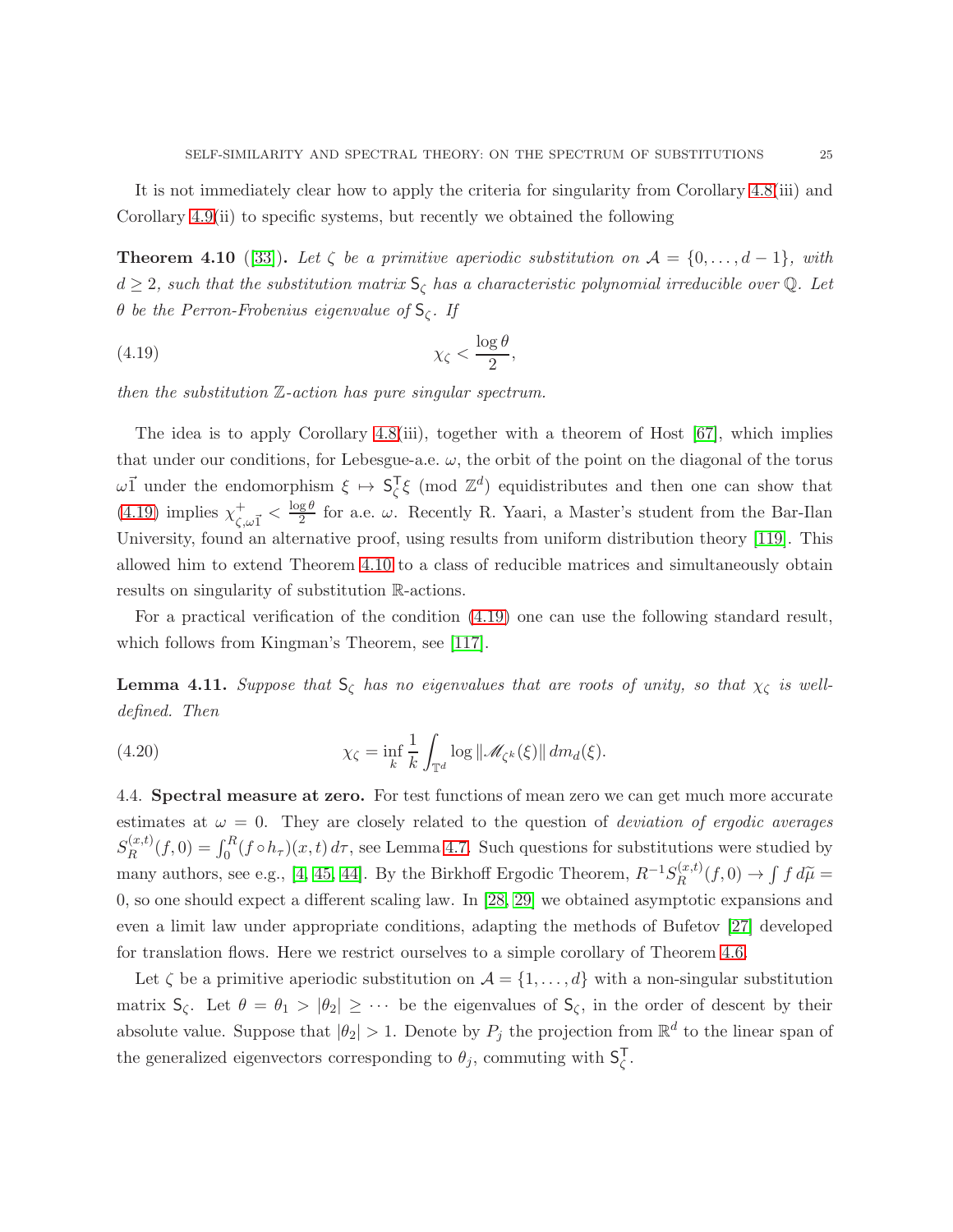<span id="page-25-0"></span>**Corollary 4.12.** Let  $\vec{s} \in \mathbb{R}^d_+$  and consider the suspension flow  $(\mathfrak{X}^{\vec{s}}_{\zeta}, h_t, \widetilde{\mu})$ . Let  $f(x,t) = \sum_{j \in \mathcal{A}} 1 \mathbb{1}_{[j]}$ .  $\psi_j(t)$  be a Lip-cylindrical function and  $\sigma_f$  the corresponding spectral measure. Let

 $k := \min\{j \geq 1 : P_j \vec{z} \neq 0\}, \text{ where } \vec{z} = (\widehat{\psi}_j(0))_{j \in \mathcal{A}}.$ 

If  $|\theta_k| > 1$ , then

$$
\underline{d}(\sigma_f, 0) = 2 - \frac{2 \log |\theta_k|}{\log \theta_1}.
$$

If  $|\theta_k| \leq 1$ , then  $\underline{d}(\sigma_f, 0) \geq 2$ .

Before derivation, we note that  $k = 1$  if and only if  $\int f d\tilde{\mu} \neq 0$ , in which case  $\sigma_f$  has a point mass at zero and hence  $\underline{d}(\sigma_f, 0) = 0$ . Indeed, by the definition of cylindrical function,

$$
\int f \, d\widetilde{\mu} = \sum_{j=1}^d \int_{[0,s_j]} \psi_j \cdot \mu([j]) = \sum_{j=1}^d \widehat{\psi}_j(0) \cdot \mu([j]).
$$

Recall from [\(2.2\)](#page-7-1) that  $\mathbf{e}_1^* := (\mu([j]))_{j \leq d}$  is the PF eigenvector of  $\mathsf{S}_{\zeta}$ , so  $P_1$ , the projection onto the line of the Perron-Frobenius eigenvector of  $S^{\mathsf{T}}_{\zeta}$  $\overline{\zeta}$ , is given by  $\langle \cdot, \mathbf{e}_1^* \rangle$ , hence  $\int f d\widetilde{\mu} = 0$  if and only if  $P_1(\vec{z}) = 0.$ 

*Proof of Corollary [4.12.](#page-25-0)* By Theorem [4.6,](#page-21-1) we only need to compute the Lyapunov exponent  $\chi^+_{\zeta,0,\vec{z}}$ . However, recall that at  $\xi = 0$  the spectral cocycle coincides with the transpose substitution matrix S T  $\overline{\zeta}$ , and so  $\chi^+_{\zeta,0,\vec{z}} = \log |\theta_k|$  follows by elementary linear algebra.

4.5. Singular spectrum in the constant length case. Now suppose that  $\zeta$  is a primitive aperiodic substitution of constant length q. Dekking's coincidence condition [\[41\]](#page-34-1), see Theorem [2.7,](#page-9-0) gives an answer for when the spectrum is purely discrete. Thus it remains to analyze the contin-uous component, when it is present. The work of Queffelec [\[96\]](#page-36-12) contains a detailed and extensive study of this question; in particular, she expressed the maximal spectral type in terms of generalized matrix Riesz products, which sometimes reduce to scalar generalized Riesz products. It is an open problem whether every bijective substitution (see Definition [2.9\)](#page-9-1) dynamical system is purely singular. Pure singular spectrum is known for Abelian bijective substitutions (this was outlined in  $[96]$  and formally proved in  $[20]$ ; see  $[17]$  for a different proof). For bijective substitutions on two symbols we sketched a proof in Proposition [3.4,](#page-15-1) based on the proofs from [\[13,](#page-33-10) [15\]](#page-33-11). On the other hand, there are substitutions of constant length with a Lebesgue spectral component, such as the Rudin-Shapiro substitution, see [\[96\]](#page-36-12), and its generalizations, see [\[7,](#page-32-9) [54,](#page-34-17) [36\]](#page-34-18). Recently Bartlett [\[20\]](#page-33-16) reworked (and in the case of one important example corrected) a part of Queffélec's theory, extended it to higher-dimensional block-substitutions of "constant shape," and developed an algorithm for checking singularity. However, it proceeds by a "case-by-case" analysis and does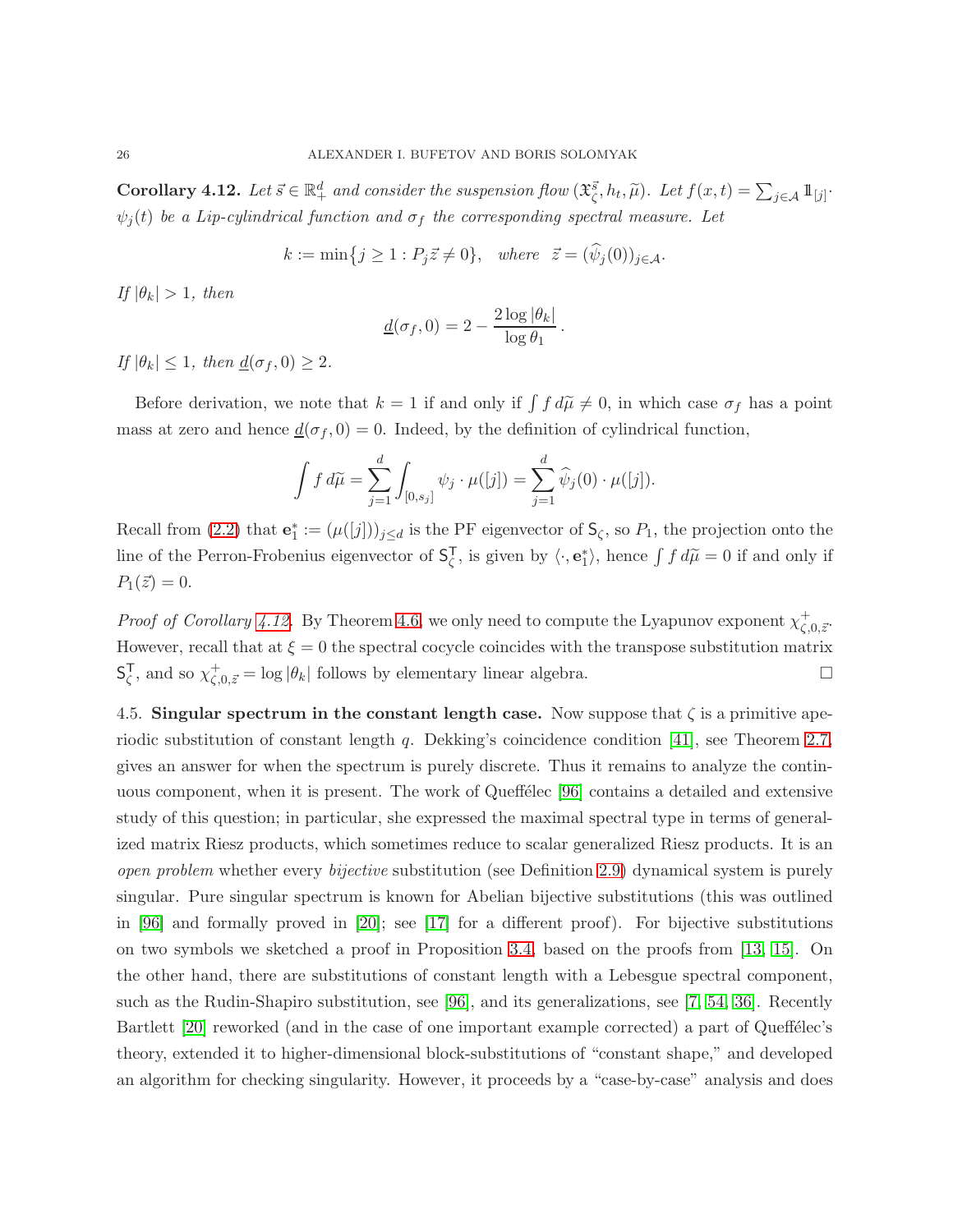not provide a general criterion. The following sufficient condition for singularity was obtained recently.

**Theorem 4.13** (Berlinkov and Solomyak [\[22\]](#page-33-13)). Let  $\zeta$  be a primitive aperiodic substitution of constant length q. If the substitution matrix  $S_{\zeta}$  has no eigenvalue whose absolute value equals  $\sqrt{q}$ , then the maximal spectral type of the substitution measure-preserving system  $(X_{\zeta},T,\mu)$  is singular.

Remark 4.14. This condition for singularity is not necessary, see Chan and Grimm [\[35\]](#page-34-19) and [\[14\]](#page-33-6).

In the rest of the section we describe the idea of the proof. The key fact which distinguishes constant-length substitutions is that the "renormalization", or "substitution" action on  $X_{\zeta}$  is closely related to the times-q map on the torus:  $S_q \omega \mapsto q \omega \pmod{1}$  on  $\mathbb{R}/\mathbb{Z} \equiv [0, 1]$ , where q is the length of the substitution. A measure on the torus is called  $q$ -mixing if it is invariant and mixing with respect to the times-q map. By the Birkhoff Ergodic Theorem, any  $q$ -mixing measure is either singular or coincides with the Lebesgue (Haar) measure on the torus. Further, let

(4.21) 
$$
\eta = \sum_{n=1}^{\infty} 2^{-n} \eta_{q^n},
$$

where  $\eta_{q^n}$  is the Haar measure on the finite group generated by  $1/q^n$  on the torus. Queffelec proved in [\[96,](#page-36-12) Th. 10.2 and Th. 11.1] that the maximal spectral type of the substitution automorphism is given by

$$
\widetilde{\lambda} = \lambda * \eta,
$$

where  $\lambda = \lambda_0 + \cdots + \lambda_{k-1}$ , with every  $\lambda_j$  being q-mixing, and moreover,  $\lambda_j$  is a linear combination of correlation measures  $\sigma_{ab}$ ,  $a, b \in \mathcal{A}$ , with  $\lambda_0 = \delta_0$ . It follows that in order to prove singularity we only need to rule out that any of the  $\lambda_j$ ,  $j = 1, \ldots, k - 1$ , is the Lebesgue measure. (In fact, the invariance of the matrix of correlation measures  $\Sigma_{\zeta}$  under  $S_q$  follows from Lemma [3.3;](#page-14-2) the measures  $\lambda_j$  arise from the diagonalization of  $\Sigma_{\zeta}$ .)

It was shown in [\[22\]](#page-33-13) that every  $\lambda_j$ ,  $j \geq 1$ , can be expressed as a *positive* linear combination of spectral measures corresponding to cylindrical functions orthogonal to the constants. By Lemma [4.1,](#page-17-0) instead of the substitution  $\mathbb{Z}$ -action we can work with the the suspension flow with the constant-one roof function. Suppose that one of  $\lambda_j$ ,  $j \geq 1$ , is Lebesgue. Since the local dimension of the Lebesgue measure is equal to one everywhere, it follows that there exists a cylindrical  $f \perp \mathbb{I}$  such that  $\underline{d}(\sigma_f, 0) = 1$ . By Corollary [4.12,](#page-25-0) this implies that there exists an eigenvalue  $\theta_k$ of  $S_{\zeta}$  such that  $|\theta_k| = \sqrt{\theta_1} = \sqrt{q}$ , as desired.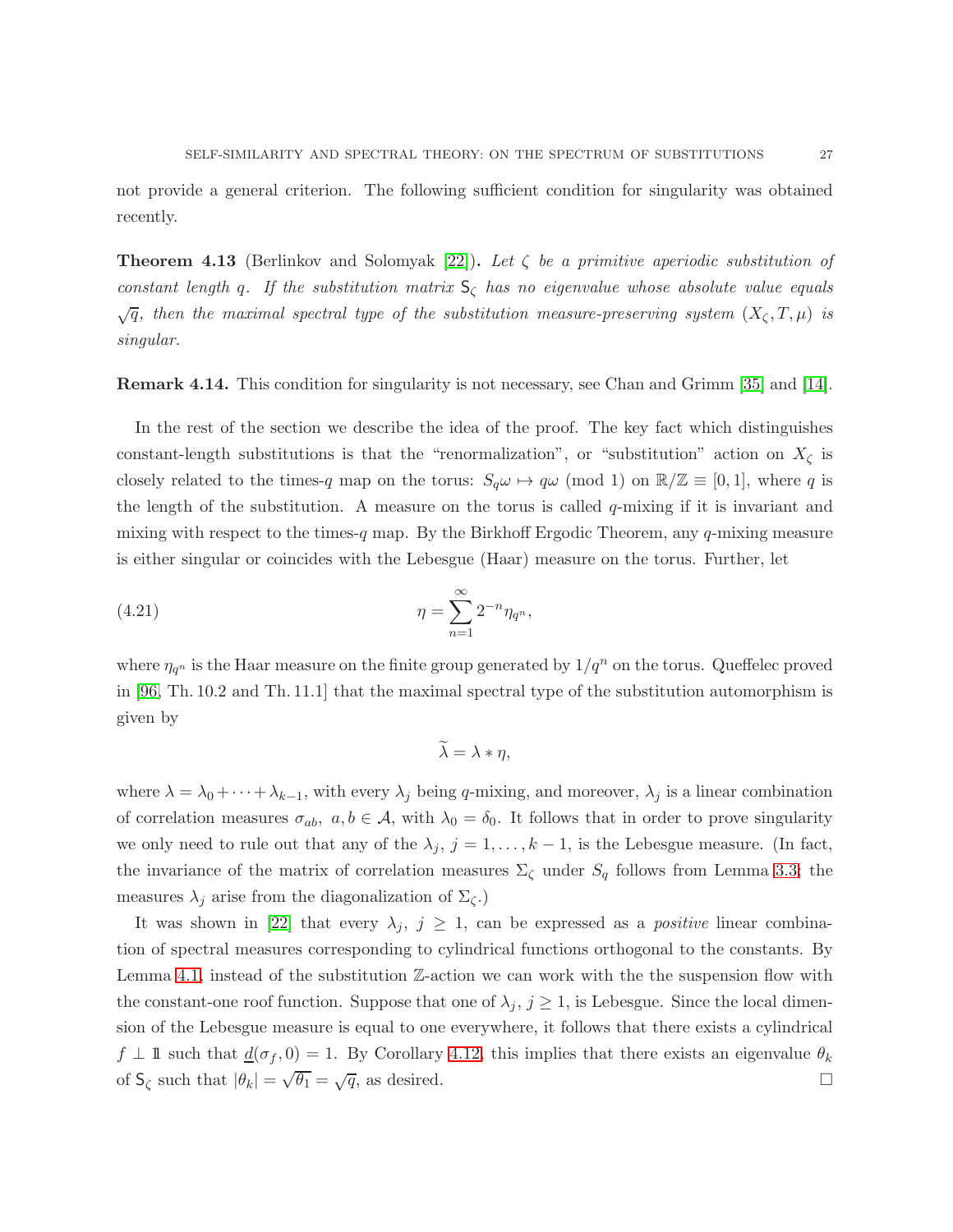4.6. The Fourier matrix cocycle and the diffraction spectrum. Consider the self-similar suspension flow over a substitution, when the vector  $\vec{s} = \mathbf{e}_1$ , defining the roof function, satisfies S T  $\mathbf{C}_{\zeta}^{\mathsf{T}}\mathbf{e}_1 = \theta \mathbf{e}_1$ , that is, the Perron-Frobenius eigenvector for  $\mathsf{S}_{\zeta}^{\mathsf{T}}$  $\frac{1}{\zeta}$ . Then we get

<span id="page-27-0"></span>(4.22) 
$$
\mathscr{M}_{\zeta}(\omega \mathbf{e}_1, n) := \mathscr{M}_{\zeta}(\theta^{n-1} \omega \mathbf{e}_1) \cdot \ldots \cdot \mathscr{M}_{\zeta}(\theta \omega \mathbf{e}_1) \cdot \mathscr{M}_{\zeta}(\omega \mathbf{e}_1).
$$

Baake and collaborators [\[12,](#page-33-18) [16,](#page-33-19) [17\]](#page-33-17) considered [\(4.22\)](#page-27-0) as a cocycle on R over the infinite-measure preserving action  $\omega \mapsto \theta \omega$ , which they called the Fourier matrix cocycle. They studied the diffraction spectrum of substitution systems in the self-similar case, which is closely related to the dynamical spectrum, see Section [4.1.](#page-18-0) In particular, singularity of the maximal spectral type implies singularity of the diffraction spectrum measure. The diffraction measure is represented as a matrix Riesz product, in the spirit of Lemma [3.3](#page-14-2) for substitution Z-actions. The starting point in their approach is the idea of Kakutani, described in Section 3.2, namely, to analyze the renormalization relations satisfied by the absolutely continuous component of the diffraction measure. Baake, Grimm, and Mañibo [\[17,](#page-33-17) Theorem 3.28] proved that if the upper Lyapunov exponent satisfies a condition, which in our notation can be stated as  $\chi^+_{\zeta,\omega_{\mathbf{e}_1}} < \frac{1}{2}$  $\frac{1}{2} \log \theta - \varepsilon$ , for some  $\varepsilon > 0$ , for Lebesgue-a.e.  $\omega \in \mathbb{R}$ , then the absolute component must be trivial, and hence the diffraction measure is singular. Effective numerical methods allowed the authors of [\[17\]](#page-33-17) to verify this in many examples.

In fact, this approach was first developed by Baake, Frank, Grimm, and Robinson [\[12\]](#page-33-18) for a specific non-Pisot substitution on a two-letter alphabet  $0 \rightarrow 0111$ ,  $1 \rightarrow 0$ . Later Baake, Grimm, and Mañibo [\[16\]](#page-33-19) extended the result on singularity of the spectrum to the family of substitutions  $0 \to 01^k$ ,  $1 \to 0$ , with  $k \geq 4$ . Then Baake, Gähler, Grimm, and Mañibo [\[17\]](#page-33-17) considered general primitive substitutions and extended the method to higher-dimensional selfsimilar tiling substitutions.

#### 5. Regularity of spectral measures

Whereas the results of the previous section say something about the local dimension of spectral measures at almost every point, much more subtle is the question of uniform local dimension bounds. This question is closely related to quantitative rates of weak mixing. First, a few words of motivation. If the substitution flow has a non-trivial eigenvalue  $\omega \in \mathbb{R}$ , then the spectral measure of a test function (not orthogonal to the corresponding eigenfunction) has a point mass at  $\omega$  and hence no quantitative bound is possible in a neighborhood of  $\omega$ ; the local dimension is zero. For flows that are known to be weakly mixing, there are no point masses, and it is natural to ask whether one can get quantitative bounds for the modulus of continuity, ideally, Hölder bounds of the form  $\sigma_f(B_r(\omega)) \leq Cr^{\alpha}$ . To have any hope for such bounds to be uniform, we either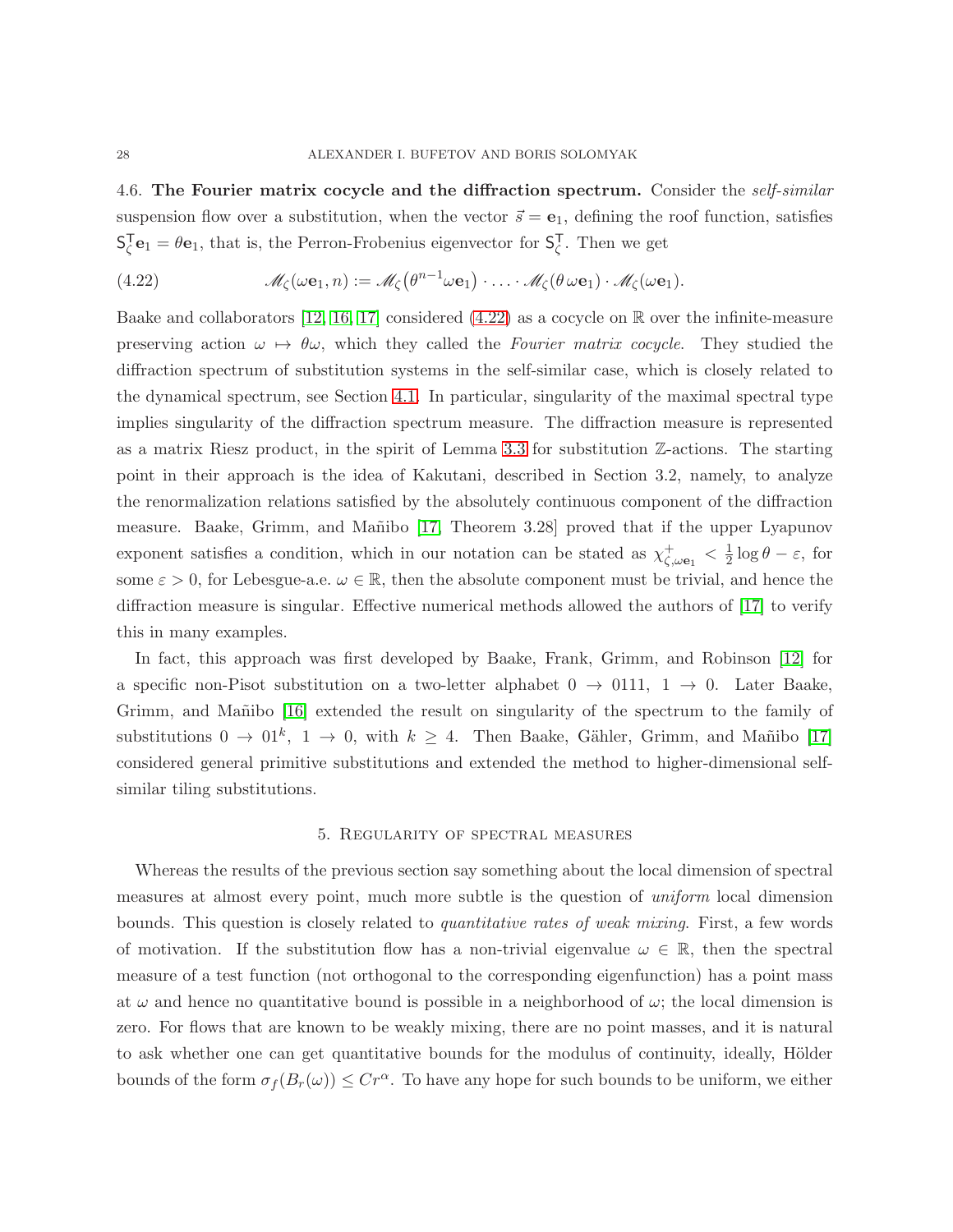need to assume that f is orthogonal to constants, in order to avoid the trivial point mass at zero, or take  $|\omega| > \delta > 0$  for some fixed  $\delta$ .

In view of Lemma [4.7](#page-22-0) and [\(4.15\)](#page-21-2), we need to estimate from above the norm of the matrix product appearing in the formula for the spectral cocycle [\(4.8\)](#page-20-2). First, a definition.

**Definition 5.1.** A word  $v \in A^+$  is called a return word for the substitution  $\zeta$  if v separates two successive occurrences of the same letter in elements of  $X_{\zeta}$ ; more precisely, vc occurs in some (and then all)  $x \in X_\zeta$ , where c is the first letter of v. We say that v is a good return word for the substitution if vc occurs in every word  $\zeta(b)$ ,  $b \in \mathcal{A}$ .

We can always pass from  $\zeta$  to  $\zeta^k$  without affecting the substitution space, and thus we can assume that all return words are good. Below we write  $||x||_{\mathbb{R}/\mathbb{Z}} = \text{dist}(x,\mathbb{Z})$  for  $x \in \mathbb{R}$ .

<span id="page-28-2"></span>**Proposition 5.2** ([\[29,](#page-33-3) Prop. 4.4]). Let  $\zeta$  be a primitive aperiodic substitution on A and v a good return word for  $\zeta$ . Let  $\theta$  be the Perron-Frobenius eigenvalue for  $S_{\zeta}$  and  $\vec{s} \in \mathbb{R}^d_+$ . Then there exist  $c_1 \in (0,1)$  and  $C > 0$  depending only on the substitution  $\zeta$  and on  $\vec{s}$ , such that for any  $n \in \mathbb{N}$  and  $\omega \in \mathbb{R},$ 

(5.1) 
$$
\|\mathscr{M}_{\zeta}(\omega \vec{s}, n)\| \leq C \theta^n \prod_{k=0}^{n-1} \left(1 - c_1 \|\omega\| \zeta^k(v)|_{\vec{s}}\|_{\mathbb{R}/\mathbb{Z}}^2\right).
$$

Idea of the proof of the proposition. By the definition of a good return word, we can write  $\zeta(b)$  =  $p^{b}vcq^{b}$ , where  $p^{b}$  and  $q^{b}$  are words, possibly empty, and v starts with c. By [\(4.12\)](#page-20-3), the expression for  $\left[\mathcal{M}_{\zeta}\right](S_{\zeta}^{T})$  $\left[\zeta^{(k)}\right]_{(b,c)}$  includes the terms  $e^{-2\pi i\omega|\zeta^k(p^b)|\vec{s}}$  and  $e^{-2\pi i\omega|\zeta^k(p^b v)|\vec{s}}$ , hence

<span id="page-28-0"></span>
$$
\begin{array}{rcl} \left| \left[ \mathcal{M}_{\zeta} \big( ( \mathsf{S}_{\zeta}^{\mathsf{T}} \big)^k \omega \vec{s} \big) \right]_{(b,c)} \right| & \leq & \mathsf{S}_{\zeta}^{\mathsf{T}}(b,c) -2 + \left| 1 + e^{-2\pi i \omega |\zeta^k(v)|_{\vec{s}}} \right| \\ & \leq & \mathsf{S}_{\zeta}^{\mathsf{T}}(b,c) - \frac{1}{2} \left\| \omega |\zeta^k(v)|_{\vec{s}} \right\|_{\mathbb{R}/\mathbb{Z}}^2, \end{array}
$$

where we used an elementary inequality  $|1 + e^{2\pi i \tau}| \leq 2 - \frac{1}{2}$  $\frac{1}{2} ||\tau||_{\mathbb{R}/\mathbb{Z}}^2$ ,  $\tau \in \mathbb{R}$ . Then one can show that multiplying the product of matrices by  $\mathscr{M}_{\zeta}$  ((S<sub> $\zeta$ </sub>)  $(\zeta)^k \omega \vec{s}$ , we "gain" in an upper bound a factor of  $1 - c_1 ||\omega |\zeta^k(v)|_{\vec{s}}||_{\mathbb{R}}^2$  $\frac{2}{\mathbb{R}/\mathbb{Z}}$ , compared to the multiplication by  $\mathsf{S}_{\zeta}^{\mathsf{T}}$  $\overline{\zeta}$ . Using that  $\|(\mathsf{S}_{\zeta}^{\mathsf{T}})$  $(\zeta)^n$ || ~  $\theta^n$  yields the bound  $(5.1)$ . For more details, see [\[29,](#page-33-3) Prop. 3.5 and 4.4].

The formula [\(5.1\)](#page-28-0) suggests that Diophantine approximation issues may play a role. This is especially transparent in the special case of self-similar substitution flow, when  $\vec{s} = e_1$  satisfies S T  ${}_{\zeta}^{\mathsf{T}}\mathbf{e}_1 = \theta \mathbf{e}_1$ , that is, the Perron-Frobenius eigenvector for  $\mathsf{S}_{\zeta}^{\mathsf{T}}$ <sup>T</sup>, By [\(4.11\)](#page-20-4), we then have  $|\zeta^k(v)|_{\mathbf{e}_1} =$  $\theta^k |v|_{\mathbf{e}_1}$  and  $(5.1)$  becomes

<span id="page-28-1"></span>(5.2) 
$$
\|\mathscr{M}_{\zeta}(\omega \mathbf{e}_1, n)\| \leq C \theta^n \prod_{k=0}^{n-1} (1 - c_1 \|\omega| v|_{\mathbf{e}_1} \cdot \theta^k \|_{\mathbb{R}/\mathbb{Z}}^2).
$$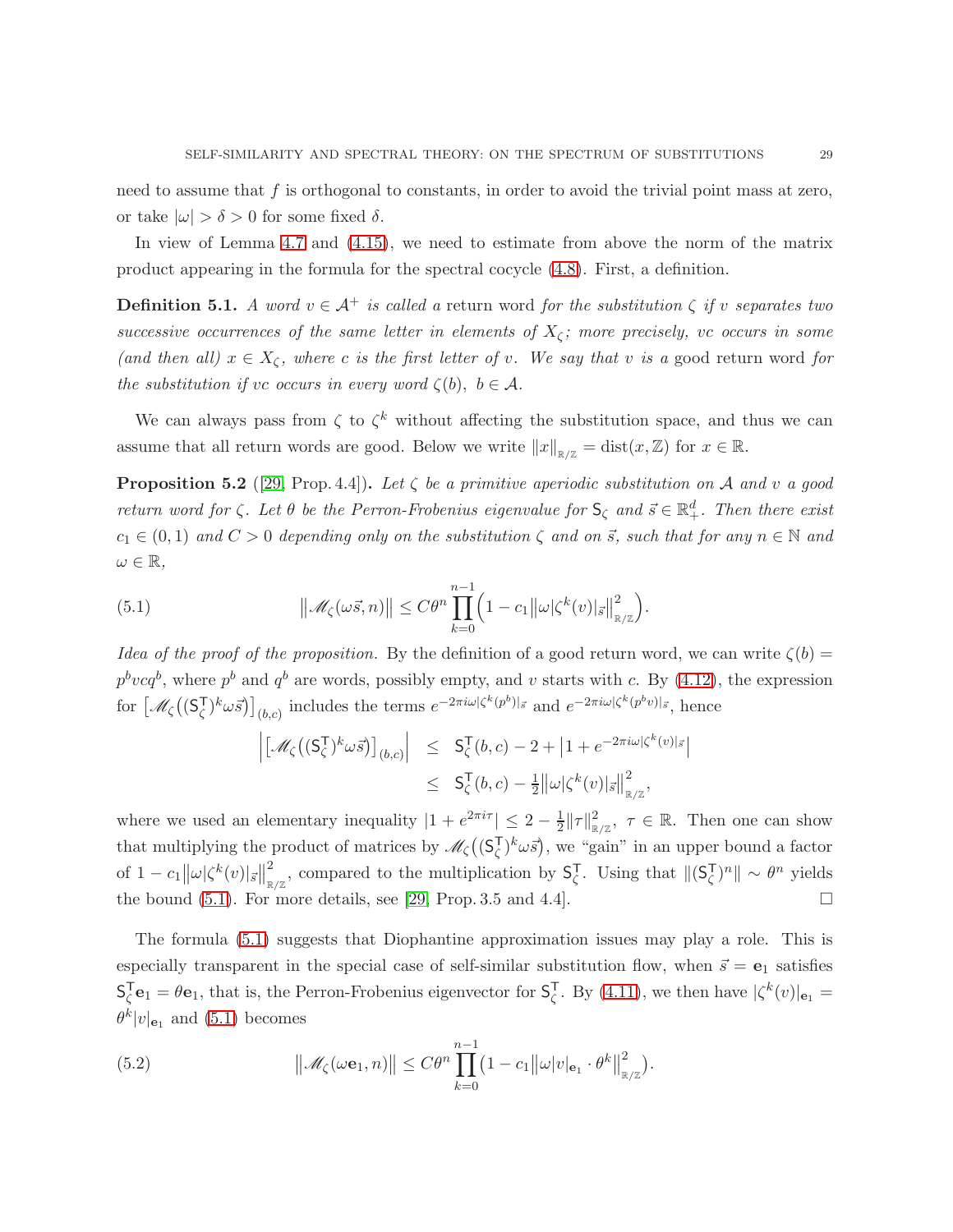Recall the classical results, mostly due to Pisot, and a famous open problem, see [\[105\]](#page-37-15):

- The set  $\mathscr{S} := \{ \theta > 1 : \exists x > 0 \text{ such that } ||\theta^k x||_{\mathbb{R}/\mathbb{Z}} \to 0 \}$  contains the set of Pisot numbers. For Pisot  $\theta$  holds  $\|\theta^k x\|_{\mathbb{R}/\mathbb{Z}} \leq C\rho^k$  for  $x \in \mathbb{Z}[\theta]$ , with  $\rho \in (0,1)$  (the maximal modulus of a Galois conjugate).
- If  $\theta \in \mathscr{S}$  is algebraic or if  $\sum_{k} \|\theta^{k}x\|_{\mathbb{R}/\mathbb{Z}}^{2} < \infty$  for  $\theta > 1$  and  $x > 0$ , then  $\theta$  is Pisot.
- It is an open problem whether  $\mathscr S$  contains any transcendental numbers; however, Salem showed that  $\mathscr S$  is countable.

Thus, [\(5.2\)](#page-28-1) does not give anything useful (at least, uniformly in  $\omega$ ) when  $\theta$  is Pisot, which is not surprising since then the substitution flow has a large discrete component. In fact, the following holds.

**Theorem 5.3** ([\[111\]](#page-37-8)). Given a primitive aperiodic substitution  $\zeta$ , the self-similar substitution flow  $(\mathfrak{X}^{\mathbf{e}_1}_{\zeta}, h_t, \widetilde{\mu})$  is weakly mixing if and only if  $\theta$  is not a Pisot number.

5.1. Digression: Bernoulli convolutions. Another area where Pisot numbers appear, is the study of *infinite Bernoulli convolutions*. For  $\lambda \in (0,1)$ , the *classical* infinite Bernoulli convolution measure  $\nu_{\lambda}$  is defined as the distribution of the random series  $\sum_{n=0}^{\infty} \pm \lambda^n$ , where the signs are chosen i.i.d., with probabilities  $(\frac{1}{2}, \frac{1}{2})$  $\frac{1}{2}$ ). The *biased* Bernoulli convolution  $\nu_{\lambda}^{p}$  $\chi^p$  is defined the same way, but the probabilities of the signs are  $(p, 1-p)$  for some  $p \neq \frac{1}{2}$  $\frac{1}{2}$ . For  $\lambda < \frac{1}{2}$  the Bernoulli convolution  $\nu_{\lambda}$  is the Cantor-Lebesgue measure on a self-similar Cantor set of contraction ratio λ, but for  $\lambda > \frac{1}{2}$  it is a self-similar measure with "overlaps" which makes its analysis difficult.

By the "pure types" law,  $\nu_{\lambda}^{p}$  $\chi^p$  is either singular or absolutely continuous. The Fourier transform of  $\nu_{\lambda}^{p}$  $\chi^p$  is given by

$$
\widehat{\nu}_{\lambda}^{p}(\xi) = \prod_{n=0}^{\infty} \left( p e^{-2\pi i \lambda^{n} \xi} + (1-p) e^{2\pi i \lambda^{n} \xi} \right)
$$

Erdős [\[49\]](#page-34-20) proved that  $\widehat{\nu}_{\lambda}^{p}$  $\chi^p(\xi) \nrightarrow 0$  as  $\xi \rightarrow \infty$  when  $\lambda^{-1}$  is a Pisot number, hence such  $\nu^p_\lambda$  $\chi^p$  are singular. Salem [\[104\]](#page-37-16) showed that this characterizes Pisot numbers, namely, for all other  $\lambda$  the Fourier transform vanishes at infinity. However, Salem's proof does not yield any quantitative estimates of the decay of the Fourier transform. Using a combinatorial argument, essentially a "quantitative upgrade" of Salem's proof that  $\mathscr S$  is countable, Erdős [\[50\]](#page-34-21) proved that for almost every  $\lambda$  the Fourier transform has some power decay, which he then used to show that  $\nu_\lambda^p$  $\frac{p}{\lambda}$  is absolutely continuous for almost every  $\lambda$  sufficiently close to one. (Erdős considered only  $p = \frac{1}{2}$ )  $\frac{1}{2}$ , but the same proof works for an arbitrary  $p \in (0, \frac{1}{2})$  $(\frac{1}{2})$ .) Kahane [\[69\]](#page-35-19) observed that Erdős' proof actually gives an estimate of the dimension of the exceptional set, and in fact the power decay of the Fourier transform (with *some* power depending on  $\lambda$  and  $p$ ) holds for all  $\lambda$  outside a set of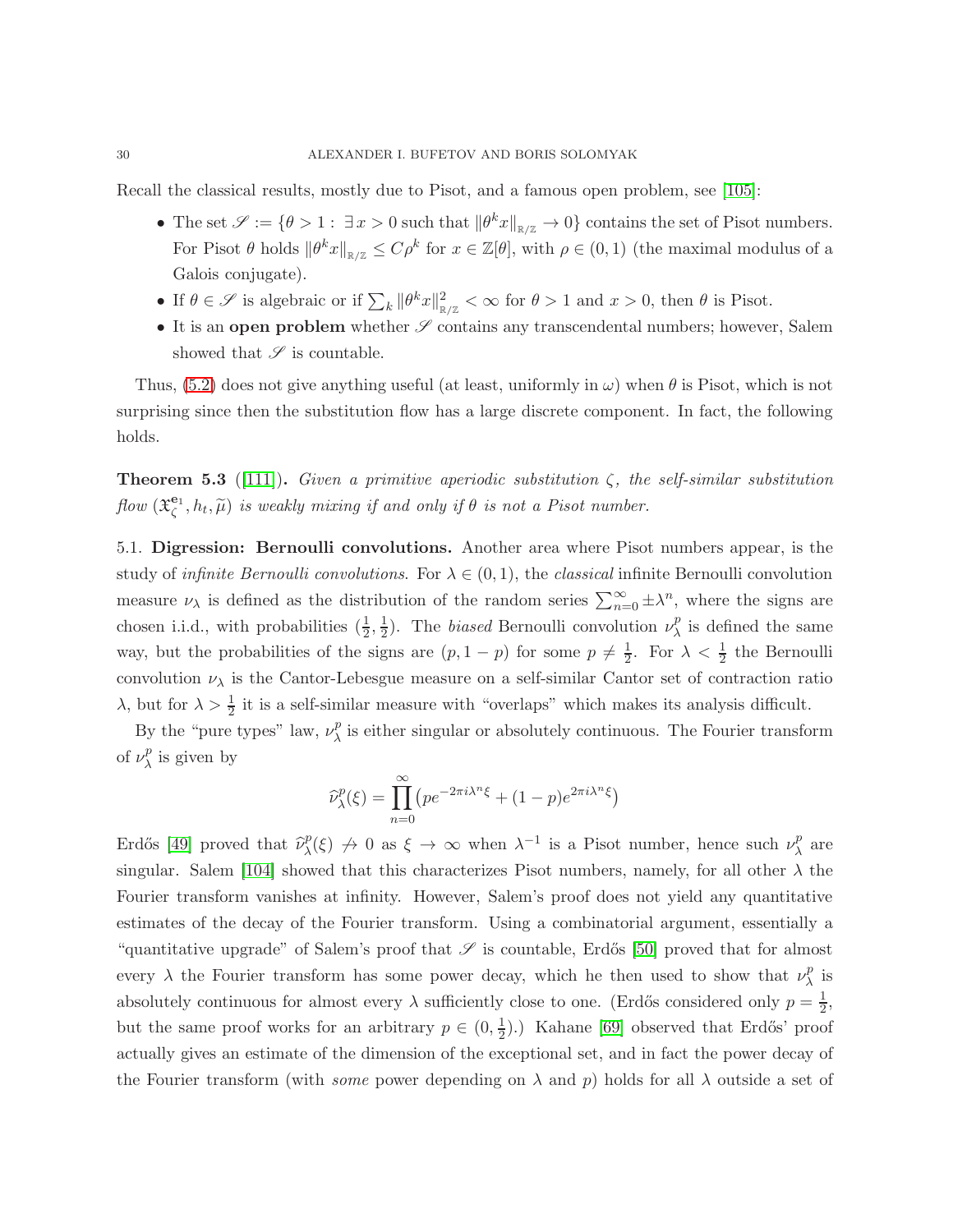Hausdorff dimension zero. This technique came to be known as the "Erdős-Kahane argument". However, their method is "generic" and does not provide a single specific example. As far as concrete examples go, Garsia [\[58\]](#page-35-20) proved that  $\nu_{\lambda}$  is absolutely continuous, with an  $L^{\infty}$  density, when  $\theta = \lambda^{-1}$  is an algebraic integer, all of whose conjugates lie outside of the unit circle and the constant term of the minimal polynomial is  $\pm 2$ . (Here it is important that the Bernoulli convolution is unbiased!) Very recently, Yu [\[121\]](#page-37-17) showed that for these "Garsia numbers" the density is even continuous. While dramatic progress in our understanding of Bernoulli convolutions occurred in the last decade, it is still an open problem whether there are any non-Pisot parameters  $\theta \in (1,2)$  for which  $\nu_{1/\theta}$  is singular. As of this writing, the record for a "typical" parameter belongs to Shmerkin [\[108\]](#page-37-18), who proved, in particular, that for all  $\lambda \in (\frac{1}{2})$  $(\frac{1}{2}, 1)$  outside of a set of zero Hausdorff dimension,  $\nu_{\lambda}$  is absolutely continuous with a density in  $L^{q}$  for all  $q < \infty$ . See the survey by Peres, Schlag and Solomyak [\[94\]](#page-36-20) on the status of the problem around 2000 and that of Varjú  $[113]$  on the progress until 2018.

Another open problem is to determine for which  $\lambda$  and p the Fourier transform of the measure  $\nu_{\lambda}^{p}$  $\lambda$  has a power decay at infinity. The only known case is again Garsia numbers, and only for  $p=\frac{1}{2}$  $\frac{1}{2}$ , due to Dai, Feng, and Wang [\[40\]](#page-34-22).

An elementary inequality, as in [\(5.2\)](#page-28-1), yields

$$
|\widehat{\nu}_{1/\theta}^p(\xi)| \le \prod_{n=0}^N \Big(1 - \frac{1-p}{2} \|2\theta^n \zeta\|_{\mathbb{R}/\mathbb{Z}}^2\Big), \text{ for } \zeta = \theta^{-N} \xi, \ \xi \in [\theta^{-N}, \theta^{N+1}].
$$

We can clearly see a connection with [\(5.2\)](#page-28-1). In fact, if  $\hat{\nu}_{\lambda}^{p}$  $\frac{p}{\lambda}$  for  $p \neq \frac{1}{2}$  $\frac{1}{2}$ , has a power decay at infinity for  $\lambda = \theta^{-1}$ , where  $\theta$  is from [\(5.2\)](#page-28-1), then the spectral measures of the self-similar suspension flow  $(\mathfrak{X}_{\zeta}^{\mathbf{e}_1}, h_t, \widetilde{\mu})$  are Hölder continuous. This is still unknown, but we were able to obtain a weaker, power of a logarithm, bound in [\[29,](#page-33-3) Cor. A.3 and Th. 5.1].

**Theorem 5.4** ([\[29\]](#page-33-3)). (i) Let  $\theta > 1$  be an algebraic integer which has at least one Galois conjugate outside the unit circle, and let  $\lambda = \theta^{-1}$ . Then for any  $p \in (0,1)$  there exists  $\alpha > 0$  such that

$$
\sup_{\xi\in\mathbb{R}}|\widehat{\nu}^p_\lambda(\xi)|(\log(2+|\xi|))^\alpha<\infty.
$$

(ii) Let  $\zeta$  be an aperiodic primitive substitution whose substitution matrix has the PF eigenvalue  $\theta$  as in part (i). Consider the self-similar suspension flow  $(\mathfrak{X}^{\mathbf{e}_1}_{\zeta}, h_t, \widetilde{\mu})$ . Then there exists  $\gamma > 0$ such that for any  $B > 1$ , there exists  $C_B > 0$  such that for any simple cylindrical function  $\phi$  the spectral measure  $\sigma_{\phi}$  satisfies

$$
\sigma_{\phi}(B_r(\omega)) \leq C_B \bigl(\log(1/r)\bigr)^{-\gamma}
$$
, for all  $|\omega| \in [B^{-1}, B]$  and  $r > 0$ .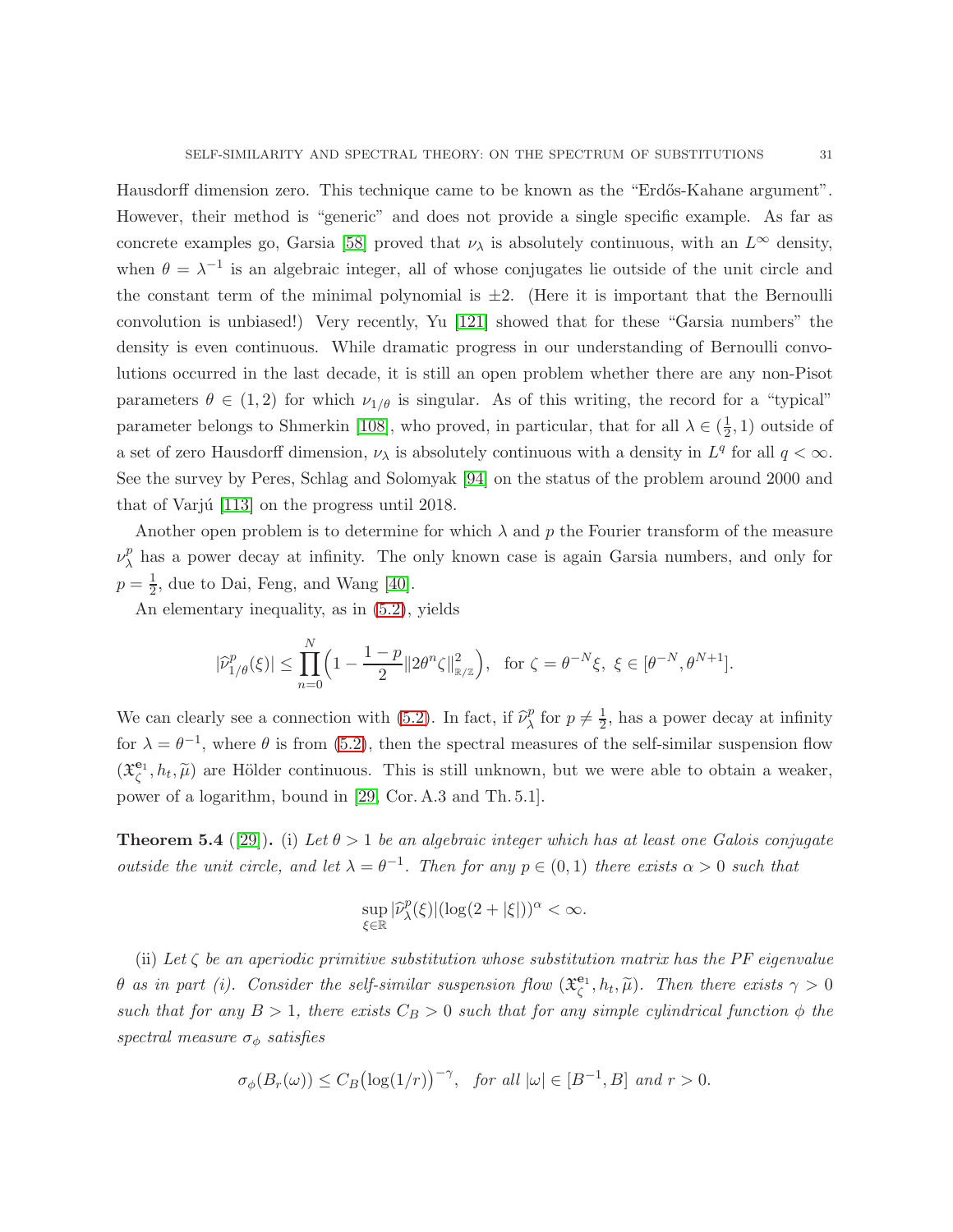5.2. Hölder continuity of spectral measures for almost every substitution flow. As it often happens, stronger results may be obtained for a "generic" or "typical" system.

Proposition [5.2](#page-28-2) may be compared with a theorem of Clark and Sadun:

<span id="page-31-0"></span>**Theorem 5.5** (Clark and Sadun [\[38,](#page-34-13) Th. 2.3]). A number  $\omega \in \mathbb{R}$  is in the point spectrum of  $(\mathfrak{X}_{\zeta}^{\vec{s}}, h_t, \widetilde{\mu})$  if and only if, for every return word v,

$$
\left\|\omega|\zeta^k(v)|_{\vec{s}}\right\|_{\mathbb{R}/\mathbb{Z}}\to 0\ \text{as }k\to\infty.
$$

Recall that  $\left|\zeta^k(v)\right|_{\vec{s}} = \langle \vec{\ell}(v), \mathcal{S}_{\zeta}^{\mathsf{T}}$  $\langle \bar{\zeta} \rangle^k \bar{s} \rangle$ , see [\(4.11\)](#page-20-4). To continue, let us assume that the Zmodule generated by the population vectors of return words coincides with  $\mathbb{Z}^d$ . (In reality, for our argument it suffices that this module is a full rank lattice, which is guaranteed, for instance, when the characteristic polynomial of  $S_{\zeta}$  is irreducible.) In this case, the criterion from Theorem [5.5](#page-31-0) can be rewritten as follows:

<span id="page-31-1"></span>(5.3) 
$$
\omega
$$
 is an eigenvalue for  $(\mathfrak{X}_{\zeta}^{\vec{s}}, h_t, \widetilde{\mu}) \iff ||\omega(\mathsf{S}_{\zeta}^{\top})^k \vec{s}||_{\mathbb{R}^d/\mathbb{Z}^d} \to 0, k \to \infty.$ 

Here  $\|\cdot\|_{\mathbb{R}^d/\mathbb{Z}^d}$  denotes the distance to the nearest integer lattice point. It is reasonable to normalize the vector of heights  $\vec{s}$ , say, by requiring that  $\vec{s} \in \Delta^{d-1} := \{\vec{s} \in \mathbb{R}^d_+ : \sum_{j=1}^d s_j = 1\}.$ Indeed, simply rescaling  $\vec{s}$  results in the same dynamical system, just with rescaled time. We see from [\(5.3\)](#page-31-1) that the stable manifold

$$
E^s := \left\{ \xi \in \mathbb{T}^d : \lim_{k \to \infty} \| (\mathsf{S}_{\zeta}^{\mathsf{T}})^k \xi \|_{\mathbb{R}^d / \mathbb{Z}^d} = 0 \right\}
$$

for the endomorphism  $\xi \mapsto \mathsf{S}_{\zeta}^{\mathsf{T}}$  $\int_{\zeta}^{\mathsf{T}}$  of the torus  $\mathbb{T}^d$  plays a role. To continue the discussion, let us assume that  $|\det(S_{\zeta})| = 1$  for simplicity, then  $S_{\zeta}^{\mathsf{T}}$ ζ induces a toral automorphism and we don't have to worry about points with rational coordinates. Let q<sup>−</sup> be the number of eigenvalues of  $\mathsf{S}_{\zeta}$  of modulus strictly less than 1. Then  $E^s$  is a q<sub>-</sub>-dimensional linear subspace of  $\mathbb{R}^d$  modulo  $\mathbb{Z}^d$ . The flow  $(\mathfrak{X}_{\zeta}^{\vec{s}}, h_t, \widetilde{\mu})$  is not weakly mixing, i.e., has non-trivial point spectrum if and only if the line  $\text{Span}_{\mathbb{R}}(\vec{s})$  intersects  $E^s$  non-trivially. Thus, weak mixing holds for suspension flows with  $\vec{s} \in \Delta^{d-1}$  in the complement of a set of Hausdorff dimension  $q_$ . The extreme cases are:

- $q_-=d-1$ ; this is the irreducible Pisot case, the system is never weakly mixing;
- $q_$  = 0; the system is always weakly mixing.

Returning to Proposition [5.2](#page-28-2) and assuming that the Z-module generated by the population vectors of good return words coincides with  $\mathbb{Z}^d$ , we obtain from  $(5.1)$ :

$$
\left\|\mathscr{M}_{\zeta}(\omega \vec{s}, n)\right\| \leq C \theta^n \prod_{k=0}^{n-1} \left(1 - c_1 \|\omega (S_{\zeta}^{\mathsf{T}})^k \vec{s}\|_{\mathbb{R}^d/\mathbb{Z}^d}^2\right).
$$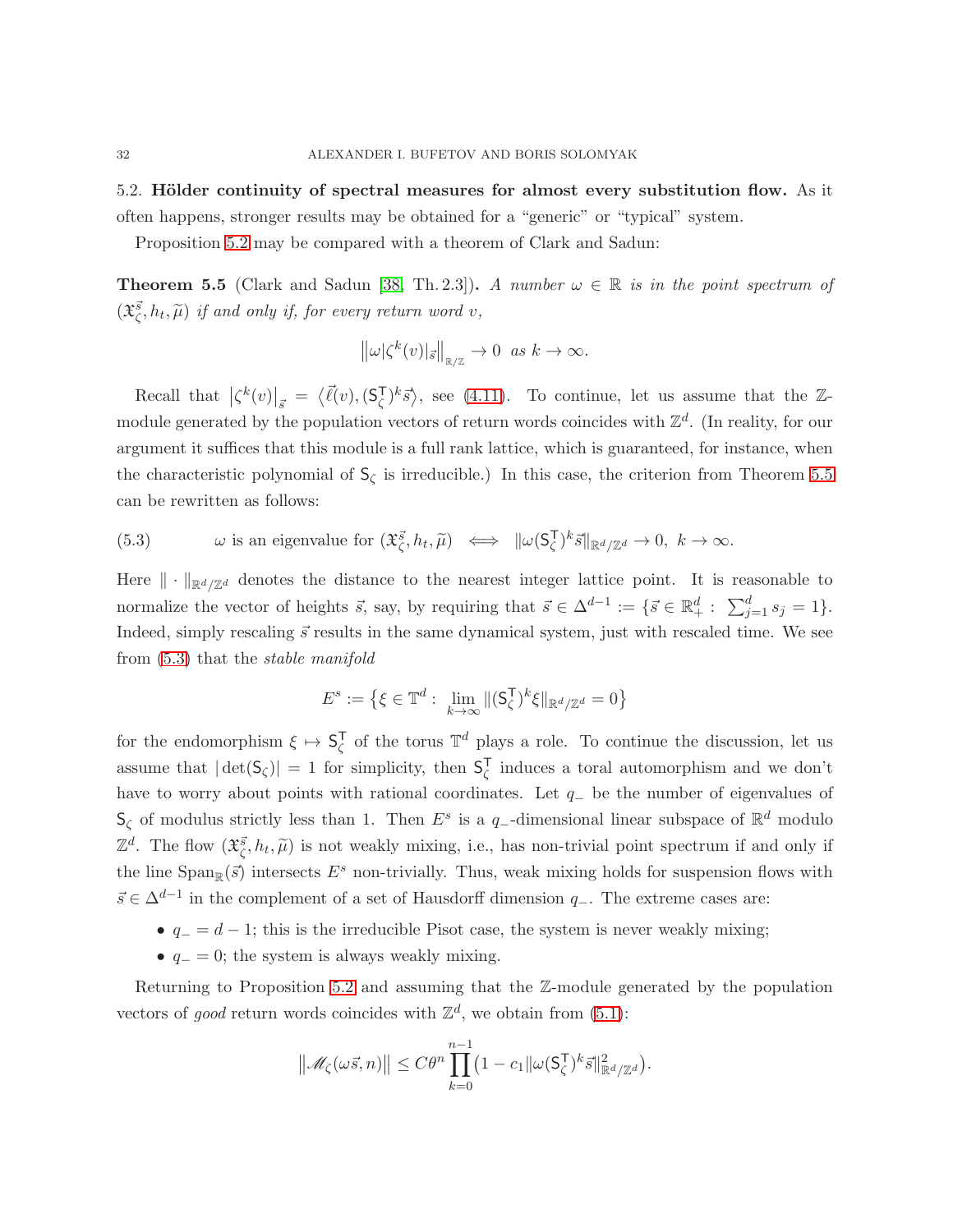Let  $B > 1$ . In view of this and the results of Section 4, uniform Hölder continuity of Lip-cylindrical spectral measures for  $\omega \in [B^{-1}, B]$  will hold, provided there exist  $\delta > 0$  and  $\rho > 0$  such that

$$
\liminf_{N\to\infty}\frac{1}{N}\left|\left\{k\in\{1,\ldots,N\}:\exists\,\omega\in[B^{-1},B],\,\|\omega(\mathsf{S}_{\zeta}^{\mathsf{T}})^{k}\vec{s}\|_{\mathbb{R}^{d}/\mathbb{Z}^{d}}\geq\rho\right\}\right|>\delta.
$$

On this route, using a version of the "Erdős-Kahane argument", we obtained the following result. This is a combination of [\[29,](#page-33-3) Theorem 4.2] and [\[30,](#page-33-4) Theorem 1.2].

**Theorem 5.6.** Let  $\zeta$  be a primitive aperiodic substitution on  $d \geq 2$  symbols, with substitution matrix  $S_{\zeta}$ . Suppose that the characteristic polynomial of  $S_{\zeta}$  is irreducible and there are  $q_{+} \geq 2$ eigenvalues of  $S_\zeta$  of modulus strictly greater than one. Then for any  $\varepsilon > 0$  there exists  $\gamma > 0$ depending only on the substitution and on  $\varepsilon$  and an exceptional set  $\mathcal{E}_{\varepsilon} \subset \Delta^{d-1}$  of Hausdorff dimension at most  $d - q_+ + \varepsilon$  such that for every  $\vec{s} \in \Delta^{d-1} \setminus \mathcal{E}_{\varepsilon}$  there exists  $C(\vec{s}) > 0$ , such that for every Lip-cylindrical function f of mean zero,

$$
\sigma_f(B_r(\omega)) \leq Cr^{\gamma}
$$
, for all  $\omega \in \mathbb{R}$  and  $r > 0$ .

Observe that the estimate of the dimension of the exceptional set is sharp in the case when  $S_{\zeta}$ has no eigenvalues on the unit circle, in view of Theorem [5.5.](#page-31-0)

#### **REFERENCES**

- <span id="page-32-7"></span><span id="page-32-4"></span>[1] el Abdalaoui, E. H. A new class of rank-one transformations with singular spectrum, *Ergodic Theory Dynam. Systems* 27 (2007), no. 5, 1541–1555.
- <span id="page-32-6"></span>[2] el Abdalaoui, E. H. On the Mahler measure of the spectrum of rank one maps, *Preprint* [arXiv:2108.13416.](http://arxiv.org/abs/2108.13416)
- <span id="page-32-8"></span>[3] el Abdalaoui, E. H.; Nadkarni, Mahendra G. Calculus of generalized Riesz products. Recent trends in ergodic theory and dynamical systems, 145–180, *Contemp. Math.*, 631, Amer. Math. Soc., Providence, RI, 2015.
- <span id="page-32-3"></span>[4] Adamczewski, Boris. Symbolic discrepancy and self-similar dynamics, *Ann. Inst. Fourier (Grenoble)* 54 (2004), no. 7, 2201–2234.
- <span id="page-32-1"></span>[5] Akiyama, Shigeki; Barge, Marcy; Berth´e, Valerie; Lee, Jeong-Yup.; Siegel, Anne. On the Pisot substitution conjecture. In: *Mathematics of aperiodic order*, 33–72, Progr. Math., 309, Birkhäuser/Springer, Basel, 2015.
- <span id="page-32-9"></span>[6] Allouche, Jean-Paul. On a Golay-Shapiro-like sequence. *Unif. Distrib. Theory* 11 (2016), no. 2, 205–210.
- <span id="page-32-0"></span>[7] Allouche, Jean-Paul; Liardet, Pierre. Generalized Rudin-Shapiro sequences. *Acta Arith.* 60 (1991), no. 1, 1–27.
- [8] Allouche, Jean-Paul; Shallit, Jeffrey. The ubiquitous Prouhet-Thue-Morse sequence. In: *Sequences and their applications (Singapore, 1998)*, 1–16, Springer Ser. Discrete Math. Theor. Comput. Sci., Springer, London, 1999.
- <span id="page-32-5"></span>[9] Aubry, Serge; Godrèche, Claude; Luck, Jean-Marc. Scaling properties of a structure intermediate between quasiperiodic and random, *J. Statist. Phys.* 51 (1988), no. 5-6, 1033–1075.
- <span id="page-32-2"></span>[10] Avila, Artur; Forni, Giovanni. Weak mixing for interval exchange transformations and translation flows. *Annals of Mathematics* 165 (2007), 637–664.
- [11] Avila, Artur; Forni, Giovanni; Safaee, Pedram. Quantitative weak mixing for interval exchange transformations. *Preprint* [arXiv:2105.10547.](http://arxiv.org/abs/2105.10547)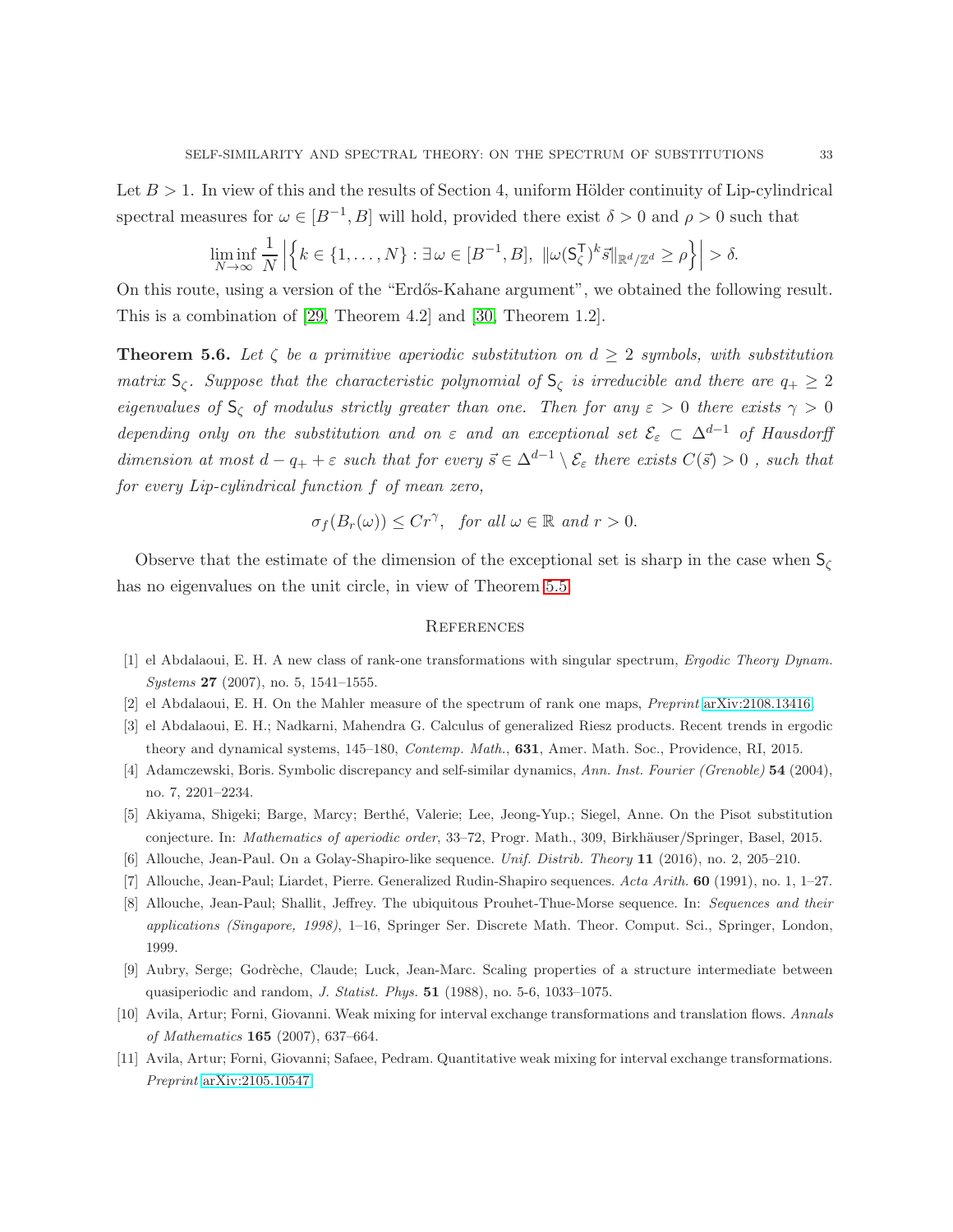- <span id="page-33-18"></span><span id="page-33-10"></span>[12] Baake, Michael; Frank, Natalie Priebe; Grimm, Uwe; Robinson, E. Arthur, Jr. Geometric properties of a binary non-Pisot inflation and absence of absolutely continuous diffraction. *Studia Math.* 247 (2019), no. 2, 109–154.
- <span id="page-33-6"></span>[13] Baake, Michael; Gähler, Franz; Grimm, Uwe. Spectral and topological properties of a family of generalised Thue-Morse sequences, *J. Math. Phys.* 53 (2012), no. 3, 032701.
- <span id="page-33-11"></span>[14] Baake, Michael; Grimm, Uwe. *Aperiodic order. Vol. 1. A mathematical invitation.* Encyclopedia of Mathematics and its Applications, 149. Cambridge University Press, Cambridge, 2013.
- <span id="page-33-19"></span>[15] Baake, Michael; Grimm, Uwe. Squirals and beyond: substitution tilings with singular continuous spectrum. *Ergodic Theory Dynam. Systems* 34 (2014), 1077–1102.
- <span id="page-33-17"></span>[16] Baake, Michael; Grimm, Uwe; Mañibo, Neil. Spectral analysis of a family of binary inflation rules. *Lett. Math. Phys.* 108 (2018), no. 8, 1783–1805.
- [17] Baake, Michael; Gähler, Franz; Mañibo, Neil. Renormalisation of pair correlation measures for primitive inflation rules and absence of absolutely continuous diffraction. *Comm. Math. Phys.* 370 (2019), no. 2, 591– 635.
- <span id="page-33-8"></span>[18] Barge, Marcy; Diamond, Beverly. Coincidence for substitutions of Pisot type. *Bull. Soc. Math. France* 130(4) (2002), 619–626.
- <span id="page-33-16"></span>[19] Berth´e, Valerie and Vincent Delecroix, Beyond substitutive dynamical systems: S-adic expansions. Numeration and substitution 2012, 81–123, RIMS Kôkyûroku Bessatsu, B46, Res. Inst. Math. Sci. (RIMS), Kyoto, 2012.
- <span id="page-33-12"></span>[20] Bartlett, Alan. Spectral theory of  $\mathbb{Z}^d$  substitutions. *Ergodic Theory Dynam. Systems* 38 (2018), 1289–1341.
- <span id="page-33-13"></span>[21] Berend, Daniel; Radin, Charles. Are there chaotic tilings? *Comm. Math. Physics* 152(2) (1993), 215–219.
- <span id="page-33-9"></span>[22] Berlinkov, Artemi; Solomyak, Boris. Singular substitutions of constant length. *Ergodic Theory Dynam. Systems* 39 (2019), 2384–2402.
- <span id="page-33-7"></span>[23] Bourgain, Jean. On the spectral type of Ornstein's class one transformation, *Israel J. Math.* 84 (1993), 53–63.
- <span id="page-33-0"></span>[24] Borichev, Alexander; Sodin, Mikhail; Weiss, Benjamin. Spectra of stationary processes on Z. 50 years with Hardy spaces, 141–157, *Oper. Theory Adv. Appl.* 261, Birkhäuser/Springer, Cham, 2018.
- <span id="page-33-1"></span>[25] Brillhart, John; Morton, Patrick. A case study in mathematical research: the Golay-Rudin-Shapiro sequence. *Amer. Math. Monthly* 103 (1996), no. 10, 854–869.
- <span id="page-33-2"></span>[26] Bufetov, Alexander I. Limit theorems for special flows over Vershik's automorphisms. *Russian Mathematical Surveys* 68 (2013), no. 5, 789–860.
- <span id="page-33-15"></span>[27] Bufetov, Alexander I. Limit theorems for translation flows. *Annals of Mathematics* 179 (2014), no. 2, 431–499.
- <span id="page-33-3"></span>[28] Bufetov, Alexander I.; Solomyak, Boris. Limit theorems for self-similar tilings, *Comm. Math. Physics* 319 (2013), no. 3, 761–789.
- <span id="page-33-4"></span>[29] Bufetov, Alexander I.; Solomyak, Boris. On the modulus of continuity for spectral measures in substitution dynamics, *Adv. Math.* 260 (2014), 84–129.
- [30] Bufetov, Alexander I.; Solomyak, Boris. The Hölder property for the spectrum of translation flows in genus two, *Israel J. Math.* 223 (2018), no. 1, 205–259.
- <span id="page-33-5"></span>[31] Bufetov, Alexander I.; Solomyak, Boris. On ergodic averages for parabolic product flows, *Bull. Soc. Math. France* 146 (2018), no. 4, 675–690.
- <span id="page-33-14"></span>[32] Bufetov, Alexander I.; Solomyak, Boris. A spectral cocycle for substitution systems and translation flows. *J. Anal. Math.* 141 (2020), no. 1, 165–205.
- [33] Bufetov, Alexander I.; Solomyak, Boris. On singular substitution Z-actions. *Preprint* [arXiv:2003.11287.](http://arxiv.org/abs/2003.11287)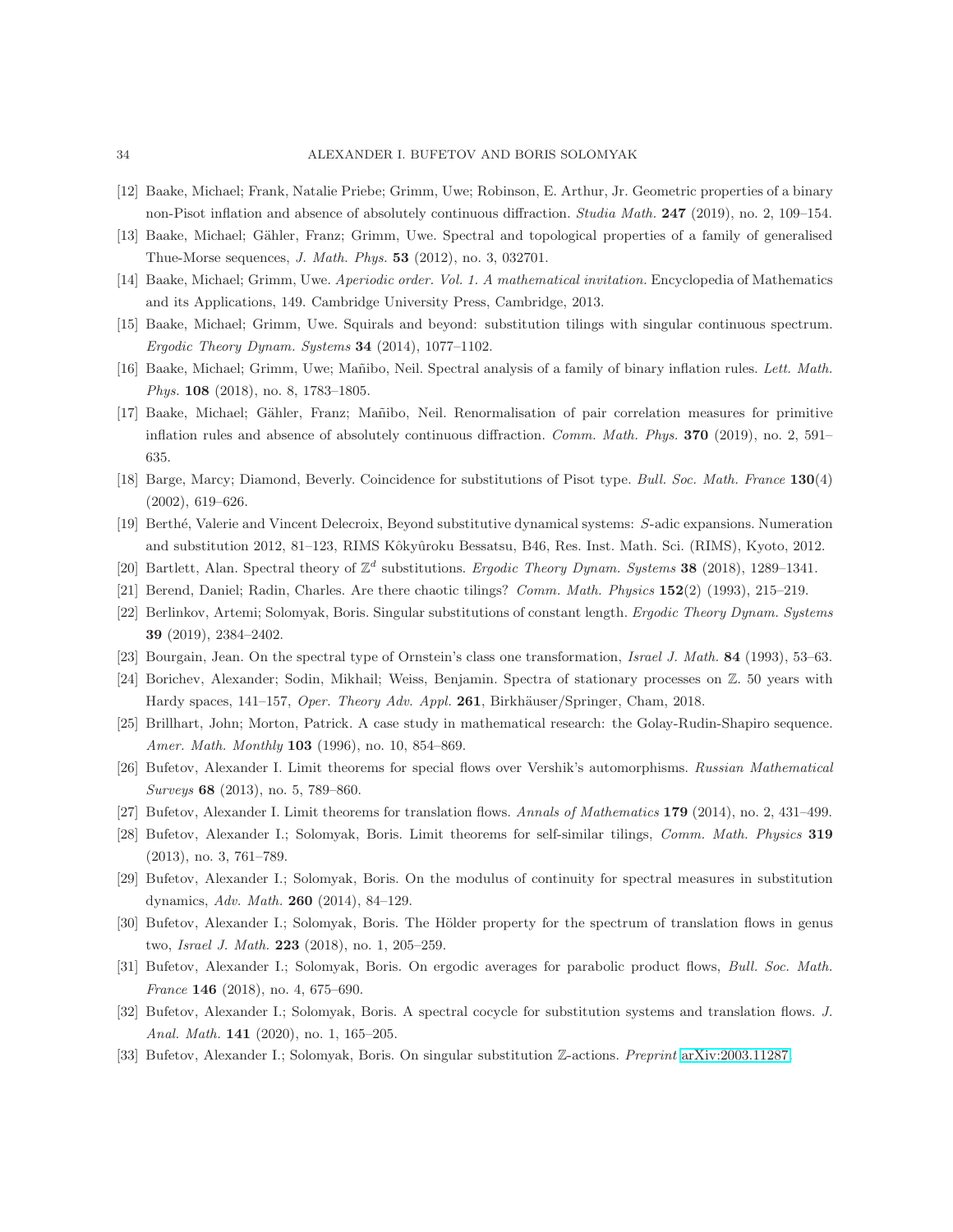- <span id="page-34-19"></span><span id="page-34-5"></span>[34] Bufetov, Alexander I.; Solomyak, Boris Hölder regularity for the spectrum of translation flows. *J. Éc. polytech. Math.* 8 (2021), 279–310.
- <span id="page-34-18"></span>[35] Chan, Lax; Grimm, Uwe. Spectrum of a Rudin-Shapiro-like sequence, *Adv. in Appl. Math.* 87 (2017), 16–23.
- <span id="page-34-11"></span>[36] Chan, Lax; Grimm, Uwe. Substitution-based sequences with absolutely continuous diffraction, *J. Phys.: Conf. Ser.* 809 (2017), No. 1.
- <span id="page-34-13"></span>[37] Choksi, J. R.; Nadkarni, Mahendra. The maximal spectral type of a rank one transformation, *Canadian Math. Bulletin* 37 (1994), 29–36.
- <span id="page-34-0"></span>[38] Clark, Alex; Sadun, Lorenzo. When size matters: subshifts and their related tiling spaces, *Ergodic Theory Dynam. Systems* 23 (2003), 1043–1057.
- <span id="page-34-22"></span>[39] Coven, Ethan M.; Keane, Michael S. The structure of substitution minimal sets. *Trans. Amer. Math. Soc.* 162 (1971), 89–102.
- <span id="page-34-1"></span>[40] Dai, Xin-Rong; Feng, De-Jun; Wang, Yang. Refinable functions with non-integer dilations, *J. Functional Anal.* 250 (2007), 1–20.
- <span id="page-34-2"></span>[41] Dekking, Michel F. The spectrum of dynamical systems arising from substitutions of constant length. *Zeit. Wahr. Verw. Gebiete* 41 (1977/78), No. 3, 221–239.
- <span id="page-34-12"></span>[42] Dekking, Michel F.; Keane, Michael. Mixing properties of substitutions, *Zeit. Wahr. Verw. Gebiete* 42 (1978), 23–33.
- <span id="page-34-16"></span>[43] Dooley, Anthony H; Eigen, Stanley J. A family of generalized Riesz products, *Canad. J. Math.* 48(2) (1996), 302–315.
- <span id="page-34-15"></span>[44] Dumont, Jean-Marie; T. Kamae, Teturo; Takahashi, Satoshi. Minimal cocycles with the scaling property and substitutions, *Israel J. Math.* 95 (1996), 393–410.
- <span id="page-34-4"></span>[45] Dumont, Jean-Marie; Thomas, Alain. Syst`emes de numeration et fonctions fractales relatifs aux substitutions, *Theor. Computer Science* 65 (1989), 153–169.
- <span id="page-34-7"></span>[46] Durand, Fabien; Host, Bernard.; Skau, Christian. Substitutional dynamical systems, Bratteli diagrams and dimension groups. *Ergodic Theory Dynam. Systems* 19 (1999), no. 4, 953–993.
- <span id="page-34-8"></span>[47] Dworkin, Steven. Spectral theory and X-ray diffraction. *J. Math. Phys.* 34 (1993), 2965–2967.
- <span id="page-34-20"></span>[48] Einsiedler, Manfred; Ward, Thomas. *Ergodic theory with a view towards number theory.* Graduate Texts in Mathematics, 259. Springer-Verlag London, Ltd., London, 2011.
- <span id="page-34-21"></span>[49] Erd˝os, Paul. *On a family of symmetric Bernoulli convolutions.* Amer. J. Math. 61 (1939), 974–975.
- <span id="page-34-10"></span>[50] Erdős, Paul. On the smoothness properties of Bernoulli convolutions, *Amer. J. Math.* **62** (1940), 180–186.
- <span id="page-34-6"></span>[51] Ferenczi, Sébastien; Mauduit, Christian; Nogueira, Arnaldo. Substitution dynamical systems: algebraic characterization of eigenvalues, *Annales scientifiques de l'École Normale Supérieure, Sér. 4*, **29** no. 4 (1996), 519–533.
- <span id="page-34-3"></span>[52] Forni, Giovanni. Twisted translation flows and effective weak mixing. *Preprint* [arXiv:1908.11040.](http://arxiv.org/abs/1908.11040)
- <span id="page-34-17"></span>[53] Forni, Giovanni; Masur, Howard; Smillie, John. Bill Veech's contributions to dynamical systems. *J. Mod. Dyn.* 14 (2019), v–xxv.
- <span id="page-34-9"></span>[54] Frank, Natalie Priebe. Substitution sequences in  $\mathbb{Z}^d$  with a non-simple Lebesgue component in the spectrum, *Ergodic Theory Dynam. Systems* 23 (2003), 519–532.
- <span id="page-34-14"></span>[55] Pytheas N. Fogg, *Substitutions in dynamics, arithmetics and combinatorics*, Edited by V. Berthé, S. Ferenczi, C. Mauduit and A. Siegel. Lecture Notes in Math., 1794, Springer, Berlin, 2002.
- [56] Falconer, Kenneth J. *Techniques in fractal geometry*, John Wiley & Sons, 1997.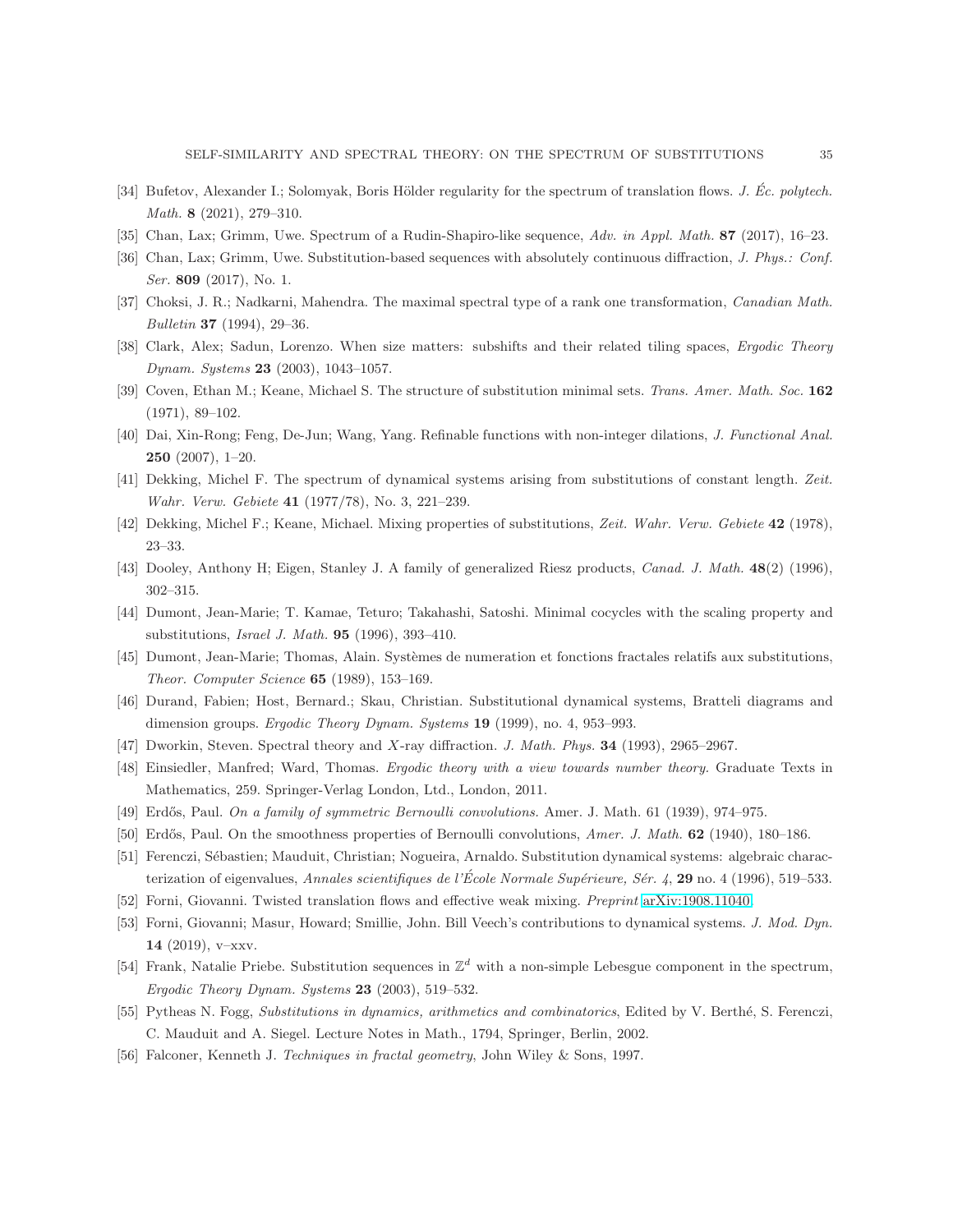- <span id="page-35-20"></span><span id="page-35-17"></span>[57] Furstenberg, Hillel; Kesten, Harry. Products of Random Matrices. *Ann. Math. Statist.* 31 (1960), no. 2, 457– 469.
- <span id="page-35-0"></span>[58] Garsia, Adriano. Arithmetic properties of Bernoullli convolutions, *Trans. Amer. Math. Soc.* 102 (1962), 409– 432.
- <span id="page-35-16"></span>[59] Golay, M. J. E. Statistic multislit spectrometry and its application to the panoramic display of infrared spectra, *J. Optical Soc. America* 41 (1951) 468–472.
- <span id="page-35-1"></span>[60] Goldberg, Richard. Restrictions of Fourier transforms and extension of Fourier sequences. *J. Approximation Theory* 3 (1970), 149–155.
- <span id="page-35-5"></span>[61] Gottschalk, Walter H. Substitution minimal sets. *Trans. Amer. Math. Soc.* 109 (1963), 467–491.
- <span id="page-35-6"></span>[62] Hof, Albertus. On diffraction by aperiodic structures. *Comm. Math. Phys.* 169 (1995), no. 1, 25–43.
- [63] Hof, Albertus. Diffraction by aperiodic structures, in *The Mathematics of Long-Range Aperiodic Order (Waterloo, ON, 1995)*, R. V. Moody, ed., NATO Adv. Sci. Inst. Ser. C Math. Phys. Sci., Vol. 489, Kluwer Acad. Publ., Dordrecht, 1997, pp. 239–268.
- <span id="page-35-13"></span><span id="page-35-10"></span>[64] Hof, Albertus. On scaling in relation to singular spectrum, *Comm. Math. Physics* 184 (1997), 567–577.
- <span id="page-35-8"></span>[65] Hollander, Michael; Solomyak, Boris. Two-symbol Pisot substitutions have pure purely discrete spectrum. *Ergodic Theory Dynam. Systems* 23 (2003), no. 2, 533–540.
- <span id="page-35-18"></span>[66] Host, Bernard. Valeurs propres des systémes dynamiques définis par des substitutions de longueur variable. *Ergodic Theory Dynam. Systems* 6 (1986), no. 4, 529–540.
- <span id="page-35-4"></span>[67] Host, Bernard. Some results on uniform distribution in the multidimensional torus. *Ergodis Theory Dynam. Systems* 20 (2000), 439–452.
- <span id="page-35-19"></span>[68] Ito, Shunji. A construction of transversal flows for maximal Markov automorphisms. *Tokyo J. Math.* 1 (1978), no. 2, 305–324.
- <span id="page-35-15"></span>[69] Kahane, Jean-Pierre. Sur la distribution de certaines series aleatoires, *Colloque Th. Nombres [1969, Bordeaux], Bull. Soc. math. France*, Mémoire 25 (1971), 119–122.
- <span id="page-35-3"></span>[70] Kakutani, Shizuo. Strictly ergodic symbolic dynamical systems, in *Proceedings of 6th Berkeley Symposium on Math. Statistics and Probability*, University of California Press, Berkeley, 1972, pp. 319–326.
- <span id="page-35-14"></span>[71] Kamae, Teturo. Spectrum of a substitution minimal set. *J. Math. Soc. Japan* 22 (1970), 567–578.
- <span id="page-35-2"></span>[72] Katznelson, Yitzhak. *An Introduction to Harmonic Analysis.* New York; John Wiley & Sons, 1968.
- <span id="page-35-12"></span>[73] Keane, Michael. Generalized Morse sequences. *Zeit. Wahr. Verw. Gebiete* 10 (1968), 335–353.
- [74] Klemeš, Ivo; Reinhold, Karin. Rank one transformations with singular spectral type, *Israel J. Math.* **98** (1997), 1–14.
- <span id="page-35-7"></span>[75] Knill, Oliver. Singular continuous spectrum and quantitative rates of mixing, *Discrete Cont. Dynam. Syst.* 4 (1998), 33–42.
- [76] Kornfel'd, I. P.; Sina˘ı, Ya. G.; Fomin, S. V. *Ergodic theory*, "Nauka", Moscow, 1980, 384 pp.
- <span id="page-35-11"></span>[77] Kwiatkowski, Jan; Sikorski, Andrzej. Spectral properties of G-symbolic Morse shifts. *Bull. Soc. Math. France* 115 (1987), no. 1, 19–33.
- <span id="page-35-9"></span>[78] Ledrappier, François. Des produits de Riesz comme mesures spectrales. Ann. Inst. H. Poincaré Sect. B (N.S.) 6 (1970), 335–344.
- [79] Livshits, Alexander N. On the spectra of adic transformations of Markov compacta. *Russian Math. Surveys* 42 (1987), 222–223.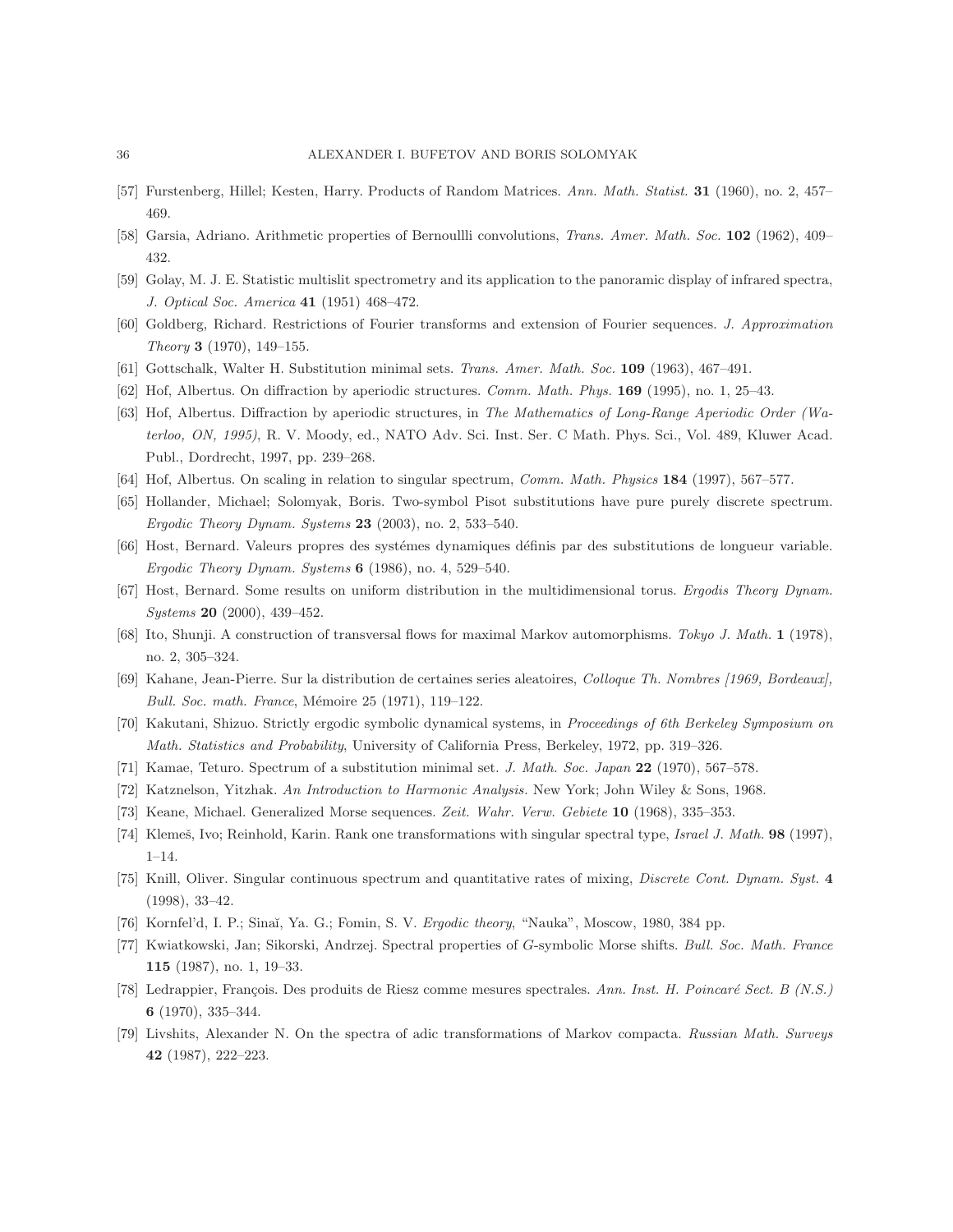- <span id="page-36-16"></span>[80] Livshits, Alexander N. Sufficient conditions for weak mixing of substitutions and of stationary adic transformations. (Russian) *Mat. Zametki* 44 (1988), no. 6, 785–793, 862; translation in *Math. Notes* 44 (1988), no. 5–6, 920–925 (1989)
- <span id="page-36-19"></span><span id="page-36-18"></span>[81] Livshits, Alexander N. Some examples of adic transformations and substitutions. *Selecta Math. Sovietica* 11 (1992), 83–104.
- [82] Mahler, Kurt. The spectrum of an array and its application to the study of the translation properties of a simple class of arithmetical functions. Part II: On the translation properties of a simple class of arithmetical functions, *J. Math. Massachusetts* 6 (1927), 158–163.
- <span id="page-36-6"></span><span id="page-36-5"></span>[83] Martin, John C. Substitution minimal flows. *Amer. J. Math.* 93 (1971), 503–526.
- <span id="page-36-7"></span>[84] Martin, John C. Minimal flows arising from substitutions of non-constant length. *Math. Systems Theory* 7 (1973), 72–82.
- <span id="page-36-8"></span>[85] Michel, Pierre. Stricte ergodicité d'ensembles minimaux de substitutions. *C. R. Acad. Sc. Paris* 278 (1974), 811-813.
- <span id="page-36-14"></span>[86] Michel, Pierre. Coincidence values and spectra of substitutions. *Zeit. Wahr. Verw. Gebiete* 42 (1978), no. 3, 205–227.
- <span id="page-36-1"></span>[87] Miro, Eden; Rust, Daniel; Sadun, Lorenzo; Tadeo, Gwendolyn S. Topological mixing of random substitutions, *Preprint* [arXiv:2103.02361.](http://arxiv.org/abs/2103.02361)
- <span id="page-36-2"></span>[88] Morse, Marston. Recurrent geodesics on a surface of negative curvature, *Trans. Amer. Math. Soc.* 22 (1921), 84–100.
- <span id="page-36-4"></span>[89] Morse, Marston; Hedlund, Gustav A. Symbolic Dynamics. *Amer. J. Math.* 60 (1938), no. 4, 815–866.
- <span id="page-36-3"></span>[90] Morse, Marston; Hedlund, Gustav A. Symbolic dynamics II. Sturmian trajectories. *Amer. J. Math.* 62 (1940), 1–42.
- <span id="page-36-15"></span>[91] Morse, Marston; Hedlund, Gustav A. Unending chess, symbolic dynamics and a problem in semigroups. *Duke Math. J.* 11 (1944), 1–7.
- <span id="page-36-13"></span>[92] Nadkarni, Mahendra. *Spectral theory of dynamical systems. Second edition*. Texts and Readings in Mathematics. Springer, Singapore; Hindustan Book Agency, New Delhi, 2020. xiii+223 pp.
- <span id="page-36-20"></span>[93] Pansiot, Jean-Jacques. Decidability of periodicity for infinite words. *RAIRO Inform. Théor. Appl.* 20 (1986). no. 1, 43–46.
- [94] Peres, Yuval; Schlag, Wilhelm; Solomyak, Boris. Sixty years of Bernoulli convolutions, *Fractal Geometry and Stochastics* II, C. Bandt, S. Graf, and M. Zähle (editors), Progress in Probability Vol. 46, 39–65, Birkhäuser, 2000.
- <span id="page-36-12"></span><span id="page-36-0"></span>[95] Prouhet, Eugene. M´emoire sur quelques relations entre les puissances des nombres. *C. R. Acad. Sci. Paris S´er. I* 33 (1851), 225.
- <span id="page-36-11"></span>[96] Queffelec, Martine. *Substitution Dynamical Systems – Spectral Analysis*. Second edition. Lecture Notes in Math., 1294, Springer, Berlin, 2010.
- <span id="page-36-10"></span>[97] Radin, Charles. *Miles of tiles*, American Mathematical Society, Providence, RI, 1999.
- <span id="page-36-9"></span>[98] Radin, Charles; Wolff, Mayhew. Space tilings and local isomorphism. *Geometriae Dedicata* 42 (1992), 355–360.
- <span id="page-36-17"></span>[99] Rauzy, G´erard. Echanges d'intervalles et transformations induites. ´ *Acta Arith.* 34 (1979), no. 4, 315–328.
- [100] Rauzy, G´erard. Nombres alg´ebriques et substitutions. *Bull. Soc. Math. France* 110 (1982), no. 2, 147–178.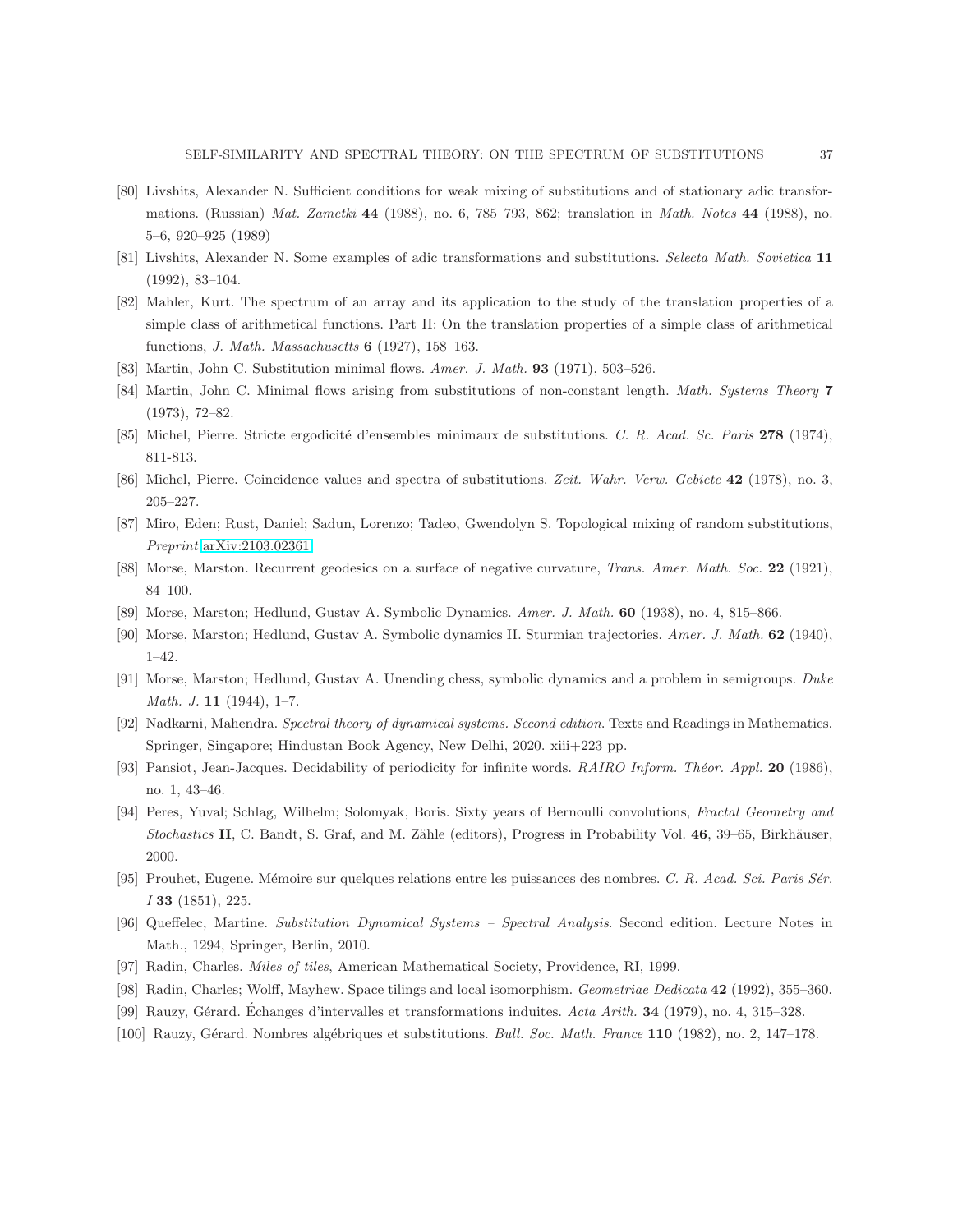- <span id="page-37-7"></span>[101] Robinson, E. Arthur, Jr. The dynamical theory of tilings and quasicrystallography, in: *Ergodic Theory of* Z d *-Actions (Warwick, 1993–1994, M. Pollicott and K. Schmidt, ed.)*, 451–473, London Math. Soc. Lecture Note Ser., 228, Cambridge Univ. Press, Cambridge, 1996.
- <span id="page-37-9"></span><span id="page-37-2"></span>[102] Robinson, E. Arthur, Jr. Symbolic dynamics and tilings of R d , in *Symbolic dynamics and its applications*, Proc. Sympos. Appl. Math., Vol. 60, Amer. Math. Soc., Providence, RI, 2004, pp. 81–119.
- <span id="page-37-16"></span>[103] Rudin, Walter. Some theorems on Fourier coefficients. *Proc. Amer. Math. Soc.* 10 (1959), 855-859.
- <span id="page-37-15"></span>[104] Salem, Raphael. A remarkable class of algebraic integers, proof of a conjecture by Vijayaraghavan, *Duke Math. J.* 11 (1944), 103–108.
- <span id="page-37-6"></span>[105] Salem, Raphael. *Algebraic Numbers and Fourier analysis*. D. C. Heath and Co., 1963.
- <span id="page-37-1"></span>[106] Senechal, Marjorie. *Quasicrystals and geometry*. Cambridge University Press, 1995.
- <span id="page-37-18"></span>[107] Shapiro, Harold S. Extremal problems for polynomials and power series. *Thesis M.I.T.*, 1951.
- <span id="page-37-11"></span>[108] Shmerkin, Pablo. On Furstenberg's intersection conjecture, self-similar measures, and the  $L<sup>q</sup>$  norms of convolutions. *Ann. of Math.* (2) 189 (2019), no. 2, 319–391.
- <span id="page-37-12"></span>[109] Solomyak, Boris. *Russian Math. Surveys* 41 (1986), no. 2, 219–220.
- <span id="page-37-8"></span>[110] Solomyak, Boris. Substitutions, adic transformations and beta-expansions. *Contemp. Math.* 135 (1992), 361– 372.
- <span id="page-37-0"></span>[111] Solomyak, Boris. Dynamics of self-similar tilings. *Ergodic Theory Dynam. Systems* 17 (1997), no. 3, 695–738.
- <span id="page-37-19"></span>[112] Thue, Axel. Über unendliche Zeichenreihen, Norske vid. Selsk. Skr. Mat. Nat. Kl. **7** (1906), 1–22. Reprinted in "Selected mathematical papers of Axel Thue," T. Nagell, ed., Universitetsforlaget, Oslo, 1977, pp. 139–158.
- <span id="page-37-3"></span>[113] Varj´u, P´eter P. Recent progress on Bernoulli convolutions. *European Congress of Mathematics*, 847–867, Eur. Math. Soc., Zürich, 2018.
- <span id="page-37-4"></span>[114] Veech, William A. Gauss measures for transformations on the space of interval exchange maps. *Annals of Mathematics* (2) 115 (1982), no. 1, 201–242.
- [115] Vershik, Anatoli˘ı M. A theorem on Markov periodic approximation in ergodic theory (Russian), in *Boundary value problems of mathematical physics and related questions in the theory of functions, 14. Zap. Nauchn. Sem. Leningrad. Otdel. Mat. Inst. Steklov. (LOMI)* 115 (1982), 72–82, 306.
- <span id="page-37-5"></span>[116] Vershik, Anatoli˘ı M.; Livshits, Alexander N. Adic models of ergodic transformations, spectral theory, substitutions, and related topics, in *Representation theory and dynamical systems,* 185–204, *Adv. Soviet Math.* 9, Amer. Math. Soc., Providence, RI, 1992.
- <span id="page-37-14"></span><span id="page-37-10"></span>[117] Viana, Marcelo. Lectures on Interval Exchange Transformations and Teichm¨uller Flows, *Preprint IMPA*, 2008.
- <span id="page-37-13"></span>[118] Walters, Peter. *An introduction to ergodic theory. Springer Graduate Texts in Mathematics*, Springer-Verlag, New York, 1982.
- [119] Yaari, Rotem. Uniformly distributed orbits in T d and singular substitution dynamical systems. *Preprint* [arXiv:2108.13882.](http://arxiv.org/abs/2108.13882)
- <span id="page-37-17"></span>[120] Yoccoz, Jean-Christophe. Interval exchange maps and translation surfaces. In: *Homogeneous flows, moduli spaces and arithmetic*, 1–69, Clay Math. Proc., 10, Amer. Math. Soc., Providence, RI, 2010.
- [121] Yu, Han. Bernoulli convolutions with Garsia parameters in  $(1,\sqrt{2}]$  have continuous density functions. *Preprint* [arXiv:2108.01008.](http://arxiv.org/abs/2108.01008)
- [122] Zorich, Anton. Flat surfaces. In: *Frontiers in number theory, physics, and geometry. I*, 437–583, Springer, Berlin, 2006.